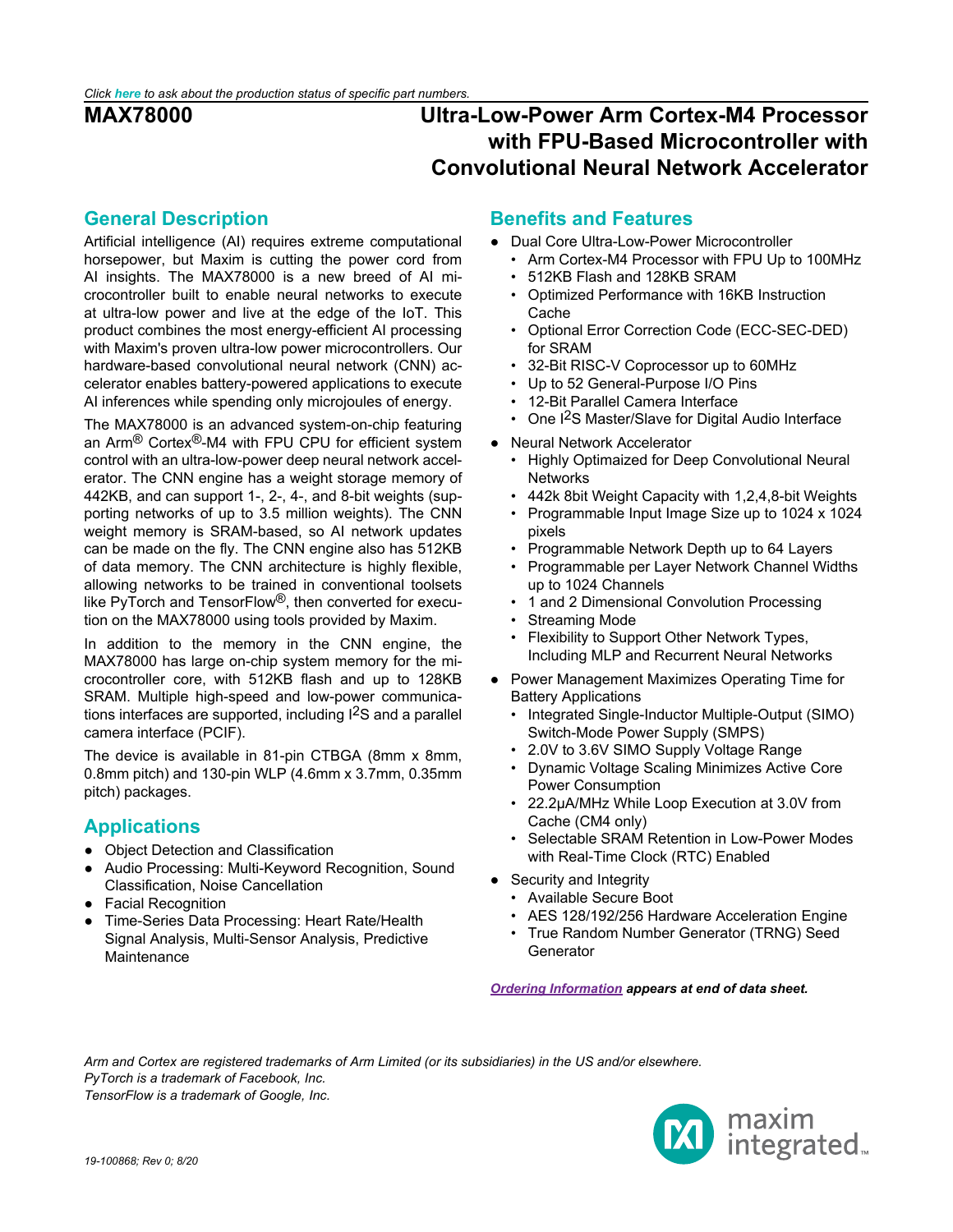## **Simplified Block Diagram**

<span id="page-1-0"></span>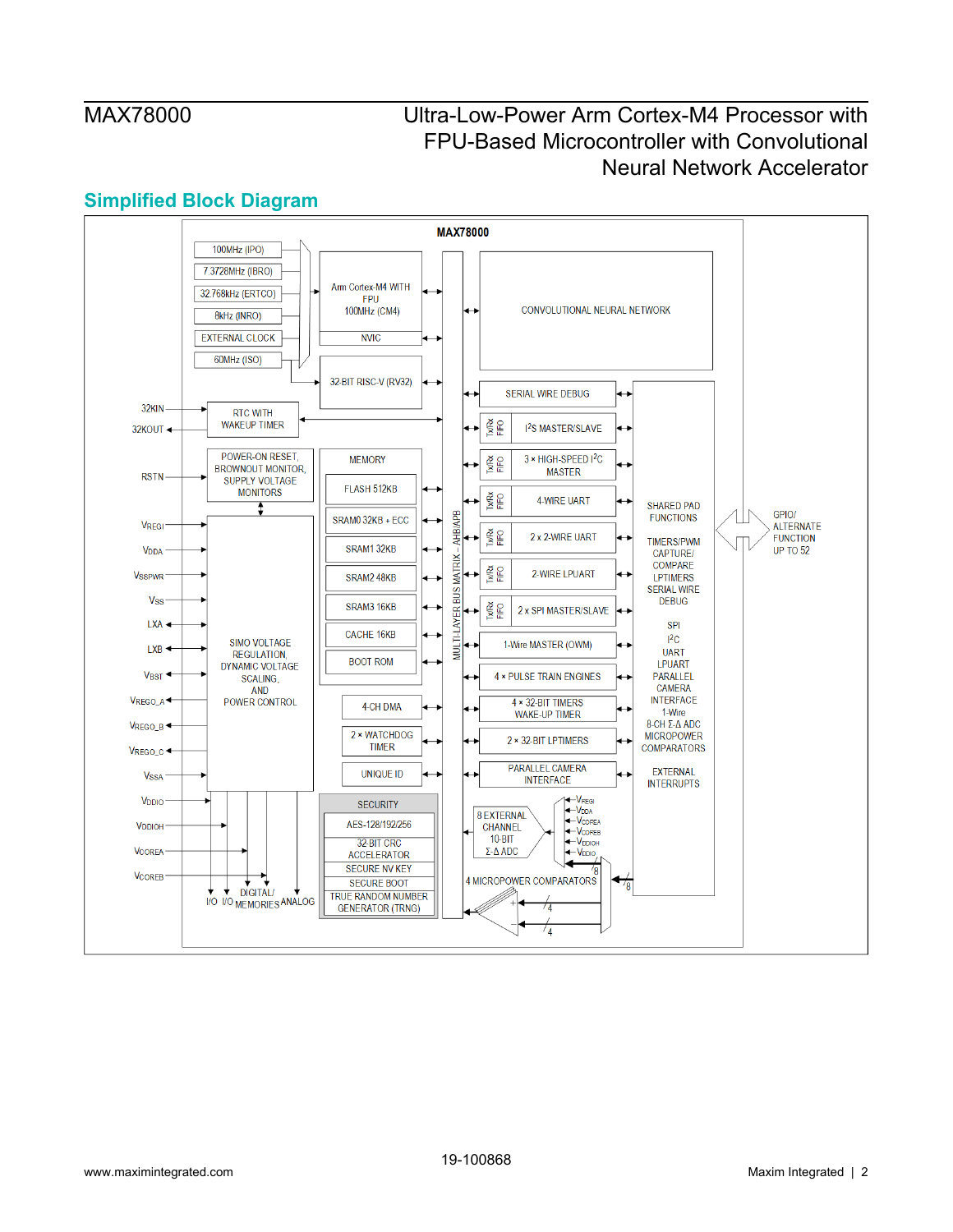# MAX78000

Ultra-Low-Power Arm Cortex-M4 Processor with FPU-Based Microcontroller with Convolutional **Neural Network Accelerator** 

## **TABLE OF CONTENTS**

| Electrical Characteristics inductional contract to the contract of the contract of the contract of the contract of the contract of the contract of the contract of the contract of the contract of the contract of the contrac |  |
|--------------------------------------------------------------------------------------------------------------------------------------------------------------------------------------------------------------------------------|--|
|                                                                                                                                                                                                                                |  |
|                                                                                                                                                                                                                                |  |
|                                                                                                                                                                                                                                |  |
| Electrical Characteristics—PCIF (and according to the control of the control of the control of the control of the control of the control of the control of the control of the control of the control of the control of the con |  |
|                                                                                                                                                                                                                                |  |
|                                                                                                                                                                                                                                |  |
|                                                                                                                                                                                                                                |  |
|                                                                                                                                                                                                                                |  |
|                                                                                                                                                                                                                                |  |
|                                                                                                                                                                                                                                |  |
|                                                                                                                                                                                                                                |  |
|                                                                                                                                                                                                                                |  |
|                                                                                                                                                                                                                                |  |
|                                                                                                                                                                                                                                |  |
|                                                                                                                                                                                                                                |  |
|                                                                                                                                                                                                                                |  |
|                                                                                                                                                                                                                                |  |
|                                                                                                                                                                                                                                |  |
|                                                                                                                                                                                                                                |  |
|                                                                                                                                                                                                                                |  |
|                                                                                                                                                                                                                                |  |
|                                                                                                                                                                                                                                |  |
|                                                                                                                                                                                                                                |  |
|                                                                                                                                                                                                                                |  |
|                                                                                                                                                                                                                                |  |
|                                                                                                                                                                                                                                |  |
|                                                                                                                                                                                                                                |  |
|                                                                                                                                                                                                                                |  |
|                                                                                                                                                                                                                                |  |
|                                                                                                                                                                                                                                |  |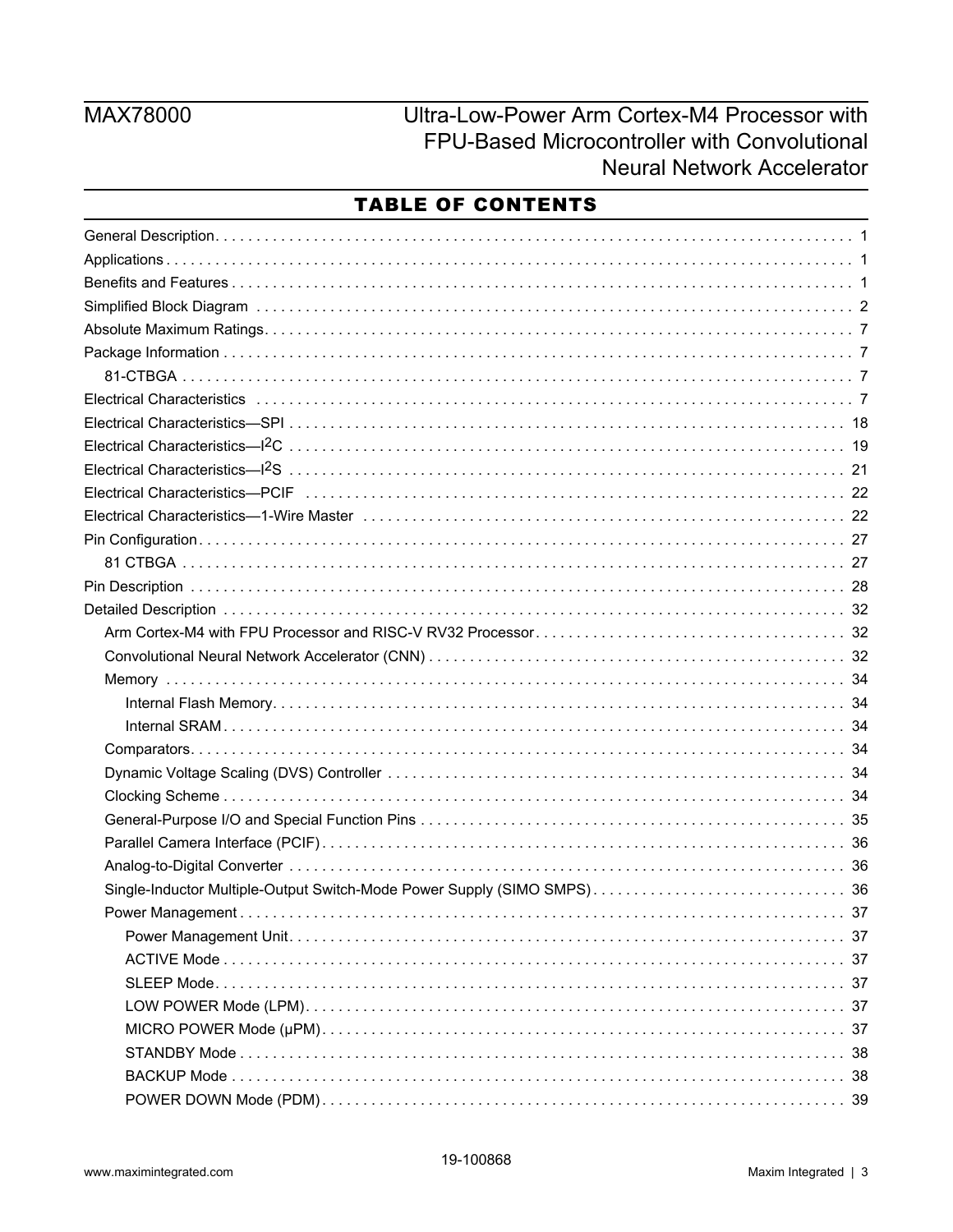# MAX78000

Ultra-Low-Power Arm Cortex-M4 Processor with FPU-Based Microcontroller with Convolutional **Neural Network Accelerator** 

## TABLE OF CONTENTS (CONTINUED)

| True Random Number Generator (TRNG) Non-Deterministic Random Bit Generator (NDRBG). 44 |
|----------------------------------------------------------------------------------------|
|                                                                                        |
|                                                                                        |
|                                                                                        |
|                                                                                        |
|                                                                                        |
|                                                                                        |
|                                                                                        |
|                                                                                        |
|                                                                                        |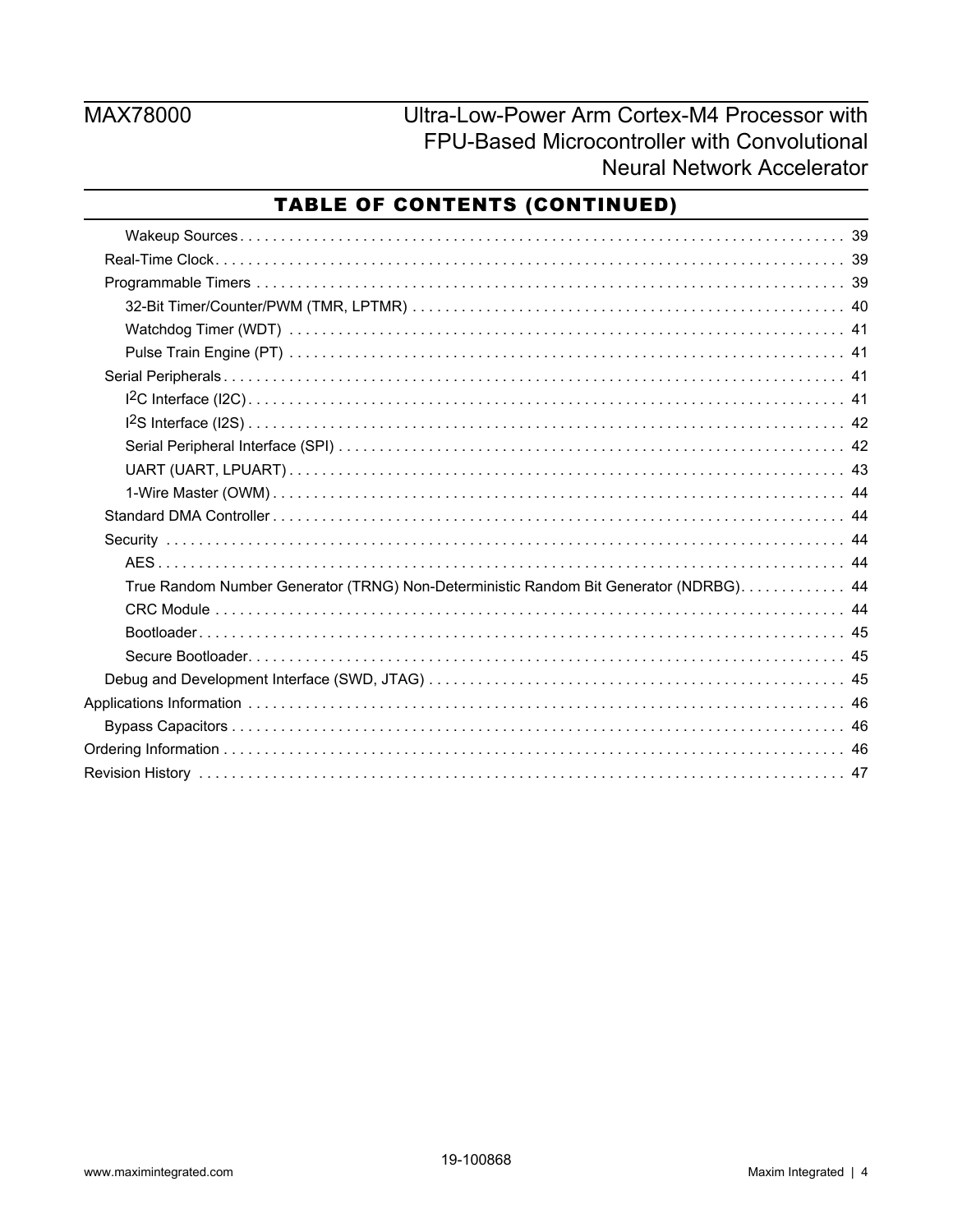## LIST OF FIGURES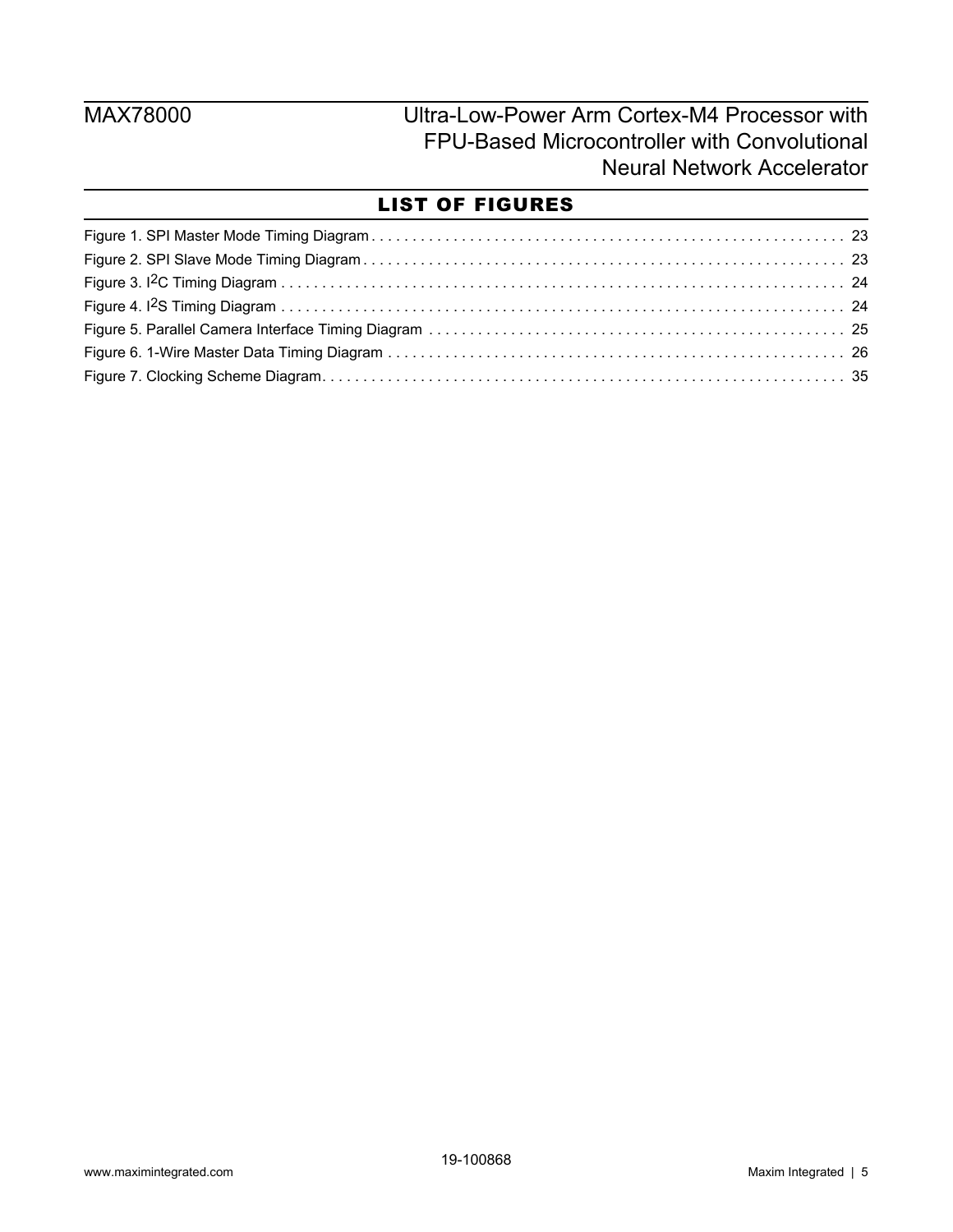## LIST OF TABLES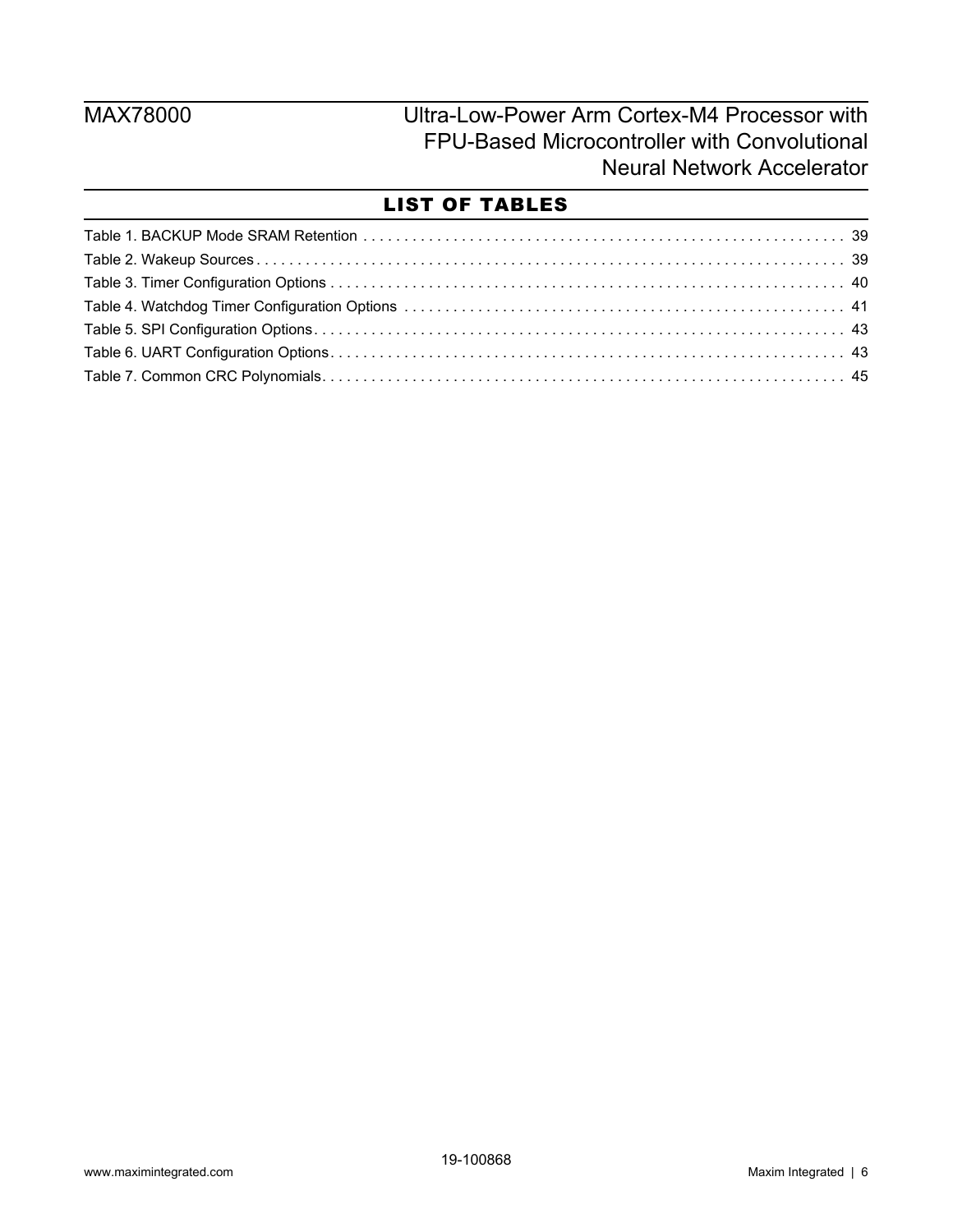## <span id="page-6-0"></span>**Absolute Maximum Ratings**

| Continuous Package Power Dissipation CTBGA (multilayer |  |
|--------------------------------------------------------|--|
| board) $T_A$ = +70°C (derate 29.81mW/°C above          |  |
|                                                        |  |
| Operating Temperature Range 40°C to +105°C             |  |
|                                                        |  |
|                                                        |  |

*Stresses beyond those listed under "Absolute Maximum Ratings" may cause permanent damage to the device. These are stress ratings only, and functional operation of the device at these or any other conditions beyond those indicated in the operational sections of the specifications is not implied. Exposure to absolute maximum rating conditions for extended periods may affect device reliability.*

## <span id="page-6-1"></span>**Package Information**

### <span id="page-6-2"></span>**81-CTBGA**

| Package Code                                               | X8188+3C  |  |  |  |  |
|------------------------------------------------------------|-----------|--|--|--|--|
| <b>Outline Number</b>                                      | 21-0735   |  |  |  |  |
| Land Pattern Number                                        | 90-0460   |  |  |  |  |
| <b>Thermal Resistance, Four-Layer Board:</b>               |           |  |  |  |  |
| Junction-to-Ambient $(\theta_{IA})$                        | 33.55°C/W |  |  |  |  |
| Junction-to-Case Thermal Resistance $(\theta_{\text{JC}})$ | 6.73°C/W  |  |  |  |  |

For the latest package outline information and land patterns (footprints), go to *[www.maximintegrated.com/packages](http://www.maximintegrated.com/packages)*. Note that a "+", "#", or "-" in the package code indicates RoHS status only. Package drawings may show a different suffix character, but the drawing pertains to the package regardless of RoHS status.

Package thermal resistances were obtained using the method described in JEDEC specification JESD51-7, using a four-layer board. For detailed information on package thermal considerations, refer to *[www.maximintegrated.com/](http://www.maximintegrated.com/thermal-tutorial) [thermal-tutorial](http://www.maximintegrated.com/thermal-tutorial)*.

## <span id="page-6-3"></span>**Electrical Characteristics**

| <b>PARAMETER</b>      | <b>SYMBOL</b>            | <b>CONDITIONS</b> | <b>MIN</b>                              | <b>TYP</b> | <b>MAX</b> | <b>UNITS</b> |  |
|-----------------------|--------------------------|-------------------|-----------------------------------------|------------|------------|--------------|--|
| <b>POWER SUPPLIES</b> |                          |                   |                                         |            |            |              |  |
| Core Input Supply     | V <sub>COREA</sub>       | Falling           | <b>VCOREA</b><br><b>V<sub>RST</sub></b> | 1.1        | 1.21       |              |  |
| Voltage A             |                          | Rising            | 0.9                                     | 1.1        | 1.21       |              |  |
| Core Input Supply     | <b>V<sub>COREB</sub></b> | Falling           | <b>VCOREB</b><br>V <sub>RST</sub>       | 1.1        | 1.21       |              |  |
| Voltage B             |                          | Rising            | 0.9                                     | 1.1        | 1.21       |              |  |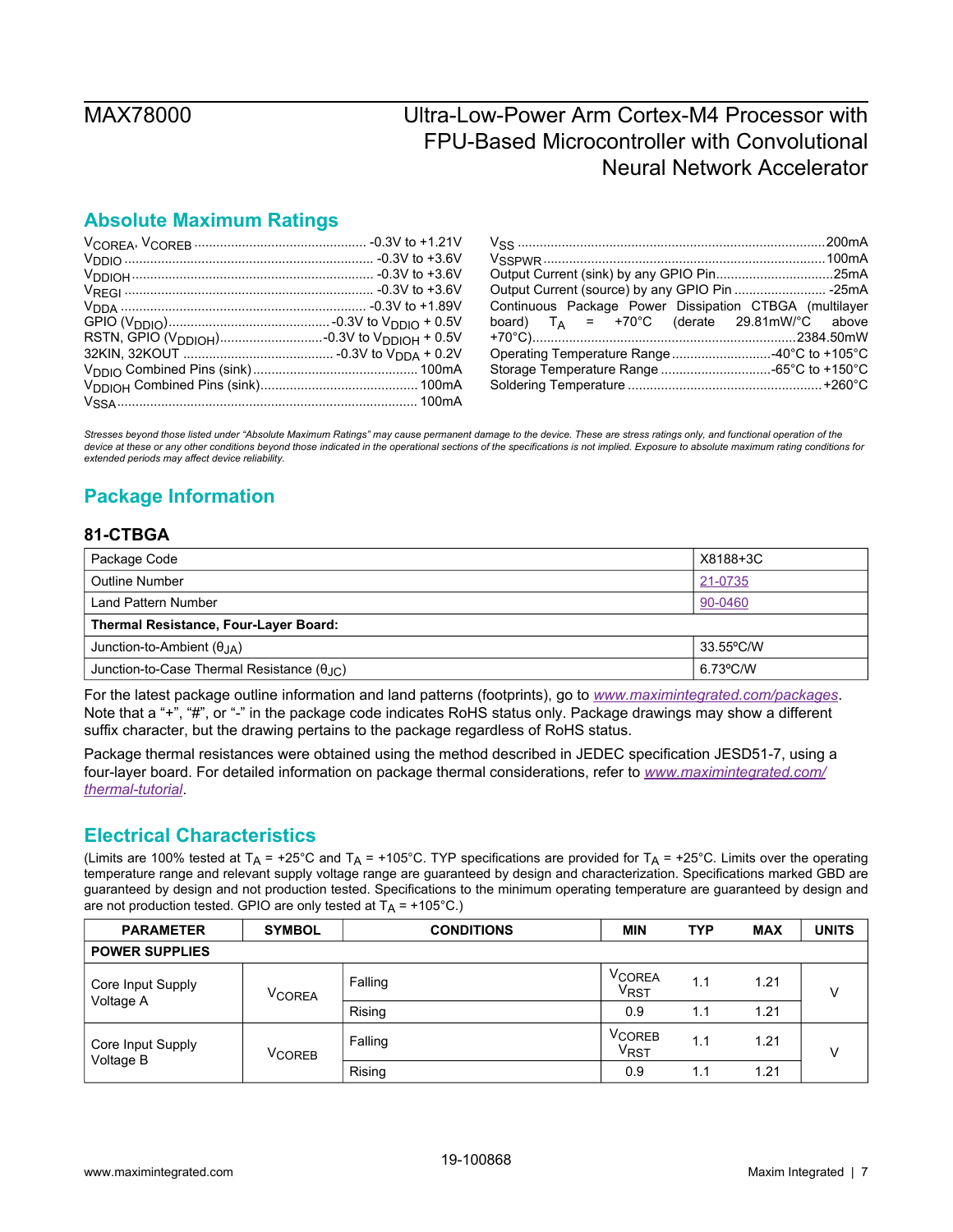## **Electrical Characteristics (continued)**

| <b>PARAMETER</b>                        | <b>SYMBOL</b>           | <b>CONDITIONS</b>           | <b>MIN</b>                       | <b>TYP</b> | <b>MAX</b> | <b>UNITS</b> |
|-----------------------------------------|-------------------------|-----------------------------|----------------------------------|------------|------------|--------------|
| Input Supply Voltage,<br><b>Battery</b> | <b>V<sub>REGI</sub></b> | Falling                     | V <sub>REGI</sub><br><b>VRST</b> | 3.0        | 3.6        | $\vee$       |
|                                         |                         | Rising                      | 2.45                             | 3.0        | 3.6        |              |
| Input Supply Voltage,<br>Analog         | V <sub>DDA</sub>        |                             | 1.71                             | 1.8        | 1.89       | $\vee$       |
| Input Supply Voltage,<br><b>GPIO</b>    | V <sub>DDIO</sub>       |                             | 1.71                             | 1.8        | 1.89       | $\vee$       |
| Input Supply Voltage,<br>GPIO (High)    | V <sub>DDIOH</sub>      |                             | 1.71                             | 3.0        | 3.6        | $\vee$       |
|                                         |                         | Monitors V <sub>COREA</sub> |                                  | 0.76       |            |              |
|                                         |                         | Monitors V <sub>COREB</sub> | 0.72                             | 0.77       |            |              |
| Power-Fail Reset                        |                         | Monitors V <sub>DDA</sub>   | 1.58                             | 1.64       | 1.69       | V            |
| Voltage                                 | <b>V<sub>RST</sub></b>  | Monitors V <sub>DDIO</sub>  | 1.58                             | 1.64       | 1.69       |              |
|                                         |                         | Monitors V <sub>DDIOH</sub> | 1.58                             | 1.64       | 1.69       |              |
|                                         |                         | Monitors V <sub>REGI</sub>  | 1.91                             | 1.98       | 2.08       |              |
| Power-On Reset                          |                         | Monitors V <sub>COREA</sub> |                                  | 0.63       |            | $\vee$       |
| Voltage                                 | V <sub>POR</sub>        | Monitors V <sub>DDA</sub>   |                                  | 1.25       |            |              |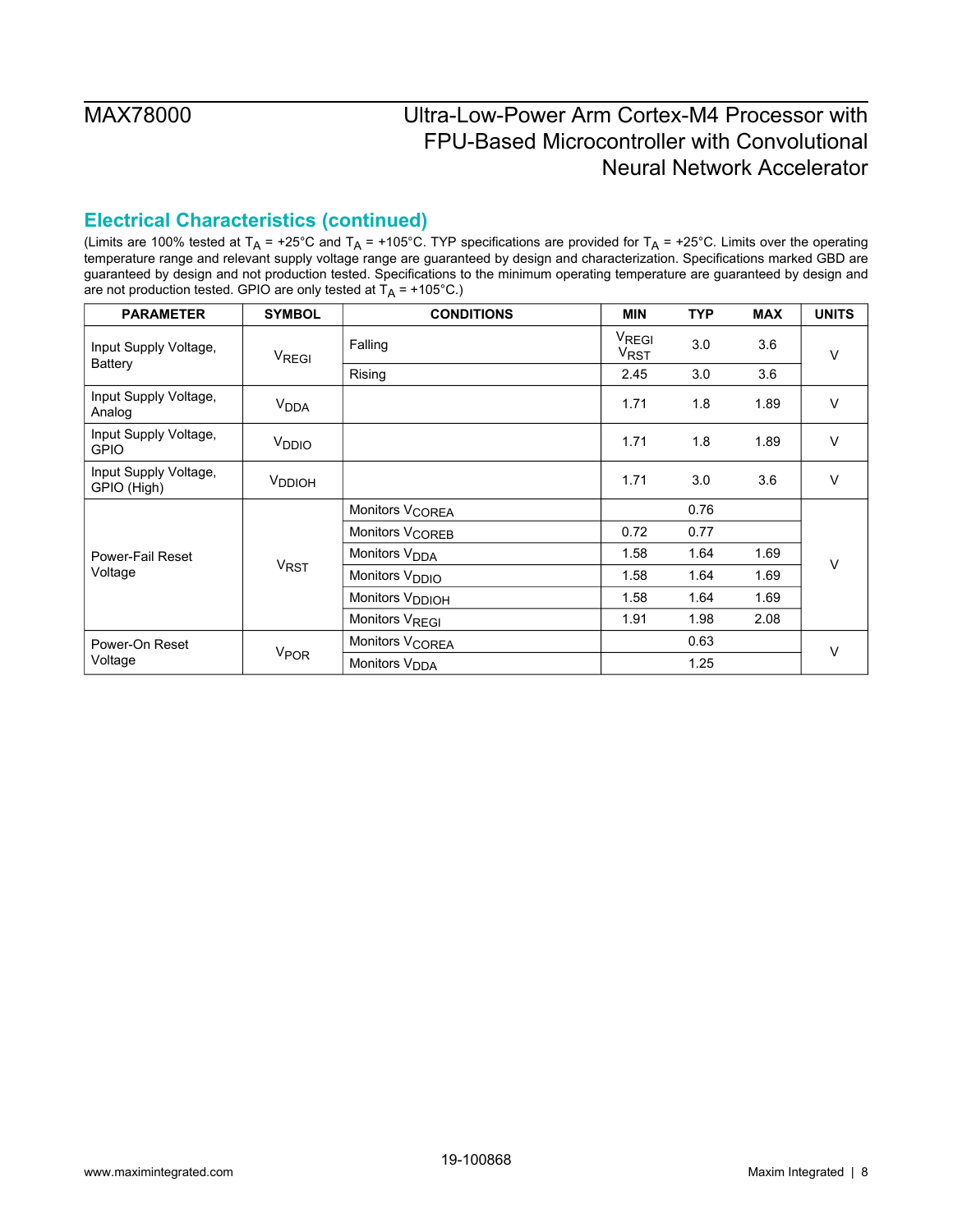## **Electrical Characteristics (continued)**

| <b>PARAMETER</b>                          | <b>SYMBOL</b> | <b>CONDITIONS</b>                                                                                                                                                                                                                                                                                                                                                                                                                                          | MIN<br><b>TYP</b>                                                                                                                                                                                                                                                                                                                                                                                                           | <b>MAX</b> | <b>UNITS</b> |        |
|-------------------------------------------|---------------|------------------------------------------------------------------------------------------------------------------------------------------------------------------------------------------------------------------------------------------------------------------------------------------------------------------------------------------------------------------------------------------------------------------------------------------------------------|-----------------------------------------------------------------------------------------------------------------------------------------------------------------------------------------------------------------------------------------------------------------------------------------------------------------------------------------------------------------------------------------------------------------------------|------------|--------------|--------|
| V <sub>RFGI</sub> Current, ACTIVE<br>Mode |               | Dynamic, IPO enabled, f <sub>SYS</sub> CLK(MAX) =<br>100MHz, total current into VREGI pin,<br>$V_{\text{REGI}} = 3.0 V$ , $V_{\text{COREA}} = V_{\text{COREB}} =$<br>1.1V, CM4 in Active mode executing<br>CoreMark <sup>®</sup> , RV32 in ACTIVE mode<br>executing While(1), ECC disabled, all<br>CNN quadrants disabled, all CNN<br>memory disabled; inputs tied to $V_{SS}$ ,<br>V <sub>DDIO</sub> , or V <sub>DDIOH</sub> ; outputs source/sink<br>0mA | 41.9                                                                                                                                                                                                                                                                                                                                                                                                                        |            |              |        |
|                                           |               | REGI_DACT                                                                                                                                                                                                                                                                                                                                                                                                                                                  | Dynamic, IPO enabled, $f_{\text{SYS CLK(MAX)}} =$<br>100MHz, total current into $V_{RFGI}$ pin,<br>$V_{\text{REGI}} = 3.0V$ , $V_{\text{COREA}} = V_{\text{COREB}} =$<br>1.1V, CM4 and RV32 in ACTIVE mode<br>executing While(1), ECC disabled, all<br>CNN quadrants disabled, all CNN<br>memory disabled; inputs tied to $V_{SS}$ ,<br>V <sub>DDIO</sub> , or V <sub>DDIOH</sub> ; outputs source/sink<br>0 <sub>m</sub> A | 38         |              | µA/MHz |
|                                           |               | Dynamic, IPO enabled, f <sub>SYS_CLK(MAX)</sub> =<br>100MHz, total current into $V_{\text{REG}}$ pin,<br>$V_{\text{REGI}} = 3.0V$ , $V_{\text{COREA}} = V_{\text{COREB}} =$<br>1.1V, CM4 in ACTIVE mode executing<br>While(1), RV32 in SLEEP mode, ECC<br>disabled, all CNN quadrants disabled, all<br>CNN memory disabled; inputs tied to<br>V <sub>SS</sub> , V <sub>DDIO</sub> , or V <sub>DDIOH</sub> , outputs source/<br>sink 0mA                    | 22.2                                                                                                                                                                                                                                                                                                                                                                                                                        |            |              |        |
|                                           |               | Dynamic, total current into $V_{RFGI}$ pin,<br>$V_{REGI}$ = 3.0V, $V_{COREA}$ = $V_{COREB}$ =<br>1.1V, CM4 in SLEEP mode, RV32 in<br>ACTIVE mode running from ISO, ECC<br>disabled, all CNN quadrants disabled, all<br>CNN memory disabled; inputs tied to<br>V <sub>SS</sub> , V <sub>DDIO</sub> , or V <sub>DDIOH</sub> ; outputs source/<br>sink 0mA                                                                                                    | 22.9                                                                                                                                                                                                                                                                                                                                                                                                                        |            |              |        |
|                                           | REGI_FACT     | Fixed, IPO enabled, ISO enabled, total<br>current into $V_{\text{REGI}}$ , $V_{\text{REGI}} = 3.0 V$ ,<br>$V_{COREA}$ = $V_{COREB}$ = 1.1V, CM4 in<br>ACTIVE mode 0MHz, RV32 in ACTIVE<br>mode 0MHz, all CNN quadrants disabled,<br>all CNN memory disabled; inputs tied to<br>V <sub>SS</sub> , V <sub>DDIO</sub> , or V <sub>DDIOH</sub> , outputs source/<br>sink 0mA                                                                                   |                                                                                                                                                                                                                                                                                                                                                                                                                             |            |              | μA     |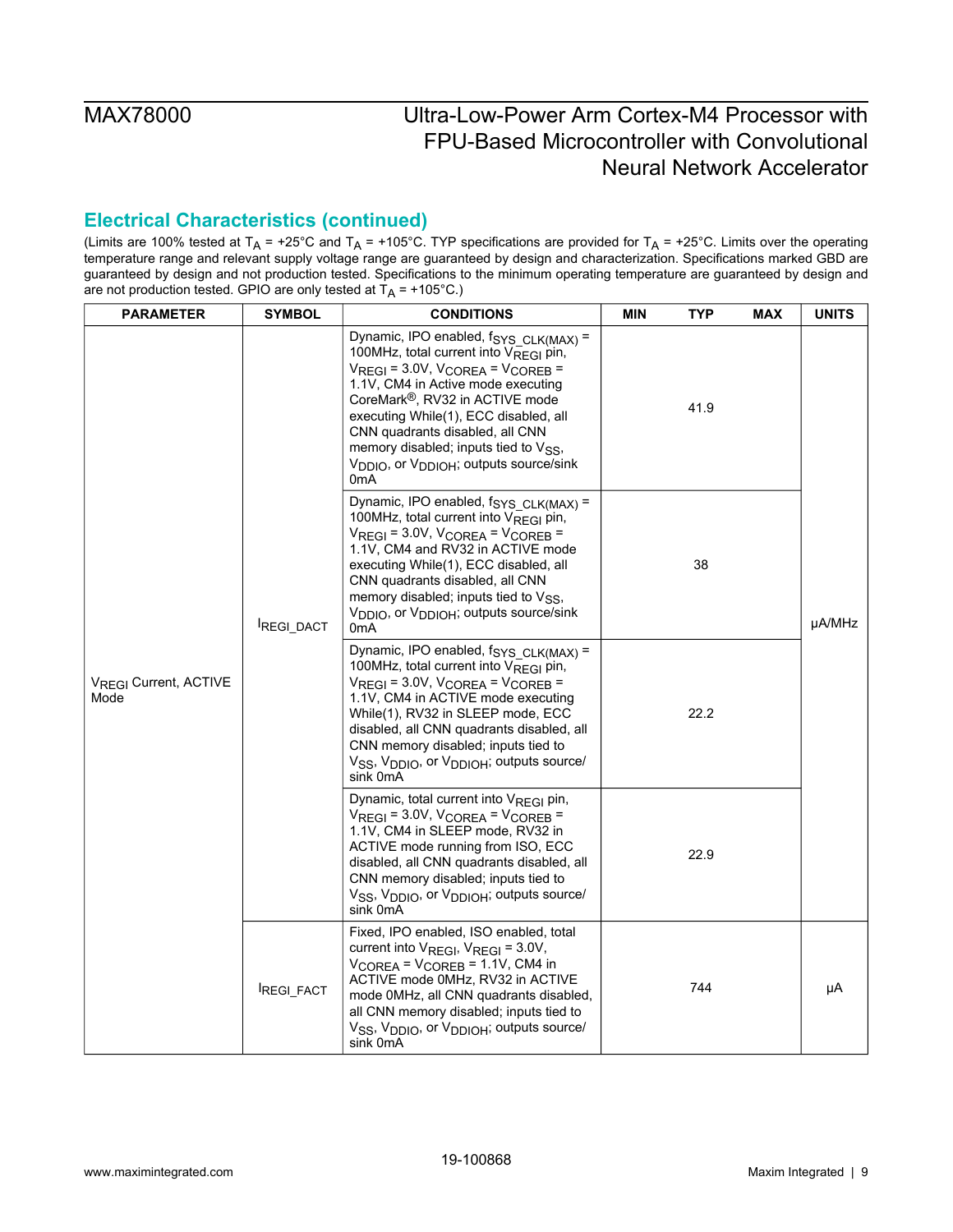## **Electrical Characteristics (continued)**

| <b>PARAMETER</b>                                    | <b>SYMBOL</b>    | <b>CONDITIONS</b>                                                                                                                                                                                                                                                                                                                                                                                                                                                                  | MIN | TYP  | <b>MAX</b> | <b>UNITS</b> |
|-----------------------------------------------------|------------------|------------------------------------------------------------------------------------------------------------------------------------------------------------------------------------------------------------------------------------------------------------------------------------------------------------------------------------------------------------------------------------------------------------------------------------------------------------------------------------|-----|------|------------|--------------|
| V <sub>REGI</sub> Current, SLEEP<br>Mode            | REGI_DSLP        | Dynamic, IPO enabled, f <sub>SYS_CLK(MAX)</sub> =<br>100MHz, ISO enabled, total current into<br>$V_{\text{REGI}}$ pins, $V_{\text{REGI}} = 3.0 V$ , $V_{\text{COREA}} =$<br>V <sub>COREB</sub> = 1.1V, CM4 in SLEEP mode,<br>RV32 in SLEEP mode, ECC disabled, all<br>CNN quadrants disabled, all CNN<br>memory disabled, standard DMA with 2<br>channels active; inputs tied to $V_{SS}$ ,<br>V <sub>DDIO</sub> , or V <sub>DDIOH</sub> , outputs source/sink<br>0 <sub>m</sub> A |     | 22.5 |            | µA/MHz       |
|                                                     | REGI_FSLP        | Fixed, IPO enabled, ISO enabled, total<br>current into $V_{\text{REGI}}$ pins, $V_{\text{REGI}} = 3.0 V$ ,<br>$V_{COREA}$ = $V_{COREB}$ = 1.1V, CM4 in<br>SLEEP mode, RV32 in SLEEP mode,<br>ECC disabled, all CNN quadrants<br>disabled, all CNN memory disabled;<br>inputs tied to V <sub>SS</sub> , V <sub>DDIO</sub> , or V <sub>DDIOH</sub> ;<br>outputs source/sink 0mA                                                                                                      |     | 1.5  |            | mA           |
| V <sub>REGI</sub> Current, LOW<br><b>POWER Mode</b> | REGI DLP         | Dynamic, ISO enabled, total current into<br>$V_{\text{REGI}}$ pins, $V_{\text{REGI}} = 3.0 V$ , $V_{\text{COREA}} =$<br>$V_{\text{COREB}}$ = 1.1V, CM4 powered off, RV32<br>in ACTIVE mode, $f_{\text{SYS CLK(MAX)}} =$<br>60MHz, all CNN quadrants disabled, all<br>CNN memory disabled; inputs tied to<br>V <sub>SS</sub> , V <sub>DDIO</sub> , or V <sub>DDIOH</sub> , outputs source/<br>sink 0mA                                                                              |     | 18.3 |            | µA/MHz       |
|                                                     | <b>REGI FLP</b>  | Fixed, ISO enabled, total current into<br>$V_{\text{REGI}}$ pins, $V_{\text{REGI}} = 3.0 V$ , $V_{\text{COREA}} =$<br>$V_{\text{COREB}}$ = 1.1V, CM4 powered off, RV32<br>in ACTIVE mode 0MHz, all CNN<br>quadrants disabled, all CNN memory<br>disabled; inputs tied to $V_{SS}$ , $V_{DDIO}$ , or<br>V <sub>DDIOH</sub> ; outputs source/sink 0mA                                                                                                                                |     | 0.64 |            | mA           |
| V <sub>REGI</sub> Current, MICRO<br>POWER Mode      | <b>REGI DMP</b>  | Dynamic, ERTCO enabled, IBRO<br>enabled, total current into $V_{RFGI}$ pins,<br>$V_{\text{REGI}} = 3.0 V$ , $V_{\text{COREA}} = V_{\text{COREB}} =$<br>1.1V, LPUART active, f <sub>LPUART</sub> =<br>32.768kHz, all CNN quadrants disabled,<br>all CNN memory disabled; inputs tied to<br>V <sub>SS</sub> , V <sub>DDIO</sub> , or V <sub>DDIOH</sub> ; outputs source/<br>sink 0mA                                                                                                |     | 230  |            | μA           |
| V <sub>REGI</sub> Current,<br><b>STANDBY Mode</b>   | <b>REGI_STBY</b> | Fixed, total current into VREGI pins,<br>$V_{\text{REGI}} = 3.0V$ , $V_{\text{COREA}} = V_{\text{COREB}} =$<br>1.1V, all CNN quadrants disabled, all<br>CNN memory disabled; inputs tied to<br>V <sub>SS</sub> , V <sub>DDIO</sub> , or V <sub>DDIOH</sub> ; outputs source/<br>sink 0mA                                                                                                                                                                                           |     | 11.3 |            | μA           |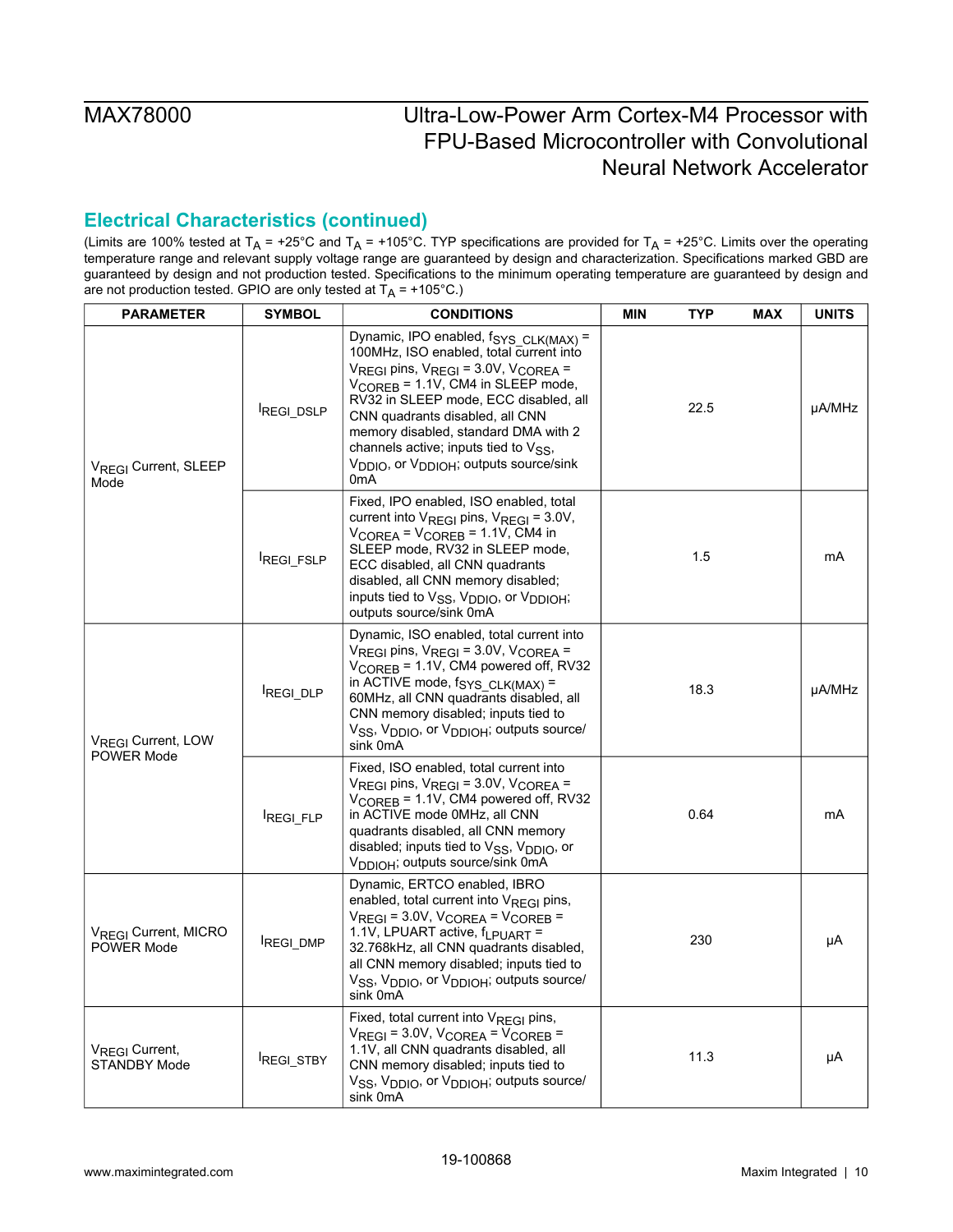## **Electrical Characteristics (continued)**

| <b>PARAMETER</b>                                     | <b>SYMBOL</b>            |                                                                                                                                                                     | <b>CONDITIONS</b>                                                                                                                                                                                           | <b>MIN</b> | <b>TYP</b> | <b>MAX</b> | <b>UNITS</b> |  |
|------------------------------------------------------|--------------------------|---------------------------------------------------------------------------------------------------------------------------------------------------------------------|-------------------------------------------------------------------------------------------------------------------------------------------------------------------------------------------------------------|------------|------------|------------|--------------|--|
|                                                      |                          | Total current into                                                                                                                                                  | All SRAM retained                                                                                                                                                                                           |            | 11.1       |            |              |  |
|                                                      |                          | VREGI pins, VREGI<br>$=$ 3.0V, V <sub>COREA</sub> $=$                                                                                                               | No SRAM retention                                                                                                                                                                                           |            | 9          |            |              |  |
| V <sub>REGI</sub> Current,                           |                          | $V_{\text{COREB}} = 1.1V,$                                                                                                                                          | SRAM0 retained                                                                                                                                                                                              |            | 9.6        |            |              |  |
|                                                      | REGI_BK                  | RTC disabled, all<br>CNN quadrants                                                                                                                                  | SRAM0 and<br>SRAM1 retained                                                                                                                                                                                 |            | 10.1       |            | μA           |  |
| <b>BACKUP Mode</b>                                   |                          | disabled, all CNN<br>memory disabled;<br>inputs tied to V <sub>SS</sub> ,<br>V <sub>DDIO</sub> , or V <sub>DDIOH</sub> ;<br>outputs source/sink<br>0 <sub>m</sub> A | SRAM0, SRAM1,<br>and SRAM2<br>retained                                                                                                                                                                      |            | 10.6       |            |              |  |
| V <sub>REGI</sub> Current, POWER<br><b>DOWN Mode</b> | REGI_PDM                 | source/sink 0mA                                                                                                                                                     | Total current into V <sub>REGI</sub> pins, V <sub>REGI</sub> =<br>$3.0V$ , $V_{COREA} = V_{COREB} = 1.1V$ ; inputs<br>0.17<br>tied to V <sub>SS</sub> , V <sub>DDIO</sub> , or V <sub>DDIOH</sub> , outputs |            |            | μA         |              |  |
|                                                      | VREGO_A_IOU<br>т         | VREGO A output current                                                                                                                                              |                                                                                                                                                                                                             |            | 5          | 50         | mA           |  |
| V <sub>REGO X</sub> Output<br>Current                | VREGO_B_IOU<br>т         | VREGO B output current                                                                                                                                              |                                                                                                                                                                                                             |            | 5          | 50         |              |  |
|                                                      | VREGO_C_IOU<br>т         | VREGO c output current                                                                                                                                              |                                                                                                                                                                                                             | 10         | 100        |            |              |  |
| V <sub>REGO X</sub> Output<br>Current Combined       | VREGO_X_IOU<br>T TOT     | All three V <sub>REGO</sub> x outputs combined                                                                                                                      |                                                                                                                                                                                                             | 20         | 100        | mA         |              |  |
| VREGO x Output<br>Voltage Range                      | VREGO_X_RA<br><b>NGE</b> | $V_{\text{REGI}} \geq V_{\text{REGO\_X}} + 200 \text{mV}$                                                                                                           |                                                                                                                                                                                                             | 0.5        | 1.0        | 1.85       | V            |  |
| V <sub>REGO X</sub> Efficiency                       | VREGO_X_EFF              | $V_{REGI} = 2.7V$ , $V_{REGO}$ $x = 1.1 V$ , load =<br>30 <sub>m</sub> A                                                                                            |                                                                                                                                                                                                             |            | 90         |            | $\%$         |  |
| <b>SLEEP Mode Resume</b><br>Time                     | t <sub>SLP_ON</sub>      | Time from power mode exit to execution<br>of first user instruction                                                                                                 |                                                                                                                                                                                                             |            | 0.67       |            | μs           |  |
| <b>LOW-POWER Mode</b><br><b>Resume Time</b>          | t <sub>LP_ON</sub>       | Time from power mode exit to execution<br>of first user instruction                                                                                                 |                                                                                                                                                                                                             |            | 9.5        |            | μs           |  |
| <b>MICROPOWER Mode</b><br>Resume Time                | $t_{MP_ON}$              | Time from power mode exit to execution<br>of first user instruction                                                                                                 |                                                                                                                                                                                                             |            | 31         |            | <b>us</b>    |  |
| <b>STANDBY Mode</b><br><b>Resume Time</b>            | t <sub>STBY_ON</sub>     | Time from power mode exit to execution<br>of first user instruction                                                                                                 |                                                                                                                                                                                                             |            | 35         |            | μs           |  |
| <b>BACKUP Mode Resume</b><br>Time                    | <sup>t</sup> BKU ON      | Time from power mode exit to execution<br>of first user instruction                                                                                                 |                                                                                                                                                                                                             |            | 0.14       |            | ms           |  |
| POWER-DOWN Mode<br><b>Resume Time</b>                | t <sub>PDM_ON</sub>      | Time from power mode exit to execution<br>of first user instruction. Includes<br>bootloader execution time.                                                         |                                                                                                                                                                                                             |            | 5          |            | ms           |  |
| <b>CLOCKS</b>                                        |                          |                                                                                                                                                                     |                                                                                                                                                                                                             |            |            |            |              |  |
| System Clock<br>Frequency                            | fsys_cLK                 |                                                                                                                                                                     |                                                                                                                                                                                                             | 0.0625     |            | 100,000    | kHz          |  |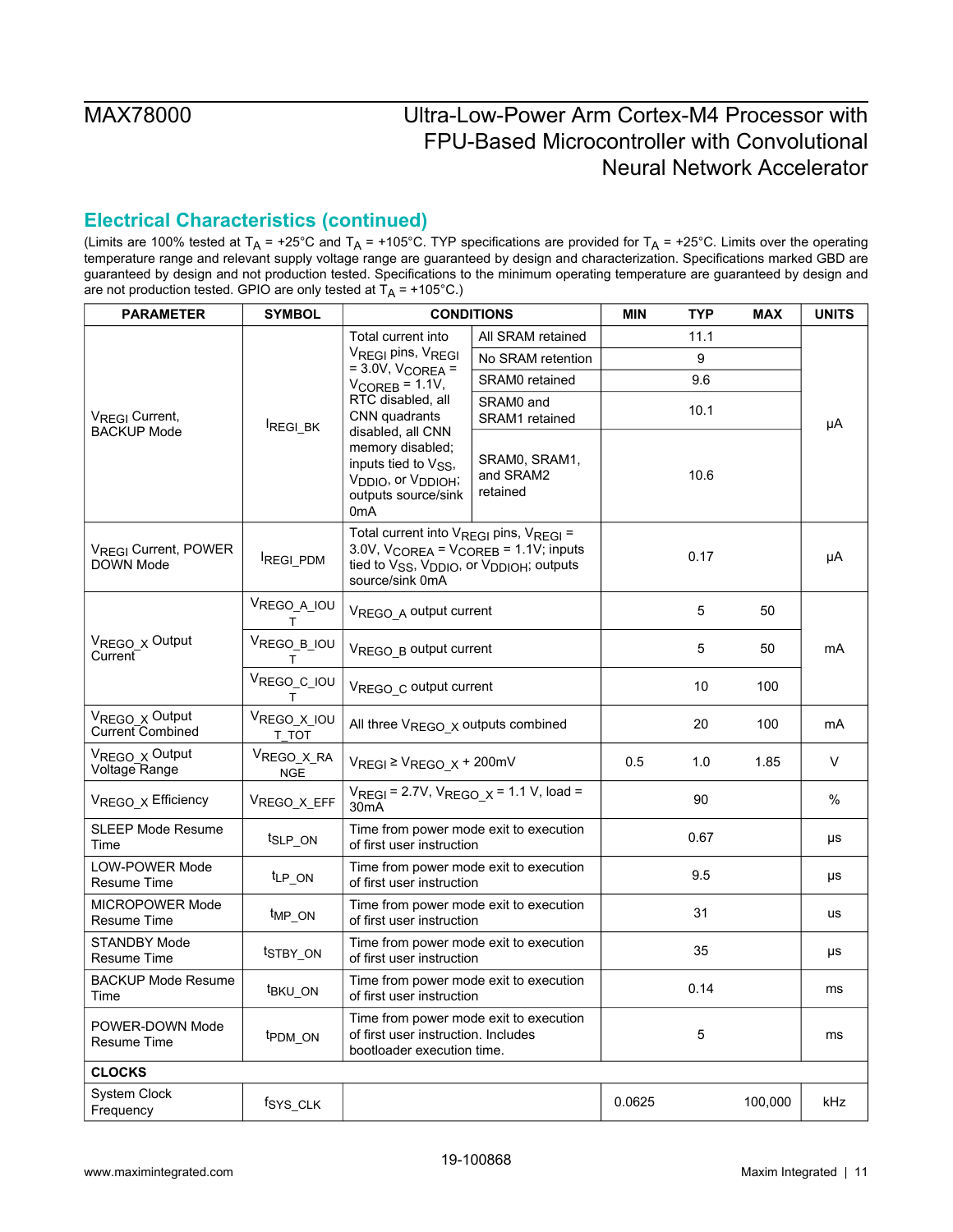## **Electrical Characteristics (continued)**

| <b>PARAMETER</b>                                              | <b>SYMBOL</b>              |                                                                        | <b>CONDITIONS</b>                                | <b>MIN</b> | <b>TYP</b>         | <b>MAX</b> | <b>UNITS</b> |
|---------------------------------------------------------------|----------------------------|------------------------------------------------------------------------|--------------------------------------------------|------------|--------------------|------------|--------------|
| System Clock Period                                           | tsys_cLK                   |                                                                        |                                                  |            | 1/<br>fsys_cL<br>Κ |            | ns           |
| <b>Internal Primary</b><br>Oscillator (IPO)                   | f <sub>IPO</sub>           |                                                                        |                                                  |            | 100                |            | <b>MHz</b>   |
| Internal Secondary<br>Oscillator (ISO)                        | f <sub>ISO</sub>           |                                                                        |                                                  |            | 60                 |            | <b>MHz</b>   |
| Internal Baud Rate<br>Oscillator (IBRO)                       | <b>f</b> <sub>IBRO</sub>   |                                                                        |                                                  |            | 7.3728             |            | <b>MHz</b>   |
|                                                               |                            | 8kHz selected                                                          |                                                  |            | 8                  |            |              |
| Internal Nano-Ring<br>Oscillator (INRO)                       | f <sub>INRO</sub>          | 16kHz selected                                                         |                                                  | 16         |                    | kHz        |              |
|                                                               |                            | 30kHz selected                                                         |                                                  | 32         |                    |            |              |
| <b>External RTC Oscillator</b><br>(ERTCO)                     | <b>fERTCO</b>              | 90k $\Omega$ , $C_0 \leq 2pF$                                          | 32kHz watch crystal, C <sub>L</sub> = 6pF, ESR < |            |                    |            | kHz          |
| <b>RTC Operating Current</b>                                  | <b>IRTC</b>                |                                                                        | All power modes, RTC enabled                     |            | 0.3                |            | μA           |
| RTC Power-Up Time                                             | t <sub>RTC</sub> ON        |                                                                        |                                                  |            | 250                |            | ms           |
| External I <sup>2</sup> S Clock Input<br>Frequency            | fEXT_I2S_CLK               | I2S_CLKEXT selected                                                    |                                                  |            |                    | 25         | <b>MHz</b>   |
| <b>External System Clock</b><br>Input Frequency               | f <sub>EXT_CLK</sub>       | EXT_CLK selected                                                       |                                                  |            |                    | 80         | <b>MHz</b>   |
| <b>External Low Power</b><br>Timer 1 Clock Input<br>Frequency | fEXT_LPTMR1_<br><b>CLK</b> | LPTMR1_CLK selected                                                    |                                                  |            |                    | 8          | <b>MHz</b>   |
| <b>External Low Power</b><br>Timer 2 Clock Input<br>Frequency | fEXT_LPTMR2_<br><b>CLK</b> | LPTMR2_CLK selected                                                    |                                                  |            |                    | 8          | <b>MHz</b>   |
| <b>CONVOLUTIONAL NEURAL NETWORK</b>                           |                            |                                                                        |                                                  |            |                    |            |              |
| <b>CNN Active Energy</b>                                      | $E_{J_CNN}$                | Max power<br>network, random<br>data, and random<br>mask configuration | x16 Quadrant 0, 1,<br>2, and 3 enabled           |            | 4.02               |            | pJ/MAC       |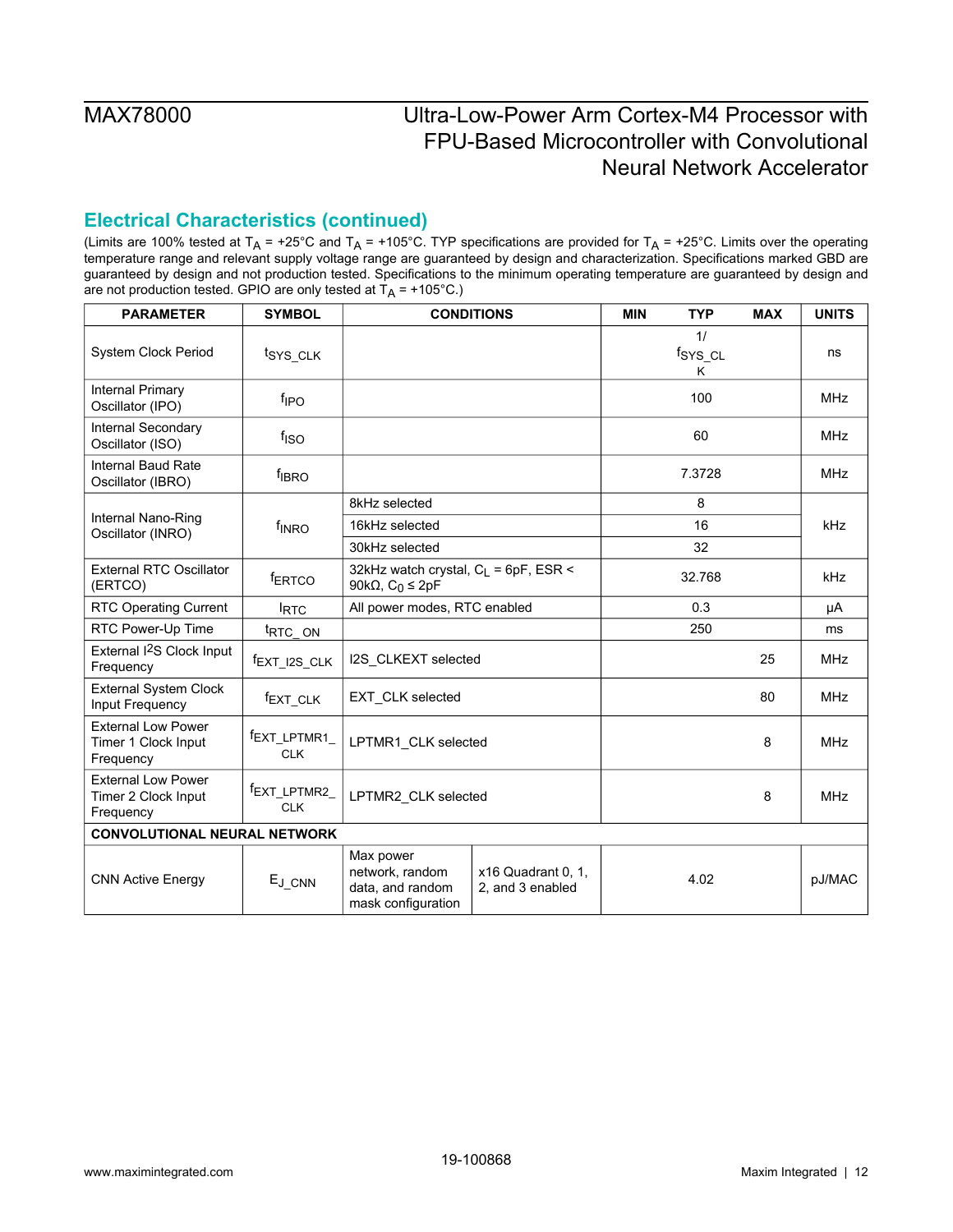## **Electrical Characteristics (continued)**

| <b>PARAMETER</b>                                          | <b>SYMBOL</b>               |                                                                        | <b>CONDITIONS</b>                                                                                                                                                           | <b>MIN</b><br><b>TYP</b> | <b>MAX</b> | <b>UNITS</b> |
|-----------------------------------------------------------|-----------------------------|------------------------------------------------------------------------|-----------------------------------------------------------------------------------------------------------------------------------------------------------------------------|--------------------------|------------|--------------|
|                                                           | COREA_CNN_<br><b>MNISTA</b> | <b>MNIST Standard</b><br>dataset, optimized<br>network                 | x16 Quadrant 0<br>enabled; x16<br>Quadrant 1, 2, and<br>3 powered down<br>and isolated                                                                                      | 10.1                     |            |              |
|                                                           | COREA_CNN_<br><b>MNISTB</b> |                                                                        | x16 Quadrant 0, 1,<br>2, and 3 enabled                                                                                                                                      | 29                       |            |              |
| V <sub>COREA</sub> CNN Active<br>Current                  | COREA_CNNM<br><b>PRA</b>    |                                                                        | x16 Quadrant 0<br>enabled; x16<br>Quadrant 1, 2, and<br>3 powered down<br>and isolated                                                                                      | 31.7                     |            |              |
|                                                           | COREA_CNNM<br><b>PRB</b>    | Max power<br>network, random<br>data, and random<br>mask configuration | x16 Quadrant 0, 1,<br>2, and 3 enabled.<br>External power<br>supply must be<br>used for V <sub>COREA</sub><br>since the on-board<br>SIMO will not<br>supply above<br>100mA. | 118                      |            | mA           |
|                                                           | COREA_CNNM<br><b>PA</b>     |                                                                        | x16 Quadrant 0<br>enabled; x16<br>Quadrant 1, 2, and<br>3 powered down<br>and isolated                                                                                      | 38.5                     |            |              |
|                                                           | COREA_CNNM<br><b>PB</b>     | Max power<br>network, data,<br>mask configuration                      | x16 Quadrant 0, 1,<br>2, and 3 enabled.<br>External power<br>supply must be<br>used for VCOREA<br>since the on-board<br>SIMO will not<br>supply above<br>100mA.             | 146                      |            |              |
| V <sub>REGI</sub> Mask Memory<br><b>Retention Current</b> | REGI_CNNMR                  | $V_{\text{COREB}} = 1.0V$                                              | x16 Quadrant 0<br>only; x16 Quadrant<br>1, 2, and 3<br>powered down and<br>isolated                                                                                         | 6.625                    |            |              |
|                                                           |                             |                                                                        | x16 Quadrant 0, 1,<br>2, and 3 enabled                                                                                                                                      | 26.5                     |            |              |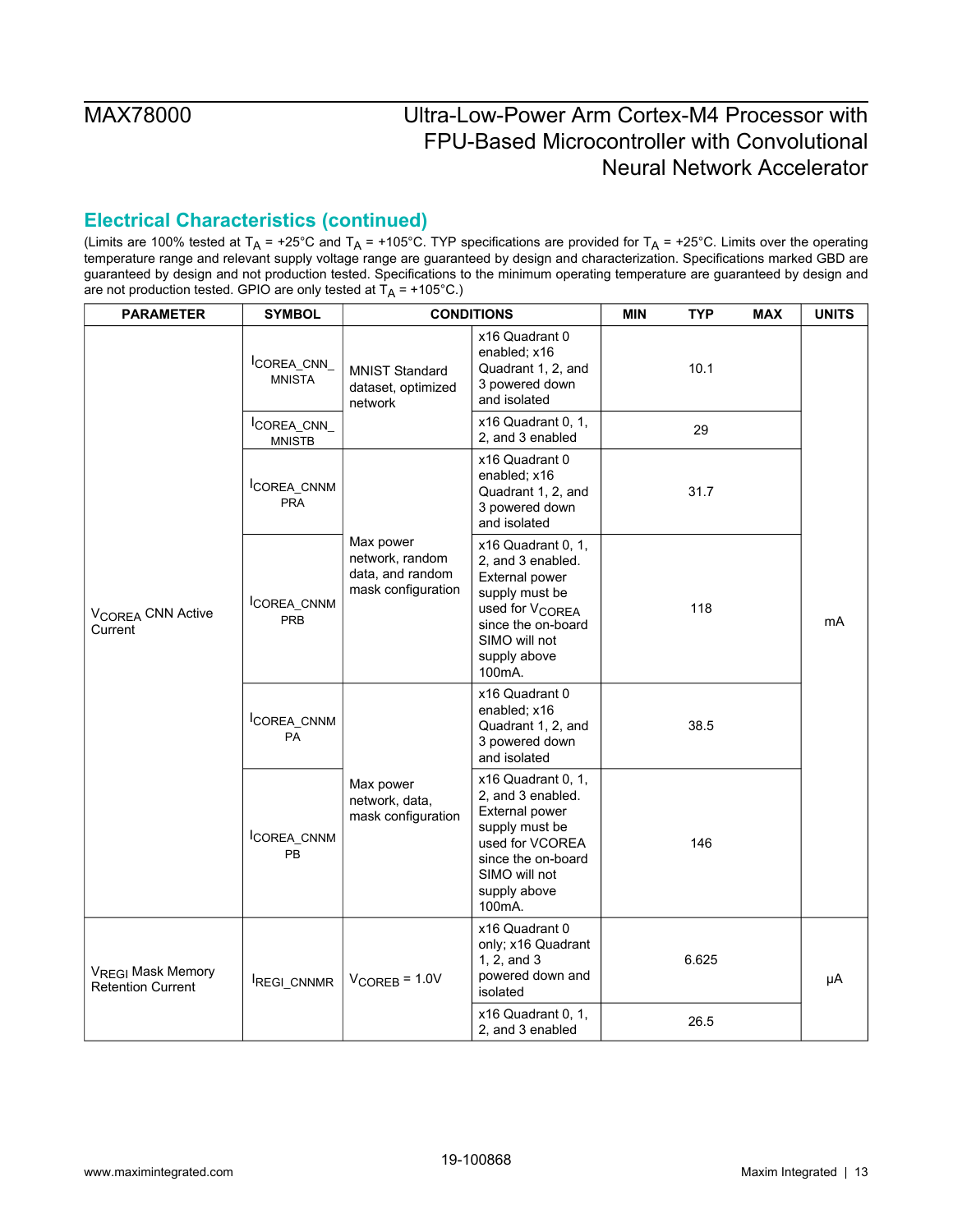## **Electrical Characteristics (continued)**

| <b>PARAMETER</b>                                             | <b>SYMBOL</b>        |                                                                                                                        | <b>CONDITIONS</b>                                                                      | <b>MIN</b>                         | <b>TYP</b>                 | <b>MAX</b>                         | <b>UNITS</b> |
|--------------------------------------------------------------|----------------------|------------------------------------------------------------------------------------------------------------------------|----------------------------------------------------------------------------------------|------------------------------------|----------------------------|------------------------------------|--------------|
| V <sub>REGI</sub> CNN Inactive<br>Current                    | REGI_CNNIA           | CNN enabled/<br>inactive, clocks<br>disabled                                                                           | x16 Quadrant 0<br>enabled; x16<br>Quadrant 1, 2, and<br>3 powered down<br>and isolated |                                    | 264                        |                                    | μA           |
|                                                              |                      |                                                                                                                        | x16 Quadrant 0, 1,<br>2. and 3 enabled                                                 |                                    | 790.4                      |                                    |              |
| <b>GENERAL-PURPOSE I/O</b>                                   |                      |                                                                                                                        |                                                                                        |                                    |                            |                                    |              |
| Input Low Voltage for All<br>GPIO Except P3.0 and<br>P3.1    | VIL_VDDIO            | P3.0 and P3.1 can<br>only use V <sub>DDIOH</sub><br>as I/O supply and<br>cannot use V <sub>DDIO</sub><br>as I/O supply | V <sub>DDIO</sub> selected as<br>I/O supply                                            |                                    |                            | $0.3 \times$<br>V <sub>DDIO</sub>  | $\vee$       |
| Input Low Voltage for All<br><b>GPIO</b>                     | VIL_VDDIOH           | V <sub>DDIOH</sub> selected as I/O supply                                                                              |                                                                                        |                                    |                            | $0.3 \times$<br>V <sub>DDIOH</sub> | $\vee$       |
| Input Low Voltage for<br><b>RSTN</b>                         | VIL_RSTN             |                                                                                                                        |                                                                                        |                                    | 0.5x<br>V <sub>DDIOH</sub> |                                    | $\vee$       |
| Input High Voltage for<br>All GPIO Except P3.0<br>and $P3.1$ | VIH VDDIO            | P3.0 and P3.1 can<br>only use V <sub>DDIOH</sub><br>as I/O supply and<br>cannot use V <sub>DDIO</sub><br>as I/O supply | V <sub>DDIO</sub> selected as<br>I/O supply                                            | $0.7 \times$<br>V <sub>DDIO</sub>  |                            |                                    | $\vee$       |
| Input High Voltage for<br>All GPIO                           | VIH VDDIOH           | V <sub>DDIOH</sub> selected as I/O supply                                                                              |                                                                                        | $0.7 \times$<br>V <sub>DDIOH</sub> |                            |                                    | V            |
| Input High Voltage for<br><b>RSTN</b>                        | V <sub>IH_RSTN</sub> |                                                                                                                        |                                                                                        |                                    | 0.5x<br>V <sub>DDIOH</sub> |                                    | $\vee$       |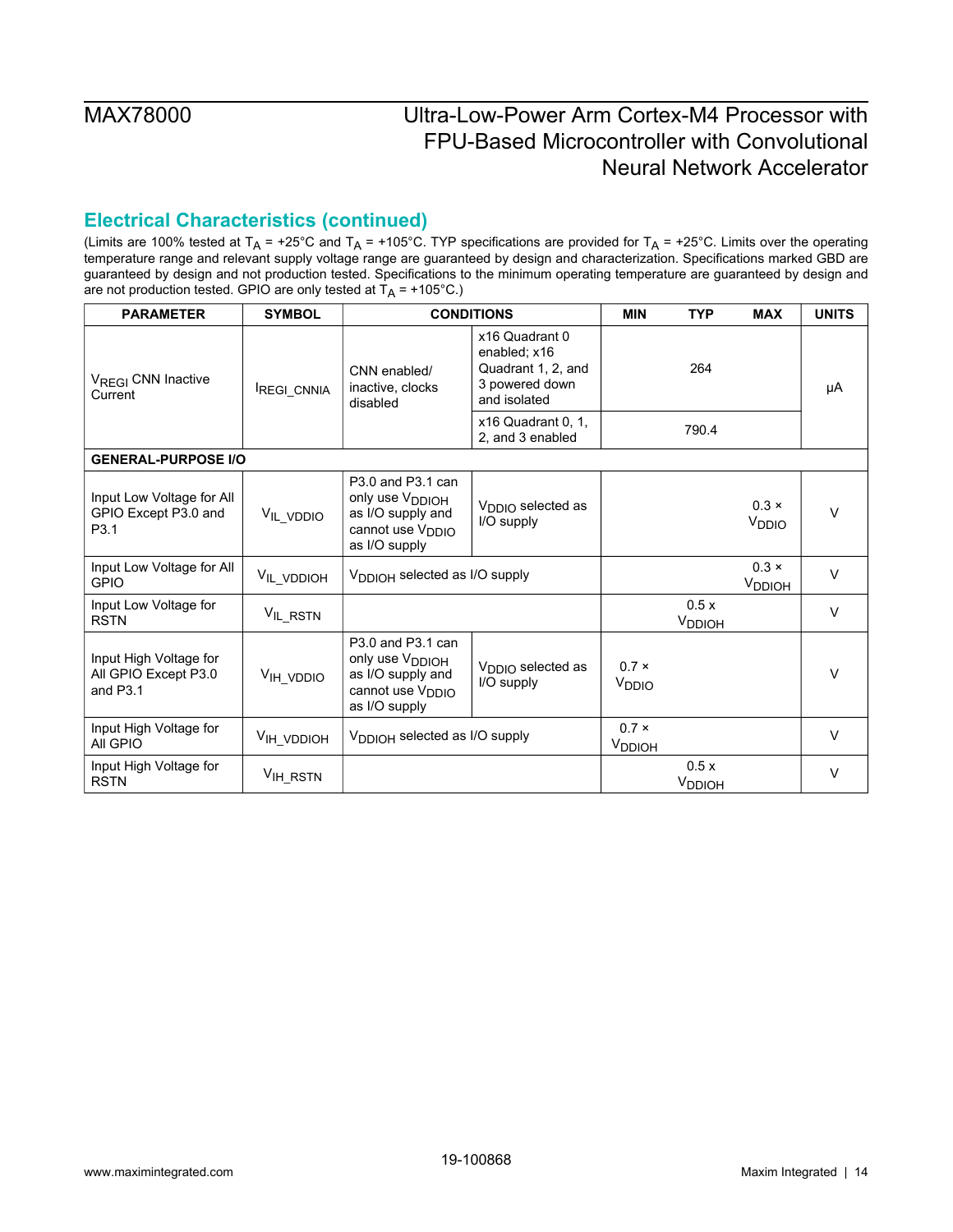## **Electrical Characteristics (continued)**

| <b>PARAMETER</b>                                           | <b>SYMBOL</b>   |                                                                                                                              | <b>CONDITIONS</b>                                                                                                                              | <b>MIN</b> | <b>TYP</b> | <b>MAX</b> | <b>UNITS</b> |
|------------------------------------------------------------|-----------------|------------------------------------------------------------------------------------------------------------------------------|------------------------------------------------------------------------------------------------------------------------------------------------|------------|------------|------------|--------------|
| Output Low Voltage for<br>All GPIO Except P3.0<br>and P3.1 | VOL VDDIO       | P3.0 and P3.1 can<br>only use V <sub>DDIOH</sub><br>as I/O supply and<br>cannot use V <sub>DDIO</sub><br>as I/O supply       | V <sub>DDIO</sub> selected as<br>I/O supply, V <sub>DDIO</sub><br>$= 1.71V$ .<br>GPIOn_DS_SEL[1:<br>$[0] = 00$ , $I_{\text{O}} = 1 \text{ mA}$ |            | 0.2        | 0.4        |              |
|                                                            |                 |                                                                                                                              | $V_{\text{DDIO}}$ selected as<br>I/O supply, V <sub>DDIO</sub><br>$= 1.71V,$<br>GPIOn DS_SEL[1:<br>$0$ ] = 01, $I_{OL}$ = 2mA                  |            | 0.2        | 0.4        | $\vee$       |
|                                                            |                 |                                                                                                                              | V <sub>DDIO</sub> selected as<br>I/O supply, V <sub>DDIO</sub><br>$= 1.71V,$<br>GPIOn DS_SEL[1:<br>$0$ ] = 10, $I_{OL}$ = 4mA                  |            | 0.2        | 0.4<br>0.4 |              |
|                                                            |                 |                                                                                                                              | V <sub>DDIO</sub> selected as<br>I/O supply, V <sub>DDIO</sub><br>$= 1.71V,$<br>GPIOn DS_SEL[1:<br>$0$ ] = 11, $I_{OL}$ = 8mA                  |            | 0.2        |            |              |
|                                                            |                 | V <sub>DDIOH</sub> selected as I/O supply, V <sub>DDIOH</sub><br>= 1.71V, GPIOn_DS_SEL[1:0] = 00, I <sub>OL</sub><br>$= 1mA$ |                                                                                                                                                |            | 0.2        | 0.4        |              |
| Output Low Voltage for<br>All GPIO                         |                 | V <sub>DDIOH</sub> selected as I/O supply, V <sub>DDIOH</sub><br>= 1.71V, GPIOn_DS_SEL[1:0] = 01, $I_{OL}$<br>$= 2mA$        |                                                                                                                                                |            | 0.2        | 0.4        | $\vee$       |
|                                                            | VOL_VDDIOH      | V <sub>DDIOH</sub> selected as I/O supply, V <sub>DDIOH</sub><br>$= 1.71V$ , GPIOn_DS_SEL[1:0] = 10, $I_{\Omega}$<br>$= 4mA$ |                                                                                                                                                |            | 0.2        | 0.4        |              |
|                                                            |                 | V <sub>DDIOH</sub> selected as I/O supply, V <sub>DDIOH</sub><br>= 1.71V, GPIOn_DS_SEL[1:0] = 11, $I_{OL}$<br>$= 8mA$        |                                                                                                                                                |            | 0.2        | 0.4        |              |
| Combined I <sub>OL</sub> , All GPIO                        | <b>OL TOTAL</b> |                                                                                                                              |                                                                                                                                                |            |            | 48         | mA           |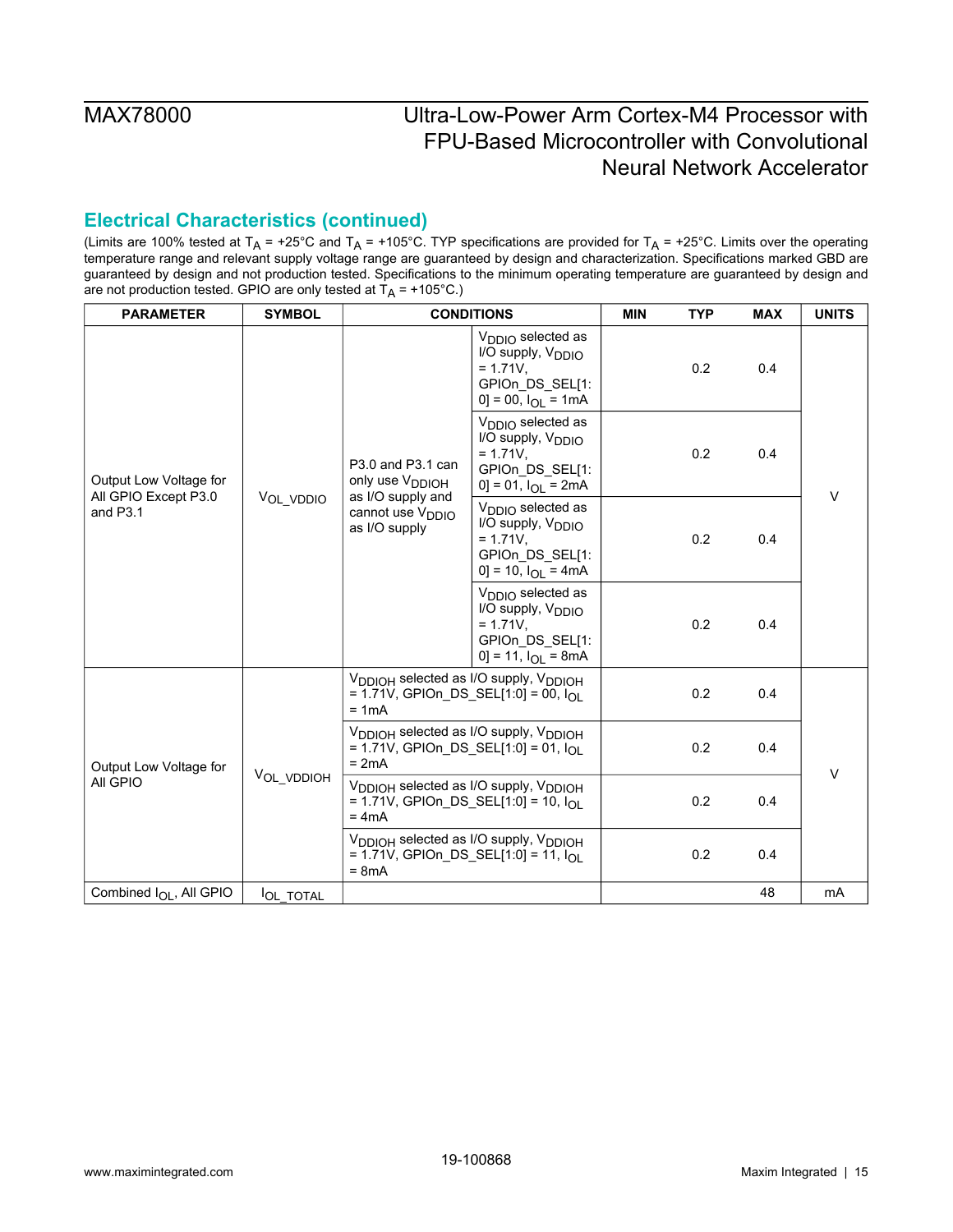## **Electrical Characteristics (continued)**

| <b>PARAMETER</b>                                            | <b>SYMBOL</b>         | <b>CONDITIONS</b>                                                                                                      |                                                                                                                                 | <b>MIN</b>                          | <b>TYP</b> | <b>MAX</b> | <b>UNITS</b> |
|-------------------------------------------------------------|-----------------------|------------------------------------------------------------------------------------------------------------------------|---------------------------------------------------------------------------------------------------------------------------------|-------------------------------------|------------|------------|--------------|
| Output High Voltage for<br>All GPIO Except P3.0<br>and P3.1 |                       |                                                                                                                        | $V_{\text{DDIO}}$ selected as<br>I/O supply, V <sub>DDIO</sub><br>$= 1.71V,$<br>GPIOn DS_SEL[1:<br>$[0] = 00$ , $I_{OL} = -1mA$ | V <sub>DDIO</sub> -<br>0.4          |            |            |              |
|                                                             |                       | P3.0 and P3.1 can<br>only use V <sub>DDIOH</sub><br>as I/O supply and<br>cannot use V <sub>DDIO</sub><br>as I/O supply | V <sub>DDIO</sub> selected as<br>I/O supply, V <sub>DDIO</sub><br>$= 1.71V,$<br>GPIOn DS_SEL[1:<br>$0$ ] = 01, $I_{OL}$ = -2mA  | $VDDIO$ -<br>0.4                    |            |            | $\vee$       |
|                                                             | VOH_VDDIO             |                                                                                                                        | V <sub>DDIO</sub> selected as<br>I/O supply, V <sub>DDIO</sub><br>$= 1.71V,$<br>GPIOn_DS_SEL[1:<br>$0] = 10$ , $I_{OL} = -4mA$  | V <sub>DDIO</sub> -<br>0.4          |            |            |              |
|                                                             |                       |                                                                                                                        | V <sub>DDIO</sub> selected as<br>I/O supply, V <sub>DDIO</sub><br>$= 1.71V,$<br>GPIOn DS_SEL[1:<br>$0$ ] = 11, $I_{OL}$ = -8mA  | V <sub>DDIO</sub> -<br>0.4          |            |            |              |
|                                                             |                       | V <sub>DDIOH</sub> selected as I/O supply, V <sub>DDIOH</sub><br>= 1.71V, GPIOn_DS_SEL[1:0] = 00, $I_{OL}$<br>$= -1mA$ |                                                                                                                                 | V <sub>DDIOH</sub><br>$-0.4$        |            |            |              |
| Output High Voltage for<br>All GPIO Except P3.0             |                       | V <sub>DDIOH</sub> selected as I/O supply, V <sub>DDIOH</sub><br>= 1.71V, GPIOn_DS_SEL[1:0] = 01, $I_{OL}$<br>$= -2mA$ |                                                                                                                                 | <b>V</b> <sub>DDIOH</sub><br>$-0.4$ |            |            | V            |
| and P <sub>3.1</sub>                                        | VOH_VDDIOH            | V <sub>DDIOH</sub> selected as I/O supply, V <sub>DDIOH</sub><br>= 1.71V, GPIOn_DS_SEL[1:0] = 10, $I_{OL}$<br>$= -4mA$ |                                                                                                                                 | V <sub>DDIOH</sub><br>$-0.4$        |            |            |              |
|                                                             |                       | V <sub>DDIOH</sub> selected as I/O supply, V <sub>DDIOH</sub><br>= 1.71V, GPIOn_DS_SEL[1:0] = 11, $I_{OL}$<br>$= -8mA$ |                                                                                                                                 | V <sub>DDIOH</sub><br>$-0.4$        |            |            |              |
| Output High Voltage for<br>P3.0 and P3.1                    | VOH_VDDIOH            | $V_{DDIOH}$ = 1.71V, GPIOn_DS_SEL[1:0]<br>fixed at 00, $I_{OL}$ = -1mA                                                 |                                                                                                                                 | V <sub>DDIOH</sub><br>$-0.4$        |            |            | V            |
| Combined I <sub>OH</sub> , All GPIO                         | OH_TOTAL              |                                                                                                                        |                                                                                                                                 |                                     |            | -48        | mA           |
| Input Hysteresis<br>(Schmitt)                               | <b>VIHYS</b>          |                                                                                                                        |                                                                                                                                 |                                     | 300        |            | mV           |
| Input Leakage Current<br>Low                                | <b>I<sub>IL</sub></b> | $V_{\text{DDIO}}$ = 1.89V, $V_{\text{DDIOH}}$ = 3.6V, $V_{\text{DDIOH}}$<br>pullup disabled                            | selected as I/O supply, $V_{IN} = 0V$ , internal                                                                                | $-100$                              |            | $+100$     | nA           |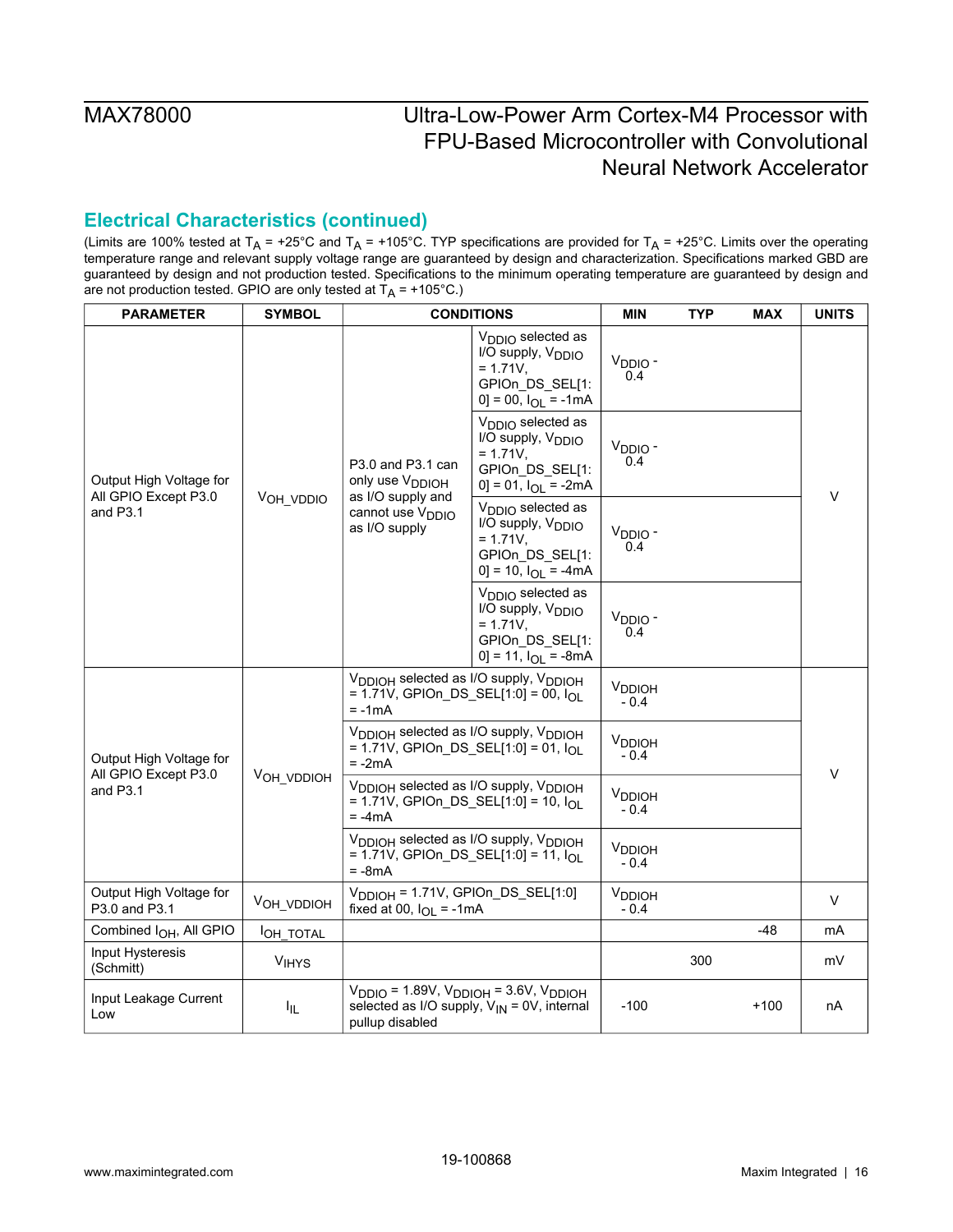## **Electrical Characteristics (continued)**

| <b>PARAMETER</b>                     | <b>SYMBOL</b>             |                                                                                                    | <b>CONDITIONS</b>                                                                        | <b>MIN</b>       | <b>TYP</b>          | <b>MAX</b>         | <b>UNITS</b> |
|--------------------------------------|---------------------------|----------------------------------------------------------------------------------------------------|------------------------------------------------------------------------------------------|------------------|---------------------|--------------------|--------------|
|                                      | ŀщ                        | selected as I/O supply, $V_{IN} = 3.6V$ ,<br>internal pulldown disabled                            | $V_{DDIO}$ = 1.89V, $V_{DDIOH}$ = 3.6V, $V_{DDIOH}$                                      | $-800$           |                     | $+800$             | nA           |
| Input Leakage Current<br>High        | $I_{\text{OFF}}$          | $V_{DDIO} = 0V$ , $V_{DDIOH} = 0V$ , $V_{DDIO}$<br>selected as I/O supply, V <sub>IN</sub> < 1.89V |                                                                                          | $-1$             |                     | $+1$               |              |
|                                      | <b>I</b> IH <sub>3V</sub> | $VDDIO = VDDIOH = 1.71V, VDDIO$<br>selected as I/O supply, $V_{IN} = 3.6V$                         |                                                                                          | $-2$             |                     | $+2$               | μA           |
| Input Pullup Resistor<br><b>RSTN</b> | R <sub>PUR</sub>          | Pullup to V <sub>DDIOH</sub>                                                                       |                                                                                          |                  | 25                  |                    | kΩ           |
| Input Pullup/Pulldown                | $R_{PU1}$                 | Normal resistance, $P1M = 0$                                                                       |                                                                                          |                  | 25                  |                    | kΩ           |
| Resistor for All GPIO                | $R_{PU2}$                 | Highest resistance, $P1M = 1$                                                                      |                                                                                          |                  | $\mathbf{1}$        |                    | MΩ           |
| <b>ADC (SIGMA-DELTA)</b>             |                           |                                                                                                    |                                                                                          |                  |                     |                    |              |
| Resolution                           |                           |                                                                                                    |                                                                                          |                  | 10                  |                    | <b>Bits</b>  |
| <b>ADC Clock Rate</b>                | <b>f<sub>ACLK</sub></b>   |                                                                                                    |                                                                                          | 0.1              |                     | 8                  | <b>MHz</b>   |
| <b>ADC Clock Period</b>              | t <sub>ACLK</sub>         |                                                                                                    |                                                                                          |                  | $1/f_{\text{ACLK}}$ |                    | μs           |
|                                      |                           | AIN[7:0],<br>ADC_DIVSEL =<br>[00]<br>ADC_CH_SEL =<br>[7:0]                                         | REF SEL = $0$ .<br>$INPUT$ SCALE = 0                                                     | $VSSA$ +<br>0.05 |                     | $V_{BG}$           |              |
| Input Voltage Range                  |                           | AIN[7:0],<br>ADC_DIVSEL =<br>[01]<br>ADC_CH_SEL =<br>[7:0]                                         | $REF$ SCALE = 0,<br>INPUT_SCALE = 0                                                      | $VSSA +$<br>0.05 |                     | $2 \times V_{BG}$  | $\vee$       |
|                                      | VAIN                      | AIN[7:0].<br>ADC_DIVSEL =<br>$[10]$ ,<br>ADC_CH_SEL =<br>$[7.0]$                                   | $REF$ SCALE = 0,<br>INPUT_SCALE =<br>0, V <sub>DDIOH</sub> selected<br>as the I/O supply | $VSSA +$<br>0.05 |                     | V <sub>DDIOH</sub> |              |
|                                      |                           | AIN[7:0],<br>ADC_DIVSEL =<br>[11]<br>ADC_CH_SEL =<br>[7:0]                                         | REF SEL = $0$ ,<br>INPUT_SCALE =<br>0, V <sub>DDIOH</sub> selected<br>as the I/O supply  | $VSSA +$<br>0.05 |                     | V <sub>DDIOH</sub> |              |
| Input Impedance                      | R <sub>AIN</sub>          |                                                                                                    |                                                                                          |                  | 30                  |                    | kΩ           |
| Analog Input                         |                           | Fixed capacitance to V <sub>SSA</sub>                                                              |                                                                                          |                  | $\mathbf{1}$        |                    | pF           |
| Capacitance                          | CAIN                      | Dynamically switched capacitance                                                                   |                                                                                          |                  | 250                 |                    | fF           |
| <b>Integral Nonlinearity</b>         | INL                       | Measured at +25°C                                                                                  |                                                                                          |                  |                     | ±2                 | <b>LSb</b>   |
| Differential Nonlinearity            | <b>DNL</b>                | Measured at $+25^{\circ}$ C                                                                        |                                                                                          |                  |                     | ±1                 | LSb          |
| <b>Offset Error</b>                  | $V_{OS}$                  |                                                                                                    |                                                                                          |                  | ±1                  |                    | LSb          |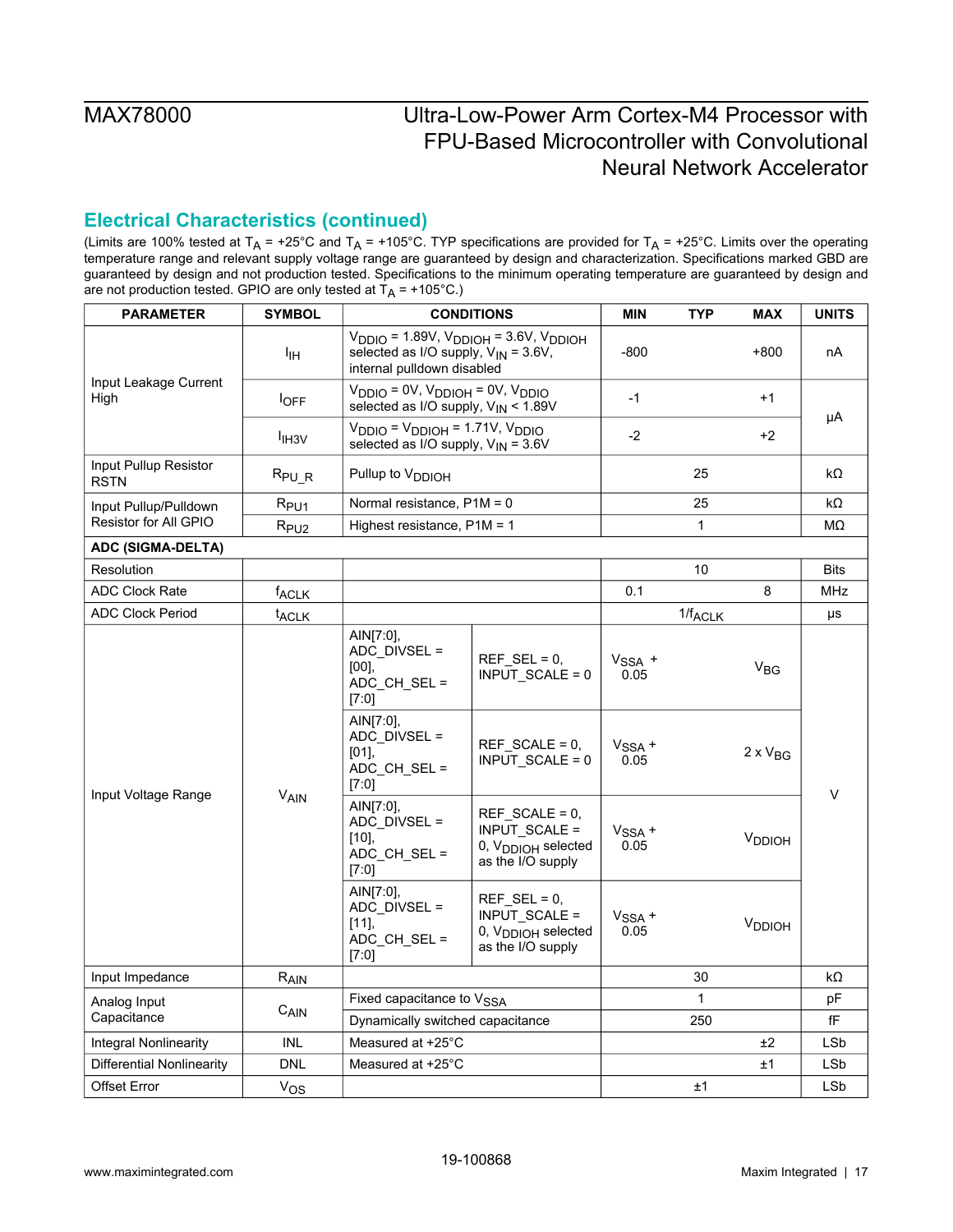## **Electrical Characteristics (continued)**

(Limits are 100% tested at T<sub>A</sub> = +25°C and T<sub>A</sub> = +105°C. TYP specifications are provided for T<sub>A</sub> = +25°C. Limits over the operating temperature range and relevant supply voltage range are guaranteed by design and characterization. Specifications marked GBD are guaranteed by design and not production tested. Specifications to the minimum operating temperature are guaranteed by design and are not production tested. GPIO are only tested at  $T_A$  = +105°C.)

| <b>PARAMETER</b>                          | <b>SYMBOL</b>        | <b>CONDITIONS</b>                                              | <b>MIN</b> | <b>TYP</b> | <b>MAX</b> | <b>UNITS</b>            |
|-------------------------------------------|----------------------|----------------------------------------------------------------|------------|------------|------------|-------------------------|
| <b>ADC Active Current</b>                 | <b>ADC</b>           | ADC active, reference buffer enabled,<br>input buffer disabled |            | 102        |            | μA                      |
| ADC Setup Time                            | t <sub>ADC_SU</sub>  | Any power-up of ADC clock or ADC bias<br>to CpuAdcStart        |            |            | 10         | μs                      |
| <b>ADC Output Latency</b>                 | t <sub>ADC</sub>     |                                                                |            | 1067       |            | <b>t<sub>ACLK</sub></b> |
| <b>ADC Sample Rate</b>                    | fADC                 |                                                                |            |            | 7.8        | ksps                    |
| ADC Input Leakage                         | ADC LEAK             | ADC inactive or channel not selected                           |            | 10         |            | nA                      |
| <b>Full-Scale Voltage</b>                 | $V_{FS}$             | $ADC code = 0x3FF$                                             |            | 1.2        |            | $\vee$                  |
| <b>Bandgap Temperature</b><br>Coefficient | <b>VTEMPCO</b>       | Box method                                                     |            | 30         |            | ppm                     |
| <b>COMPARATORS</b>                        |                      |                                                                |            |            |            |                         |
| Input Offset Voltage                      | VOFFSET              |                                                                |            | ±1         |            | mV                      |
|                                           | VHYST                | $AINCOMPHYST[1:0] = 00$                                        |            | ±23        |            |                         |
|                                           |                      | $AINCOMPHYST[1:0] = 01$                                        |            | ±50        |            |                         |
| Input Hysteresis                          |                      | $AINCOMPHYST[1:0] = 10$                                        |            | ±2         |            | mV                      |
|                                           |                      | $AINCOMPHYST[1:0] = 11$                                        |            | ±7         |            |                         |
| Input Voltage Range                       | VIN CMP              | Common-mode range                                              | 0.6        |            | 1.35       | $\vee$                  |
| <b>FLASH MEMORY</b>                       |                      |                                                                |            |            |            |                         |
|                                           | t <sub>M_ERASE</sub> | Mass erase                                                     |            | 20         |            |                         |
| <b>Flash Erase Time</b>                   | t <sub>P</sub> ERASE | Page erase                                                     |            | 20         |            | ms                      |
| Flash Programming<br>Time per Word        | t <sub>PROG</sub>    | 32-bit programming mode, fFLC CLK =<br>1MHz                    |            | 42         |            | μs                      |
| <b>Flash Endurance</b>                    |                      |                                                                | 10         |            |            | kcycles                 |
| Data Retention                            | t <sub>RET</sub>     | $T_A = +105^{\circ}C$                                          | 10         |            |            | years                   |

## <span id="page-17-0"></span>**Electrical Characteristics—SPI**

| <b>PARAMETER</b>                                      | <b>SYMBOL</b>                       | <b>CONDITIONS</b>                                                                   | <b>MIN</b>           | <b>TYP</b>   | <b>MAX</b> | <b>UNITS</b> |
|-------------------------------------------------------|-------------------------------------|-------------------------------------------------------------------------------------|----------------------|--------------|------------|--------------|
| <b>MASTER MODE</b>                                    |                                     |                                                                                     |                      |              |            |              |
| SPI Master Operating<br>Frequency for SPI0            | <sup>†</sup> MCK0                   | $f_{\text{SYS CLK}}$ = 100MHz, $f_{\text{MCKO(MAX)}}$ =<br>$fSYS$ CLK $/2$          |                      |              | 50         | <b>MHz</b>   |
| SPI Master Operating<br>Frequency for SPI1            | f <sub>MCK1</sub>                   | $f_{\text{SYS CLK}}$ = 100MHz, $f_{\text{MCK1(MAX)}}$ =<br>$fSYS$ CLK <sup>/4</sup> |                      |              | 25         | <b>MHz</b>   |
| <b>SPI Master SCK Period</b>                          | <sup>t</sup> MCKX                   |                                                                                     |                      | $1/f_{MCKX}$ |            | ns           |
| <b>SCK Output Pulse-</b><br>Width High/Low            | t <sub>MCH</sub> , t <sub>MCL</sub> |                                                                                     | t <sub>MCKX</sub> /2 |              |            | ns           |
| <b>MOSI Output Hold Time</b><br>After SCK Sample Edge | t <sub>MOH</sub>                    |                                                                                     | $t_{MC}$ $\times$ /2 |              |            | ns           |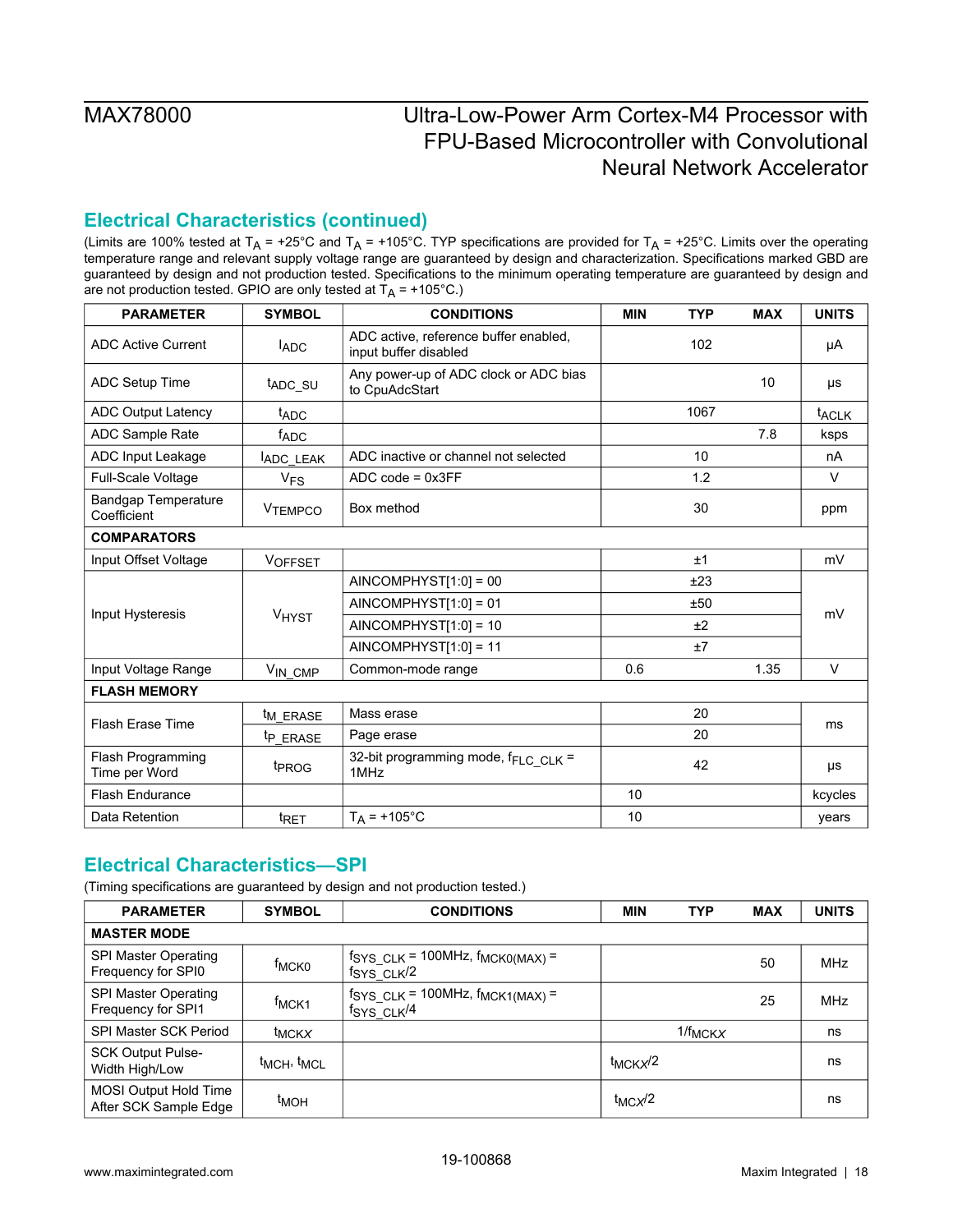## **Electrical Characteristics—SPI (continued)**

(Timing specifications are guaranteed by design and not production tested.)

| <b>PARAMETER</b>                                                | <b>SYMBOL</b>    | <b>CONDITIONS</b> | <b>MIN</b>   | <b>TYP</b>   | <b>MAX</b> | <b>UNITS</b> |
|-----------------------------------------------------------------|------------------|-------------------|--------------|--------------|------------|--------------|
| MOSI Output Valid to<br>Sample Edge                             | t <sub>MOV</sub> |                   | $t_{MCKX}/2$ |              |            | ns           |
| MOSI Output Hold Time<br>After SCK Low Idle                     | t <sub>MLH</sub> |                   |              | $t_{MCKX}/2$ |            | ns           |
| MISO Input Valid to<br><b>SCK Sample Edge</b><br>Setup          | t <sub>MIS</sub> |                   |              | 5            |            | ns           |
| MISO Input to SCK<br>Sample Edge Hold                           | $t_{\text{MIH}}$ |                   |              | $t_{MCKX}/2$ |            | ns           |
| <b>SLAVE MODE</b>                                               |                  |                   |              |              |            |              |
| SPI Slave Operating<br>Frequency                                | fsck             |                   |              |              | 50         | <b>MHz</b>   |
| SPI Slave SCK Period                                            | tsck             |                   |              | $1/f_{SCK}$  |            | ns           |
| <b>SCK Input Pulse-Width</b><br>High/Low                        | tsch, tscl       |                   |              | $t_{SCK}/2$  |            |              |
| SSx Active to First Shift<br>Edge                               | t <sub>SSE</sub> |                   |              | 10           |            | ns           |
| MOSI Input to SCK<br>Sample Edge Rise/Fall<br>Setup             | $t_{\text{SIS}}$ |                   |              | 5            |            | ns           |
| MOSI Input from SCK<br>Sample Edge Transition<br>Hold           | $t_{\text{SIH}}$ |                   |              | $\mathbf 1$  |            | ns           |
| MISO Output Valid After<br><b>SCLK Shift Edge</b><br>Transition | tsov             |                   |              | 5            |            | ns           |
| <b>SCK Inactive to SSx</b><br>Inactive                          | tssp             |                   |              | 10           |            | ns           |
| <b>SSx Inactive Time</b>                                        | t <sub>SSH</sub> |                   |              | $1/f_{SCK}$  |            | μs           |
| MISO Hold Time After<br><b>SSx Deassertion</b>                  | t <sub>SLH</sub> |                   |              | 10           |            | ns           |

## <span id="page-18-0"></span>**Electrical Characteristics—I2C**

| <b>PARAMETER</b>           | <b>SYMBOL</b>    | <b>CONDITIONS</b>                                    | <b>MIN</b> | <b>TYP</b> | <b>MAX</b> | <b>UNITS</b> |
|----------------------------|------------------|------------------------------------------------------|------------|------------|------------|--------------|
| <b>STANDARD MODE</b>       |                  |                                                      |            |            |            |              |
| Output Fall Time           | toF              | Standard mode, from $V_{H(MIN)}$ to<br>$V_{IL(MAX)}$ |            | 150        |            | ns           |
| <b>SCL Clock Frequency</b> | <sup>†</sup> SCL |                                                      | 0          |            | 100        | kHz          |
| Low Period SCL Clock       | t <sub>LOW</sub> |                                                      | 4.7        |            |            | μs           |
| High Time SCL Clock        | ініgн            |                                                      | 4.0        |            |            | μs           |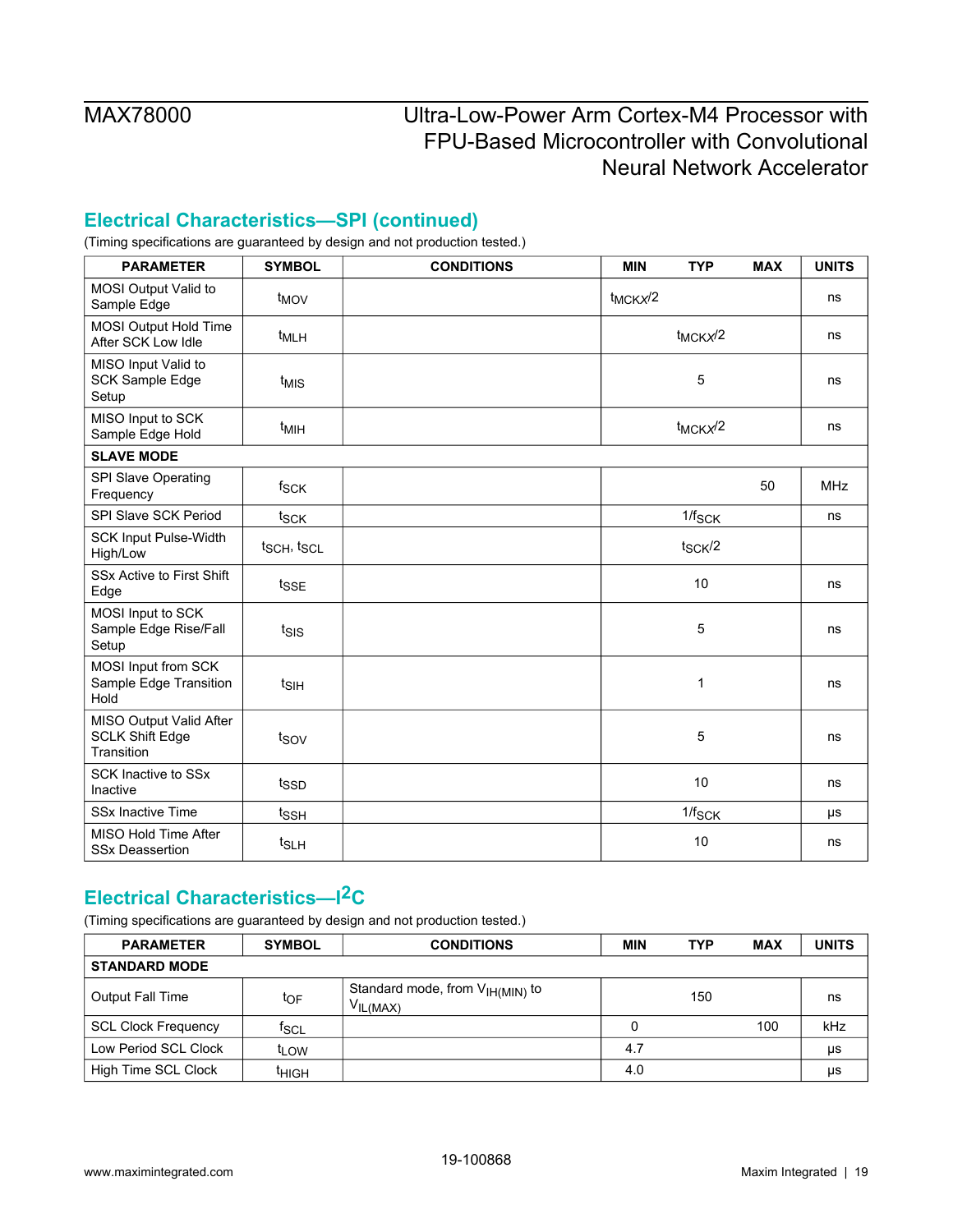## **Electrical Characteristics—I2C (continued)**

| <b>PARAMETER</b>                                              | <b>SYMBOL</b>       | <b>CONDITIONS</b>                                 | <b>MIN</b>  | <b>TYP</b> | <b>MAX</b> | <b>UNITS</b>  |
|---------------------------------------------------------------|---------------------|---------------------------------------------------|-------------|------------|------------|---------------|
| Setup Time for<br><b>Repeated Start</b><br>Condition          | $t_{\text{SU;STA}}$ |                                                   | 4.7         |            |            | $\mu\text{s}$ |
| Hold Time for Repeated<br><b>Start Condition</b>              | t <sub>HD;STA</sub> |                                                   | 4.0         |            |            | μs            |
| Data Setup Time                                               | t <sub>SU;DAT</sub> |                                                   |             | 300        |            | ns            |
| Data Hold Time                                                | t <sub>HD;DAT</sub> |                                                   |             | 10         |            | ns            |
| Rise Time for SDA and<br><b>SCL</b>                           | $t_{\mathsf{R}}$    |                                                   |             | 800        |            | ns            |
| Fall Time for SDA and<br>SCL                                  | tF                  |                                                   |             | 200        |            | ns            |
| Setup Time for a Stop<br>Condition                            | t <sub>su;sto</sub> |                                                   | 4.0         |            |            | μs            |
| <b>Bus Free Time Between</b><br>a Stop and Start<br>Condition | t <sub>BUS</sub>    |                                                   | 4.7         |            |            | μs            |
| Data Valid Time                                               | t <sub>VD;DAT</sub> |                                                   | 3.45        |            |            | $\mu s$       |
| Data Valid Acknowledge<br>Time                                | t <sub>VD;ACK</sub> |                                                   | 3.45        |            |            | μs            |
| <b>FAST MODE</b>                                              |                     |                                                   |             |            |            |               |
| Output Fall Time                                              | $t_{OF}$            | From V <sub>IH(MIN)</sub> to V <sub>IL(MAX)</sub> |             | 150        |            | ns            |
| Pulse Width Suppressed<br>by Input Filter                     | t <sub>SP</sub>     |                                                   |             | 75         |            | ns            |
| <b>SCL Clock Frequency</b>                                    | $f_{SCL}$           |                                                   | $\mathbf 0$ |            | 400        | kHz           |
| Low Period SCL Clock                                          | t <sub>LOW</sub>    |                                                   | 1.3         |            |            | μs            |
| High Time SCL Clock                                           | <sup>t</sup> HIGH   |                                                   | 0.6         |            |            | $\mu s$       |
| Setup Time for<br><b>Repeated Start</b><br>Condition          | t <sub>SU;STA</sub> |                                                   | 0.6         |            |            | μs            |
| Hold Time for Repeated<br><b>Start Condition</b>              | t <sub>HD;STA</sub> |                                                   | 0.6         |            |            | μs            |
| Data Setup Time                                               | $t_{\text{SU;DAT}}$ |                                                   |             | 125        |            | ns            |
| Data Hold Time                                                | t <sub>HD;DAT</sub> |                                                   |             | 10         |            | ns            |
| Rise Time for SDA and<br>SCL                                  | $t_{\mathsf{R}}$    |                                                   |             | 30         |            | ns            |
| Fall Time for SDA and<br>SCL                                  | tF                  |                                                   |             | 30         |            | ns            |
| Setup Time for a Stop<br>Condition                            | $t_{\text{SU;STO}}$ |                                                   | 0.6         |            |            | μs            |
| <b>Bus Free Time Between</b><br>a Stop and Start<br>Condition | t <sub>BUS</sub>    |                                                   | 1.3         |            |            | μs            |
| Data Valid Time                                               | t <sub>VD;DAT</sub> |                                                   | 0.9         |            |            | μs            |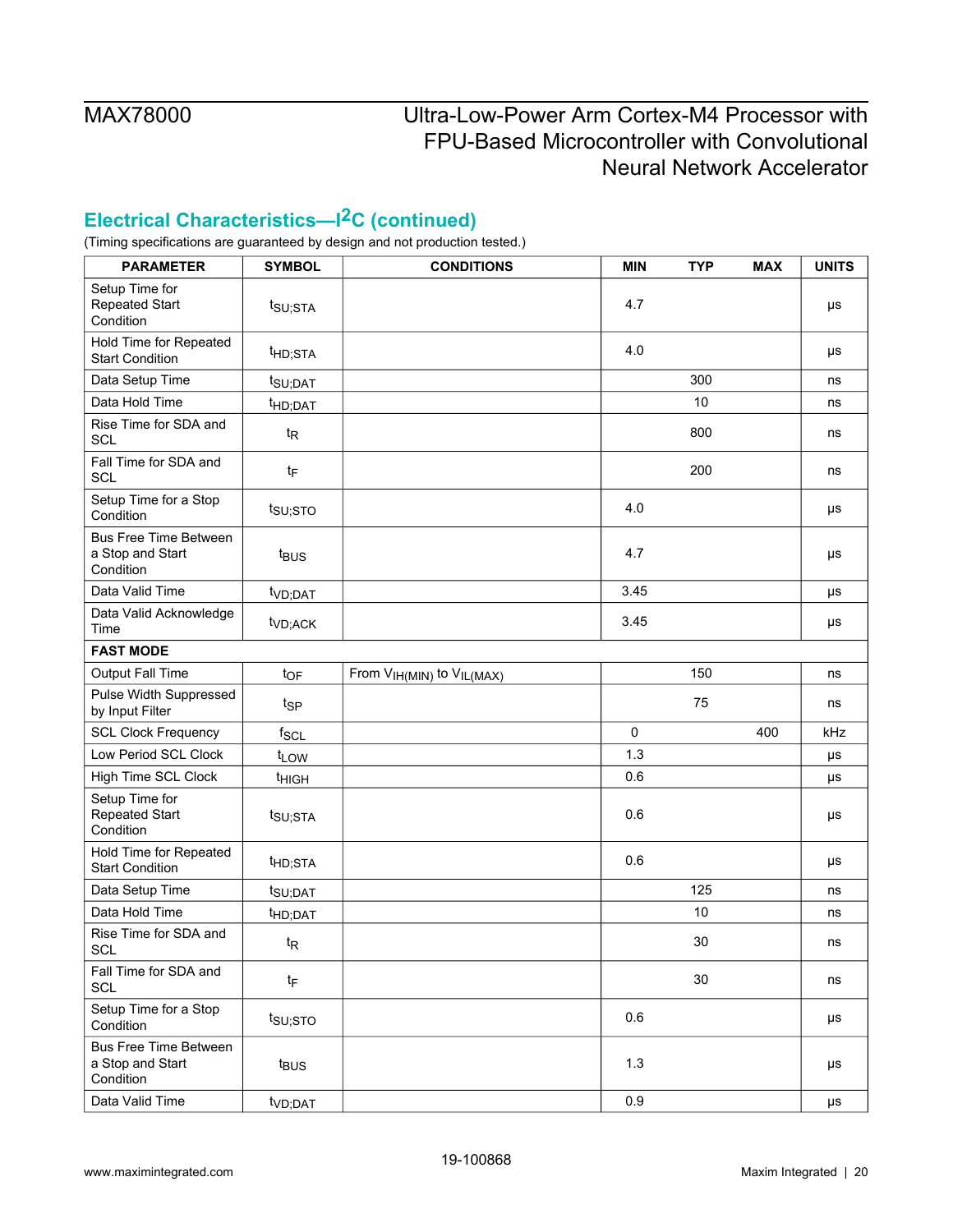## **Electrical Characteristics—I2C (continued)**

(Timing specifications are guaranteed by design and not production tested.)

| <b>PARAMETER</b>                                              | <b>SYMBOL</b>       | <b>CONDITIONS</b>                   | <b>MIN</b>  | <b>TYP</b> | <b>MAX</b> | <b>UNITS</b> |
|---------------------------------------------------------------|---------------------|-------------------------------------|-------------|------------|------------|--------------|
| Data Valid Acknowledge<br>Time                                | t <sub>VD;ACK</sub> |                                     | 0.9         |            |            | μs           |
| <b>FAST MODE PLUS</b>                                         |                     |                                     |             |            |            |              |
| <b>Output Fall Time</b>                                       | $t_{OF}$            | From $V_{IH(MIN)}$ to $V_{IL(MAX)}$ |             | 80         |            | ns           |
| Pulse Width Suppressed<br>by Input Filter                     | t <sub>SP</sub>     |                                     |             | 75         |            | ns           |
| <b>SCL Clock Frequency</b>                                    | $f_{SCL}$           |                                     | $\mathbf 0$ |            | 1000       | kHz          |
| Low Period SCL Clock                                          | t <sub>LOW</sub>    |                                     | 0.5         |            |            | μs           |
| High Time SCL clock                                           | <sup>t</sup> HIGH   |                                     | 0.26        |            |            | μs           |
| Setup Time for<br>Repeated Start<br>Condition                 | $t_{\text{SU;STA}}$ |                                     | 0.26        |            |            | μs           |
| Hold Time for Repeated<br><b>Start Condition</b>              | t <sub>HD;STA</sub> |                                     | 0.26        |            |            | μs           |
| Data Setup Time                                               | t <sub>SU;DAT</sub> |                                     |             | 50         |            | ns           |
| Data Hold Time                                                | t <sub>HD;DAT</sub> |                                     |             | 10         |            | ns           |
| Rise Time for SDA and<br><b>SCL</b>                           | $t_{\mathsf{R}}$    |                                     |             | 50         |            | ns           |
| Fall Time for SDA and<br>SCL                                  | $t_{\mathsf{F}}$    |                                     |             | 30         |            | ns           |
| Setup Time for a Stop<br>Condition                            | t <sub>su;sto</sub> |                                     | 0.26        |            |            | μs           |
| <b>Bus Free Time Between</b><br>a Stop and Start<br>Condition | t <sub>BUS</sub>    |                                     | 0.5         |            |            | μs           |
| Data Valid Time                                               | t <sub>VD;DAT</sub> |                                     | 0.45        |            |            | μs           |
| Data Valid Acknowledge<br>Time                                | t <sub>VD;ACK</sub> |                                     | 0.45        |            |            | μs           |

# <span id="page-20-0"></span>**Electrical Characteristics—I2S**

| <b>PARAMETER</b>                         | <b>SYMBOL</b>          | <b>CONDITIONS</b> | <b>MIN</b> | <b>TYP</b> | <b>MAX</b> | <b>UNITS</b>        |
|------------------------------------------|------------------------|-------------------|------------|------------|------------|---------------------|
| <b>Bit Clock Frequency</b>               | <sup>f</sup> BCLK      |                   |            |            | 25         | <b>MHz</b>          |
| <b>BCLK High Time</b>                    | <b>WBCLKH</b>          |                   |            | 0.5        |            | $1/f_{BCLK}$        |
| <b>BCLK Low Time</b>                     |                        |                   |            | 0.5        |            | $1/f_{\text{BCLK}}$ |
| <b>LRCLK Setup Time</b>                  | <b>LRCLK BLCK</b>      |                   |            | 25         |            | ns                  |
| Delay Time, BCLK to<br>SD (Output) Valid | t <sub>BCLK</sub> _SDO |                   |            | 12         |            | ns                  |
| Setup Time for SD<br>(Input)             | tsu sdi                |                   |            | 6          |            | ns                  |
| Hold Time SD (Input)                     | <sup>t</sup> HD_SDI    |                   |            | 3          |            | ns                  |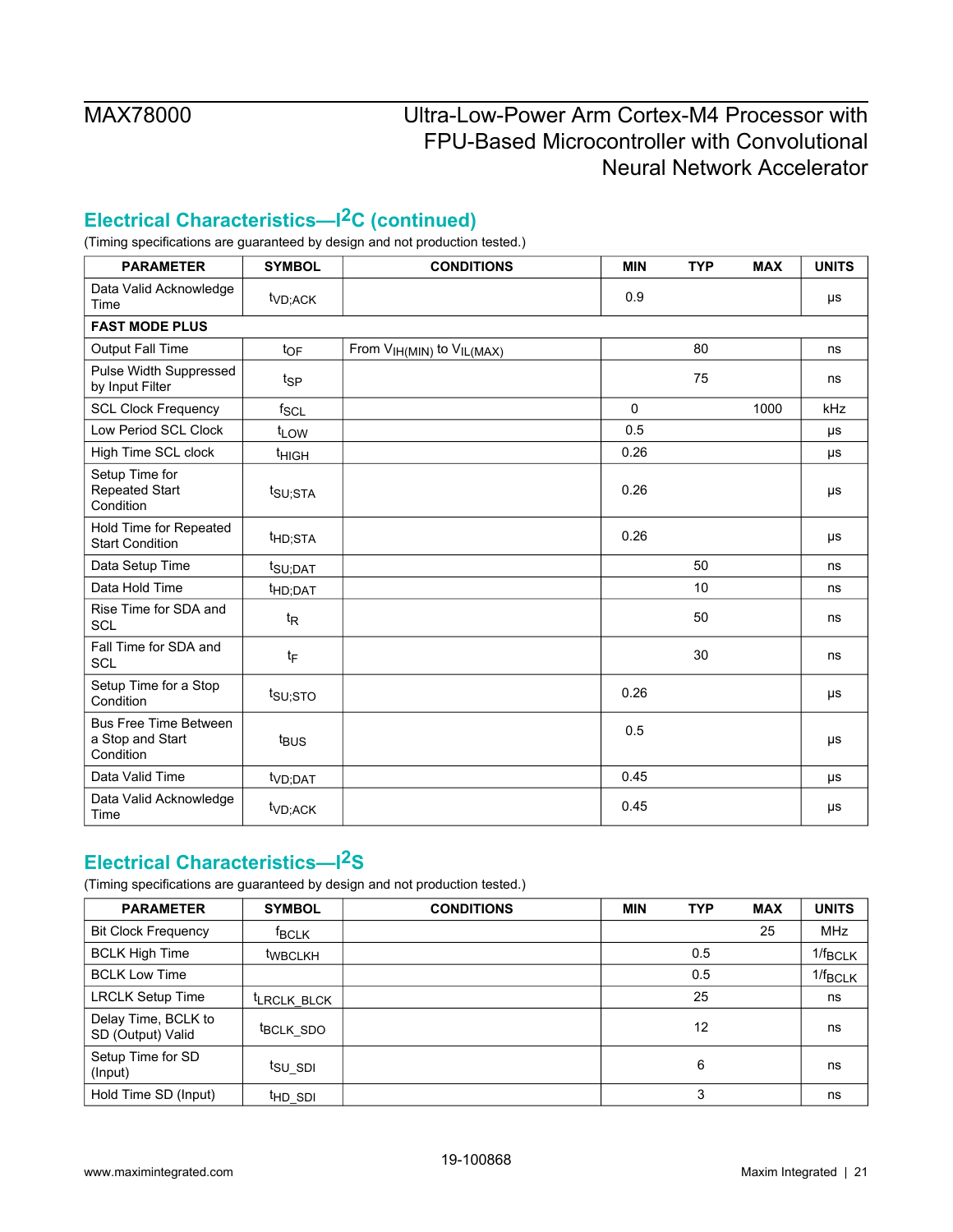## <span id="page-21-0"></span>**Electrical Characteristics—PCIF**

(Timing specifications are guaranteed by design and not production tested.)

| <b>PARAMETER</b>                         | <b>SYMBOL</b>     | <b>CONDITIONS</b> | <b>MIN</b>  | <b>TYP</b>  | <b>MAX</b> | <b>UNITS</b> |
|------------------------------------------|-------------------|-------------------|-------------|-------------|------------|--------------|
| <b>PCIF</b>                              |                   |                   |             |             |            |              |
| PCIF Operating<br>Frequency              | f <sub>CLK</sub>  |                   |             |             | 10         | <b>MHz</b>   |
| <b>PCIF Clock Period</b>                 | $t_{CLK}$         |                   |             | $1/f_{CLK}$ |            | ns           |
| PCIF_PCLK Output<br>Pulse-Width High/Low | twch, twcL        |                   | $t_{CLK}/2$ |             |            | ns           |
| PCIF_VSYNC,<br>PCIF_HSYNC Setup<br>Time  | tssu              |                   |             | 5           |            | ns           |
| PCIF_VSYNC,<br>PCIF_HSYNC Hold<br>Time   | t <sub>SHLD</sub> |                   |             | 5           |            | ns           |
| PCIF_D0-PCIF_D11<br>Setup TIme           | t <sub>DSU</sub>  |                   |             | 5           |            | ns           |
| PCIF_D0_PCIF_D11<br><b>Hold Time</b>     | t <sub>DHLD</sub> |                   |             | 5           |            | ns           |

### <span id="page-21-1"></span>**Electrical Characteristics—1-Wire Master**

| <b>PARAMETER</b>                 | <b>SYMBOL</b>     | <b>TYP</b><br><b>CONDITIONS</b><br><b>MIN</b> |     | <b>MAX</b>     | <b>UNITS</b> |    |
|----------------------------------|-------------------|-----------------------------------------------|-----|----------------|--------------|----|
| Write 0 Low Time                 |                   | Standard                                      |     | 60             |              | μs |
|                                  | t <sub>WOL</sub>  | Overdrive                                     |     | 8              |              |    |
|                                  |                   | Standard                                      |     | 6              |              |    |
| Write 1 Low Time                 | t <sub>W1L</sub>  | 8<br>Standard, Long Line mode                 |     |                |              | μs |
|                                  |                   | Overdrive                                     |     | 1              |              |    |
|                                  |                   | Standard                                      |     | 70             |              |    |
| <b>Presence Detect</b><br>Sample | t <sub>MSP</sub>  | Standard, Long Line mode                      |     | 85             |              | μs |
|                                  |                   | Overdrive                                     |     | 9              |              |    |
|                                  | t <sub>MSR</sub>  | Standard                                      | 15  |                |              |    |
| Read Data Value                  |                   | 24<br>Standard, Long Line mode                |     |                |              | μs |
|                                  |                   | Overdrive                                     | 3   |                |              |    |
|                                  |                   | Standard                                      |     | 10             |              |    |
| Recovery Time                    | t <sub>REC0</sub> | Standard, Long Line mode                      |     | 20             |              | μs |
|                                  |                   | Overdrive                                     |     | $\overline{4}$ |              |    |
|                                  |                   | Standard                                      |     | 480            |              |    |
| Reset Time High                  | <sup>t</sup> RSTH | Overdrive                                     |     | 58             |              | μs |
| <b>Reset Time Low</b>            |                   | Standard                                      | 600 |                |              |    |
|                                  | t <sub>RSTL</sub> | Overdrive                                     | 70  |                |              | μs |
| <b>Time Slot</b>                 |                   | Standard<br>70                                |     |                |              |    |
|                                  | t <sub>SLOT</sub> | 12<br>Overdrive                               |     |                |              | μs |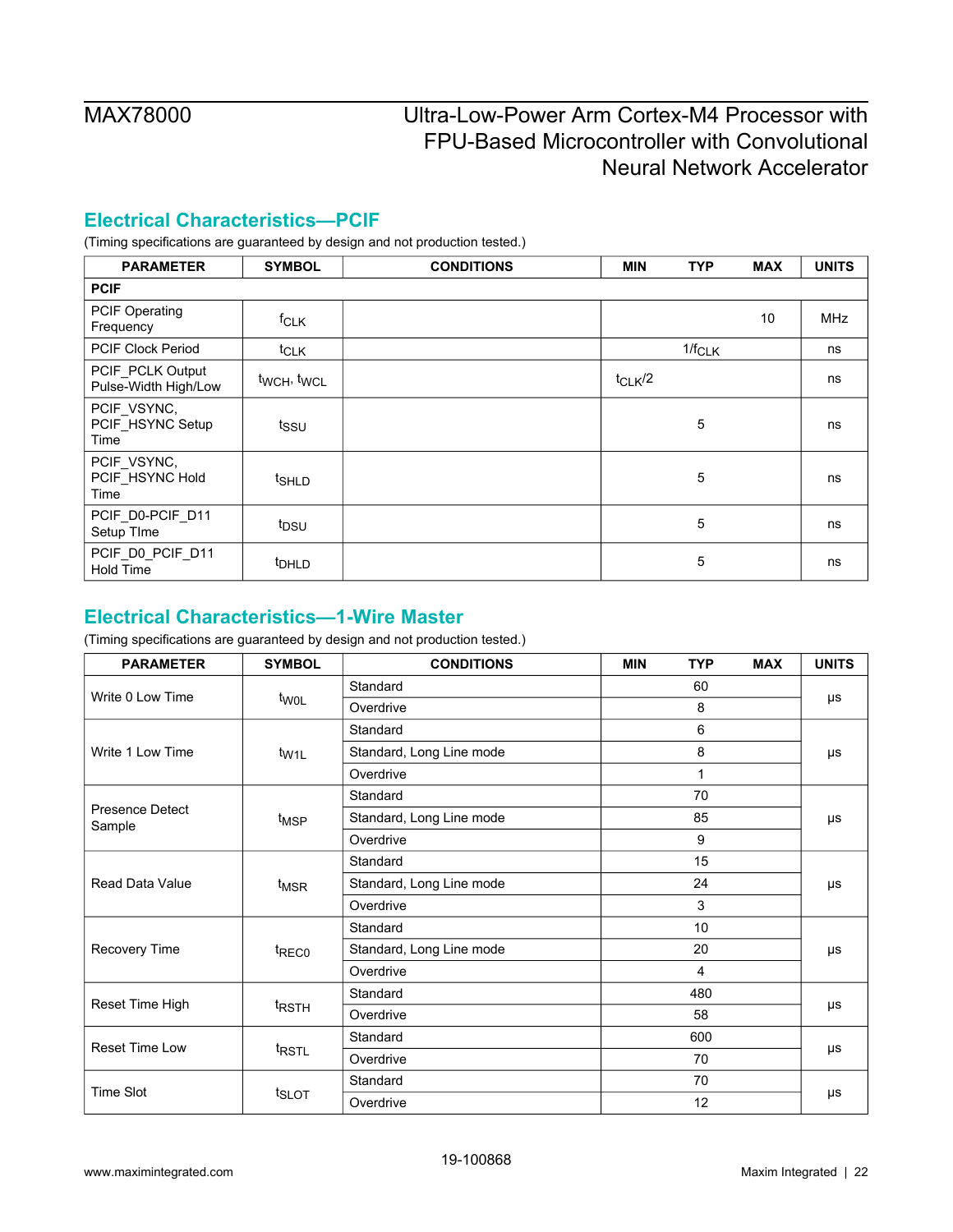<span id="page-22-0"></span>

*Figure 1. SPI Master Mode Timing Diagram*

<span id="page-22-1"></span>

*Figure 2. SPI Slave Mode Timing Diagram*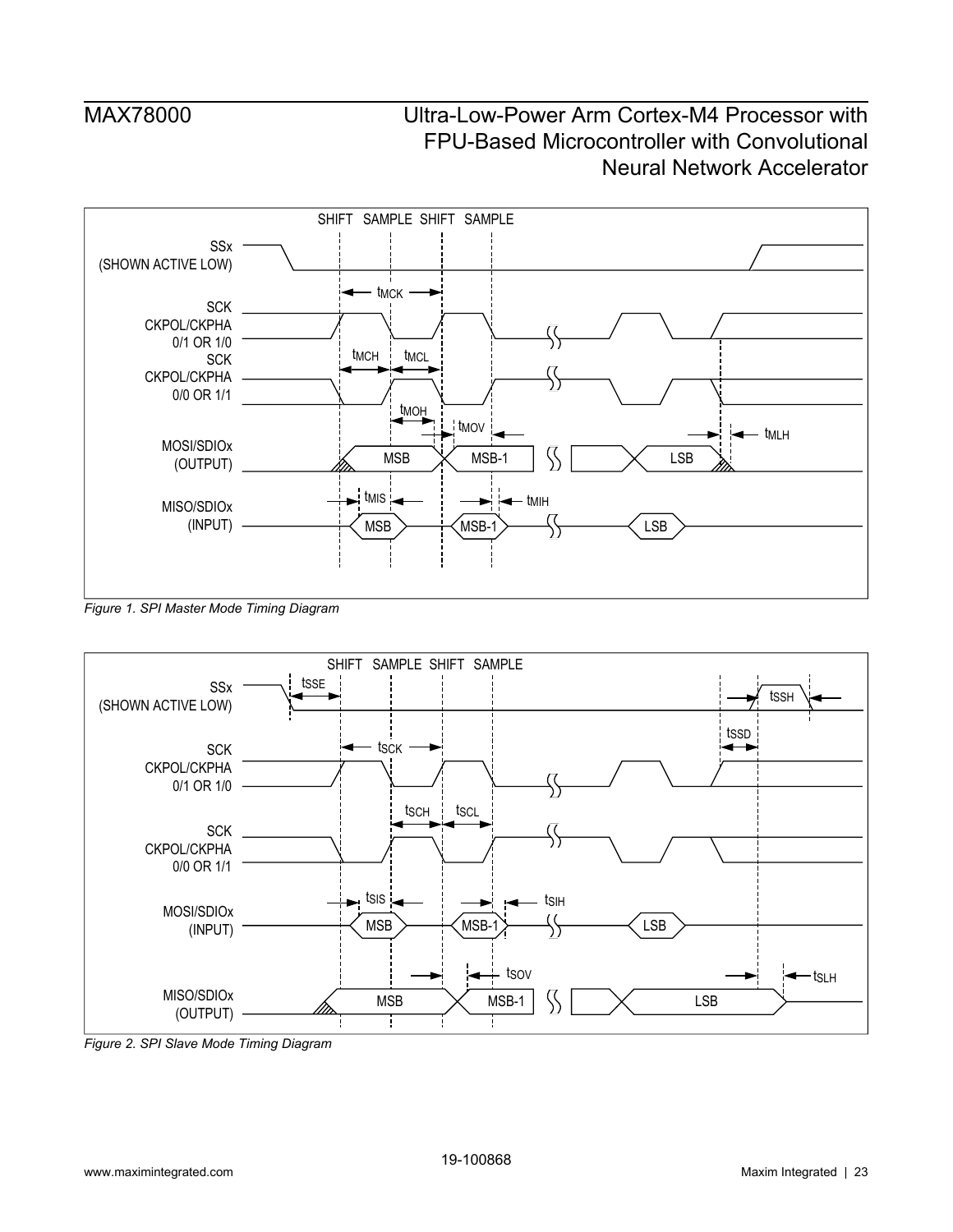<span id="page-23-0"></span>

*Figure 3. I2C Timing Diagram*

<span id="page-23-1"></span>

*Figure 4. I2S Timing Diagram*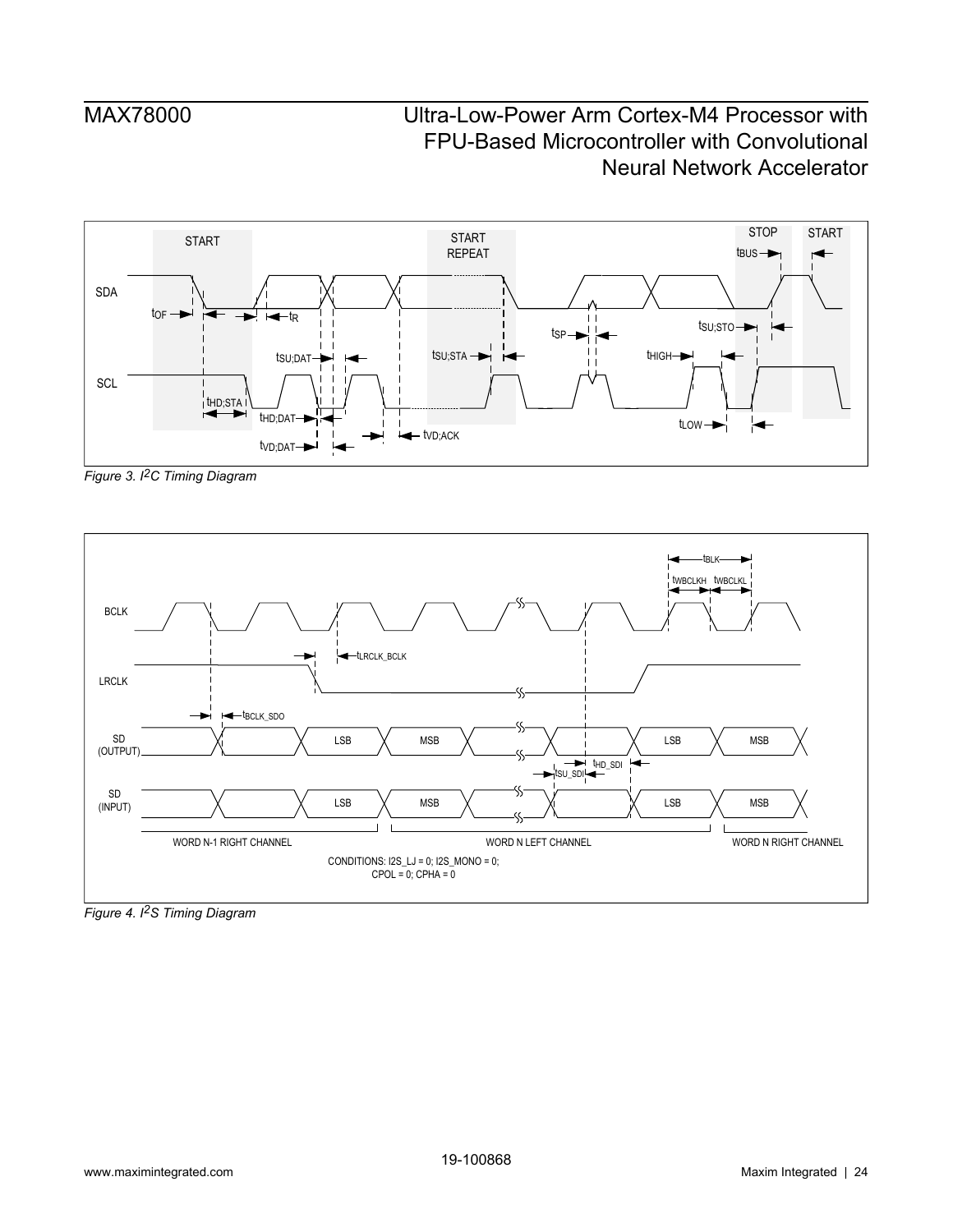<span id="page-24-0"></span>

*Figure 5. Parallel Camera Interface Timing Diagram*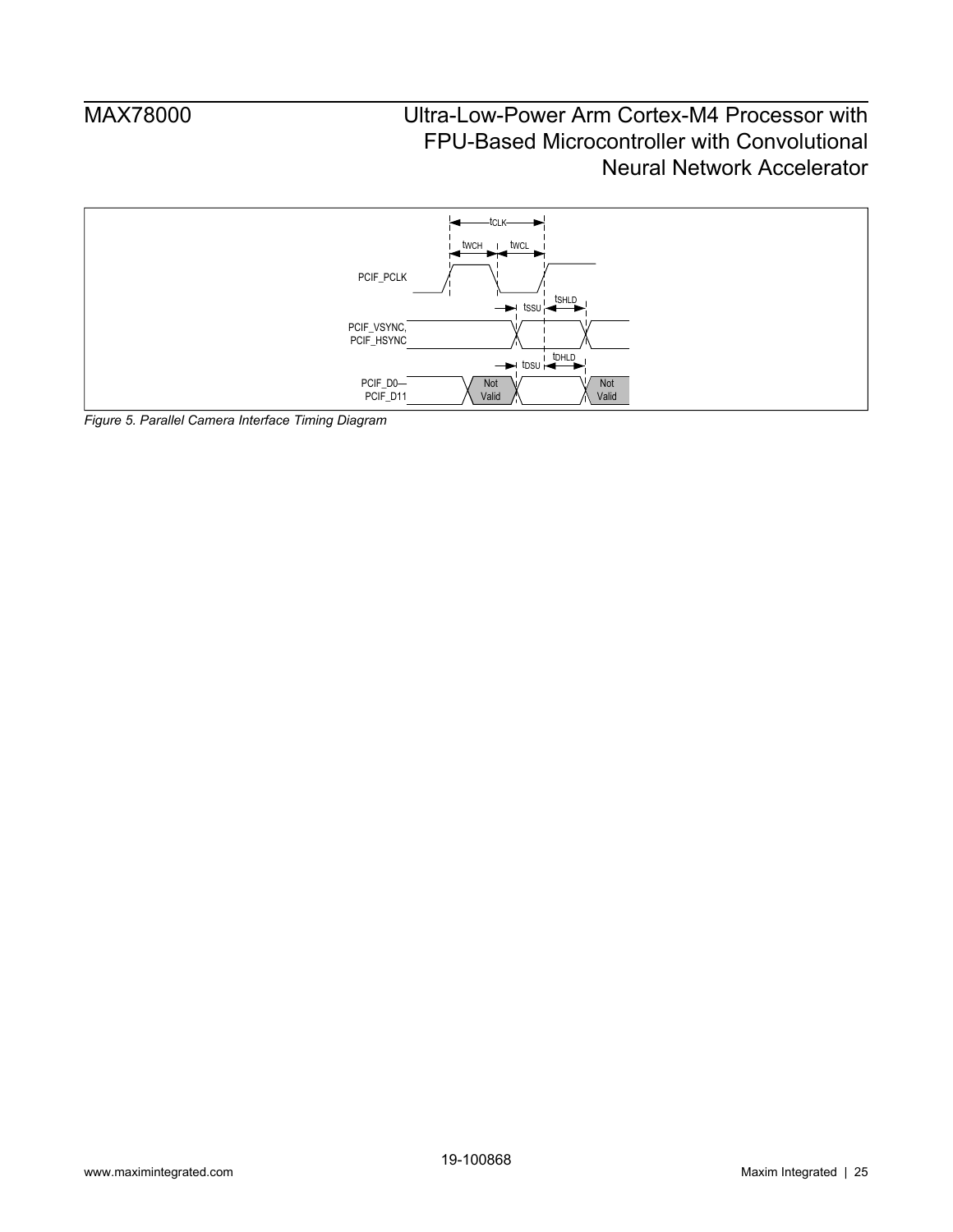<span id="page-25-0"></span>

*Figure 6. 1-Wire Master Data Timing Diagram*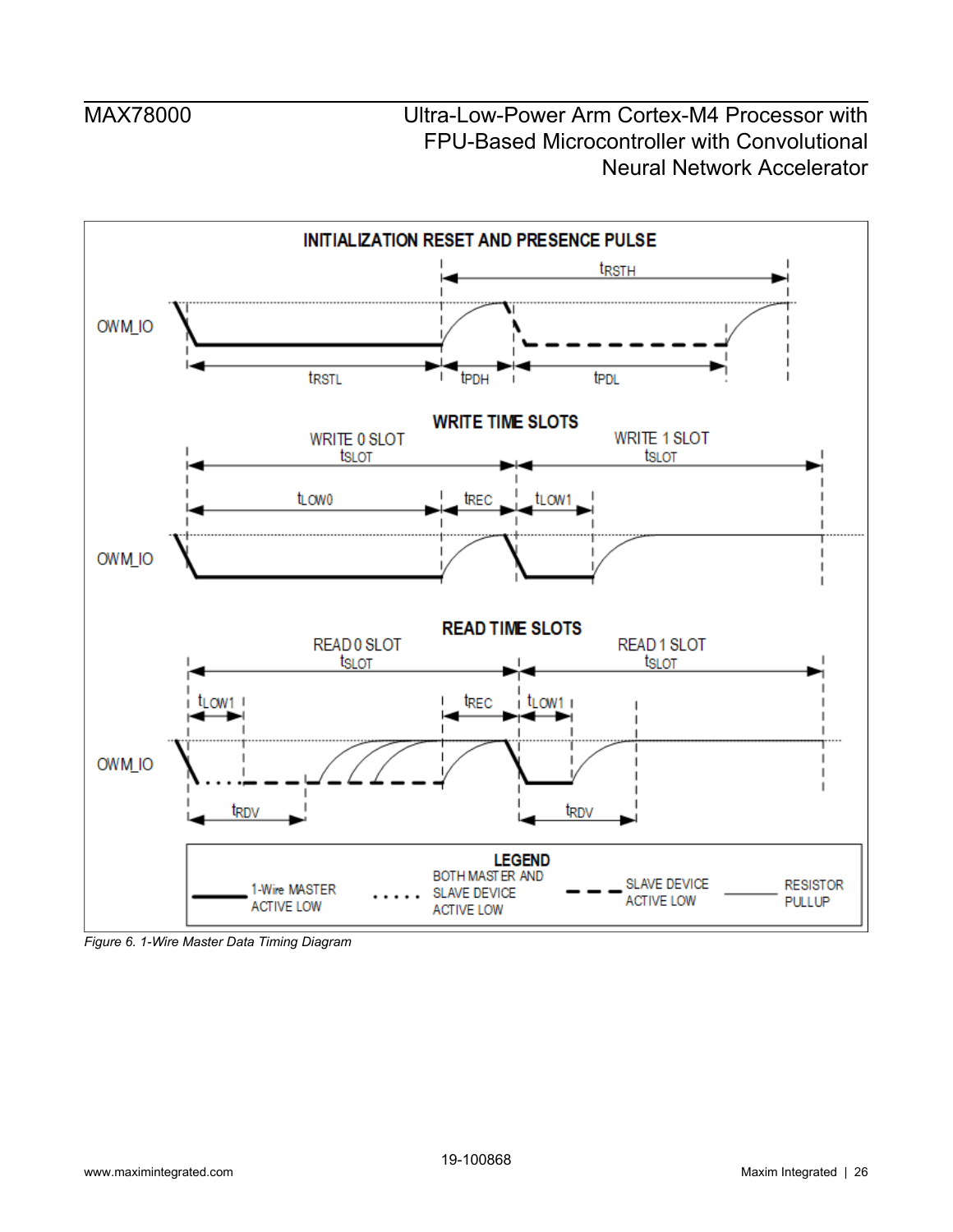## <span id="page-26-0"></span>**Pin Configuration**

<span id="page-26-1"></span>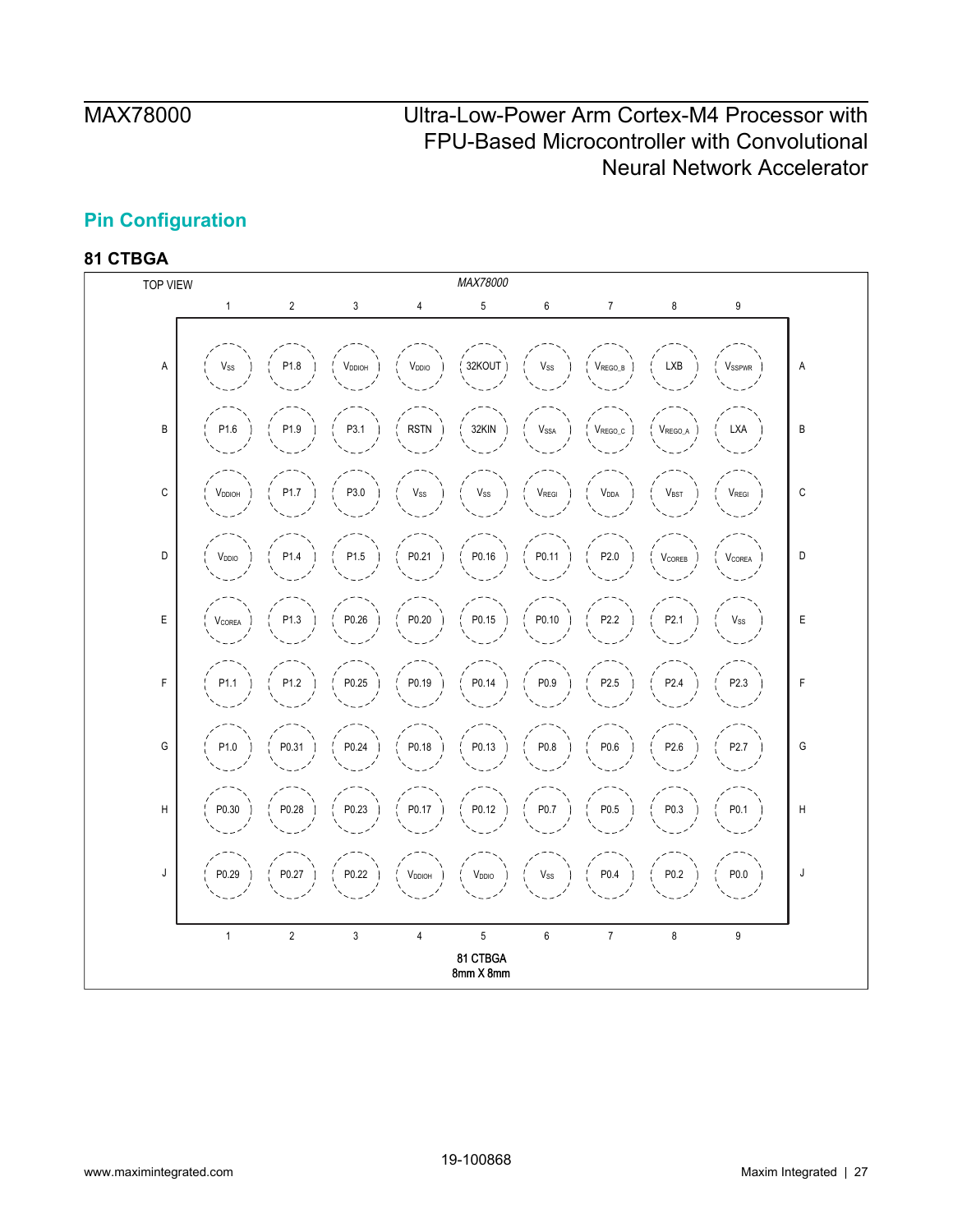# <span id="page-27-1"></span><span id="page-27-0"></span>**Pin Description**

|                                                                                        |                          |                                    | <b>FUNCTION MODE</b>    |                         |                                                                                                                                                                                                                                                                                                                                                                                                        |  |  |  |  |  |  |  |
|----------------------------------------------------------------------------------------|--------------------------|------------------------------------|-------------------------|-------------------------|--------------------------------------------------------------------------------------------------------------------------------------------------------------------------------------------------------------------------------------------------------------------------------------------------------------------------------------------------------------------------------------------------------|--|--|--|--|--|--|--|
| PIN                                                                                    | <b>NAME</b>              | <b>Primary Signal</b><br>(Default) | Alternate<br>Function 1 | Alternate<br>Function 2 | <b>FUNCTION</b>                                                                                                                                                                                                                                                                                                                                                                                        |  |  |  |  |  |  |  |
| POWER (See the Applications Information section for bypass capacitor recommendations.) |                          |                                    |                         |                         |                                                                                                                                                                                                                                                                                                                                                                                                        |  |  |  |  |  |  |  |
| C9, C6                                                                                 | VREGI                    |                                    |                         |                         | Battery Power Supply for the SIMO Switchmode<br>Power Supply (SMPS). Bypass device pin C9<br>with 2 x 47µF capacitors placed as close as<br>possible to the device pin C9 and VSSPWR pins<br>for applications using a coin cell as the battery.<br>See Bypass Capacitors for more information. If<br>power to the device is cycled, the voltage<br>applied to this device pin must reach<br>VREGI_POR- |  |  |  |  |  |  |  |
| C7                                                                                     | <b>V<sub>DDA</sub></b>   |                                    |                         |                         | 1.8V Analog Power Supply                                                                                                                                                                                                                                                                                                                                                                               |  |  |  |  |  |  |  |
| D9, E1                                                                                 | <b>VCOREA</b>            |                                    |                         |                         | Digital Core Supply Voltage A                                                                                                                                                                                                                                                                                                                                                                          |  |  |  |  |  |  |  |
| D <sub>8</sub>                                                                         | <b>V<sub>COREB</sub></b> |                                    |                         |                         | Digital Core Supply Voltage B                                                                                                                                                                                                                                                                                                                                                                          |  |  |  |  |  |  |  |
| C <sub>8</sub>                                                                         | <b>VBST</b>              |                                    |                         |                         | Boosted Supply Voltage for the Gate Drive of<br>High-Side Switches. Bypass V <sub>BST</sub> to LXB with a<br>3.3nF capacitor.                                                                                                                                                                                                                                                                          |  |  |  |  |  |  |  |
| B <sub>8</sub>                                                                         | VREGO_A                  |                                    |                         |                         | Buck Converter A Voltage Output. Bypass<br>VREGO A with a 22µF capacitor to V <sub>SS</sub> placed<br>as close as possible to the V <sub>DDA</sub> device pin.                                                                                                                                                                                                                                         |  |  |  |  |  |  |  |
| A7                                                                                     | VREGO_B                  |                                    |                         |                         | Buck Converter B Voltage Output. Bypass<br>V <sub>REGO</sub> B with a 22µF capacitor to V <sub>SS</sub> placed<br>as close as possible to the closest $V_{\text{COREB}}$<br>device pin.                                                                                                                                                                                                                |  |  |  |  |  |  |  |
| B7                                                                                     | V <sub>REGO_C</sub>      |                                    |                         |                         | Buck Converter C Voltage Output. Bypass<br>VREGO c with a 22µF capacitor to V <sub>SS</sub> placed<br>as close as possible to the closest $V_{\text{COREA}}$<br>device pin.                                                                                                                                                                                                                            |  |  |  |  |  |  |  |
| A4, D1,<br>J5                                                                          | V <sub>DDIO</sub>        |                                    |                         |                         | GPIO Supply Voltage. Bypass this pin to VSS<br>with a 1.0µF capacitor placed as close as<br>possible to the package.                                                                                                                                                                                                                                                                                   |  |  |  |  |  |  |  |
| A3, C1,<br>J4                                                                          | V <sub>DDIOH</sub>       |                                    |                         |                         | GPIO Supply Voltage, High. V <sub>DDIOH</sub> ≥ V <sub>DDIO</sub> .<br>Bypass this pin to $V_{SS}$ with a 1.0 $\mu$ F capacitor<br>placed as close as possible to the package.                                                                                                                                                                                                                         |  |  |  |  |  |  |  |
| A1, A6,<br>C4, C5,<br>E9, J6                                                           | <b>V<sub>SS</sub></b>    |                                    |                         |                         | <b>Digital Ground</b>                                                                                                                                                                                                                                                                                                                                                                                  |  |  |  |  |  |  |  |
| B <sub>6</sub>                                                                         | $V_{SSA}$                |                                    |                         |                         | Analog Ground                                                                                                                                                                                                                                                                                                                                                                                          |  |  |  |  |  |  |  |
| A <sub>9</sub>                                                                         | <b>VSSPWR</b>            |                                    |                         |                         | Ground for the SIMO Switchmode Power Supply<br>(SMPS). This device pin is the return path for<br>the V <sub>REGI</sub> device pins C6 and C9.                                                                                                                                                                                                                                                          |  |  |  |  |  |  |  |
| B9                                                                                     | <b>LXA</b>               |                                    |                         |                         | Switching Inductor Input A. Connect a 2.2µH<br>inductor between LXA and LXB.                                                                                                                                                                                                                                                                                                                           |  |  |  |  |  |  |  |
| A <sub>8</sub>                                                                         | <b>LXB</b>               |                                    |                         |                         | Switching Inductor Input B. Connect a 2.2µH<br>inductor between LXA and LXB.                                                                                                                                                                                                                                                                                                                           |  |  |  |  |  |  |  |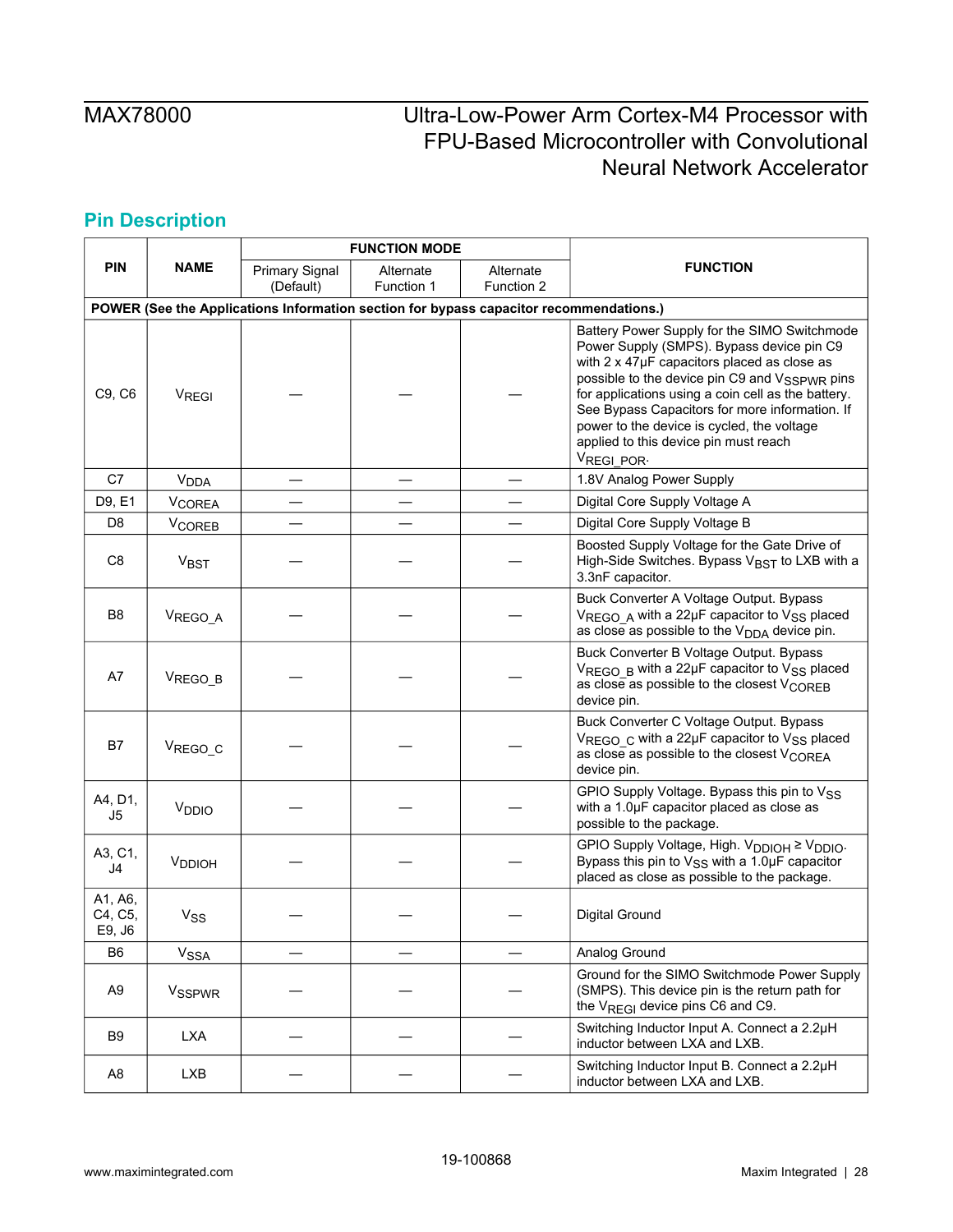|                |                          |                       | <b>FUNCTION MODE</b>  |                   |                                                                                                                                                                                                                                                                                                                                                                         |
|----------------|--------------------------|-----------------------|-----------------------|-------------------|-------------------------------------------------------------------------------------------------------------------------------------------------------------------------------------------------------------------------------------------------------------------------------------------------------------------------------------------------------------------------|
| <b>PIN</b>     | <b>NAME</b>              | <b>Primary Signal</b> | Alternate             | Alternate         | <b>FUNCTION</b>                                                                                                                                                                                                                                                                                                                                                         |
|                |                          | (Default)             | Function 1            | Function 2        |                                                                                                                                                                                                                                                                                                                                                                         |
|                | <b>RESET AND CONTROL</b> |                       |                       |                   |                                                                                                                                                                                                                                                                                                                                                                         |
| B4             | <b>RSTN</b>              |                       |                       |                   | Active-Low, External System Reset Input. The<br>device remains in reset while this pin is in its<br>active state. When the pin transitions to its<br>inactive state, the device performs a POR reset<br>(resetting all logic on all supplies except for RTC<br>circuitry) and begins execution.<br>This pin has an internal pullup to the V <sub>DDIOH</sub><br>supply. |
| <b>CLOCK</b>   |                          |                       |                       |                   |                                                                                                                                                                                                                                                                                                                                                                         |
| A <sub>5</sub> | 32KOUT                   |                       |                       |                   | 32kHz Crystal Oscillator Output                                                                                                                                                                                                                                                                                                                                         |
| B5             | 32KIN                    |                       |                       |                   | 32kHz Crystal Oscillator Input. Connect a 32kHz<br>crystal between 32KIN and 32KOUT for RTC<br>operation. Optionally, this pin can be configured<br>as the input for an external CMOS-level clock<br>source.                                                                                                                                                            |
|                |                          |                       |                       |                   | GPIO AND ALTERNATE FUNCTION (See the Applications Information section for GPIO and Alternate Function Matrices.)                                                                                                                                                                                                                                                        |
| J9             | P0.0                     | P0.0                  | UART0A_RX             |                   | UART0 Receive Port Map A                                                                                                                                                                                                                                                                                                                                                |
| H <sub>9</sub> | P <sub>0.1</sub>         | P <sub>0.1</sub>      | <b>UART0A TX</b>      |                   | <b>UART0 Transmit Port Map A</b>                                                                                                                                                                                                                                                                                                                                        |
| J8             | P <sub>0.2</sub>         | P <sub>0.2</sub>      | TMR0A IOA             | UART0B_CTS        | Timer 0 I/O 32 Bits or Lower 16 Bits Port Map A;<br>UART0 Clear to Send Port Map B                                                                                                                                                                                                                                                                                      |
| H <sub>8</sub> | P0.3                     | P0.3                  | EXT_CLK/<br>TMR0A_IOB | <b>UART0B_RTS</b> | External Clock for Use as SYS_OSC/Timer 0<br>I/O Upper 16 Bits Port Map A; UART0 Request<br>to Send Port Map B                                                                                                                                                                                                                                                          |
| J7             | P <sub>0.4</sub>         | P <sub>0.4</sub>      | SPI0_SS0              | TMR0B_IOAN        | SPI0 Slave Select 0; Timer 0 Inverted Output<br>Port Map B                                                                                                                                                                                                                                                                                                              |
| H7             | P <sub>0.5</sub>         | P <sub>0.5</sub>      | SPI0_MOSI             | TMR0B_IOBN        | SP0 Master-Out Slave-In Serial Data 0; Timer 0<br>Inverted Output Upper 16 Bits Port Map B                                                                                                                                                                                                                                                                              |
| G7             | P0.6                     | P0.6                  | SPI0_MISO             | OWM IO            | SPI0 Master-In Slave-Out Serial Data 1; 1-Wire<br>Master Data I/O                                                                                                                                                                                                                                                                                                       |
| H6             | P <sub>0.7</sub>         | P <sub>0.7</sub>      | SPI0_SCK              | OWM_PE            | SPI0 Clock; 1-Wire Master Pullup Enable Output                                                                                                                                                                                                                                                                                                                          |
| G6             | P <sub>0.8</sub>         | P0.8                  | SPI0_SDIO2            | TMR0B_IOA         | SPI0 Data 2 I/O; Timer 0 I/O 32 Bits or Lower 16<br>Bits Port Map B                                                                                                                                                                                                                                                                                                     |
| F <sub>6</sub> | P <sub>0.9</sub>         | P <sub>0.9</sub>      | SPI0_SDIO3            | TMR0B IOB         | SPI0 Data 3 I/O; Timer 0 I/O Upper 16 Bits Port<br>Map B                                                                                                                                                                                                                                                                                                                |
| E <sub>6</sub> | P0.10                    | P0.10                 | I2C0_SCL              | SPI0_SS2          | I2C0 Clock; SPI0 Slave Select 2                                                                                                                                                                                                                                                                                                                                         |
| D <sub>6</sub> | P0.11                    | P0.11                 | I2C0_SDA              | SPI0_SS1          | I2C0 Serial Data; SPI0 Slave Select 1                                                                                                                                                                                                                                                                                                                                   |
| H <sub>5</sub> | P0.12                    | P0.12                 | UART1A RX             | TMR1B_IOAN        | UART1 Receive Port Map A; Timer 1 Inverted<br>Output Port Map B                                                                                                                                                                                                                                                                                                         |
| G5             | P0.13                    | P0.13                 | UART1A_TX             | TMR1B_IOBN        | UART1 Transmit Port Map A; Timer 1 Inverted<br>Output Upper 16 Bits Port Map B                                                                                                                                                                                                                                                                                          |
| F <sub>5</sub> | P0.14                    | P0.14                 | TMR1A_IOA             | I2S_CLKEXT        | Timer 1 I/O 32 Bits or Lower 16 Bits Port Map A;<br>I2S External Clock Input                                                                                                                                                                                                                                                                                            |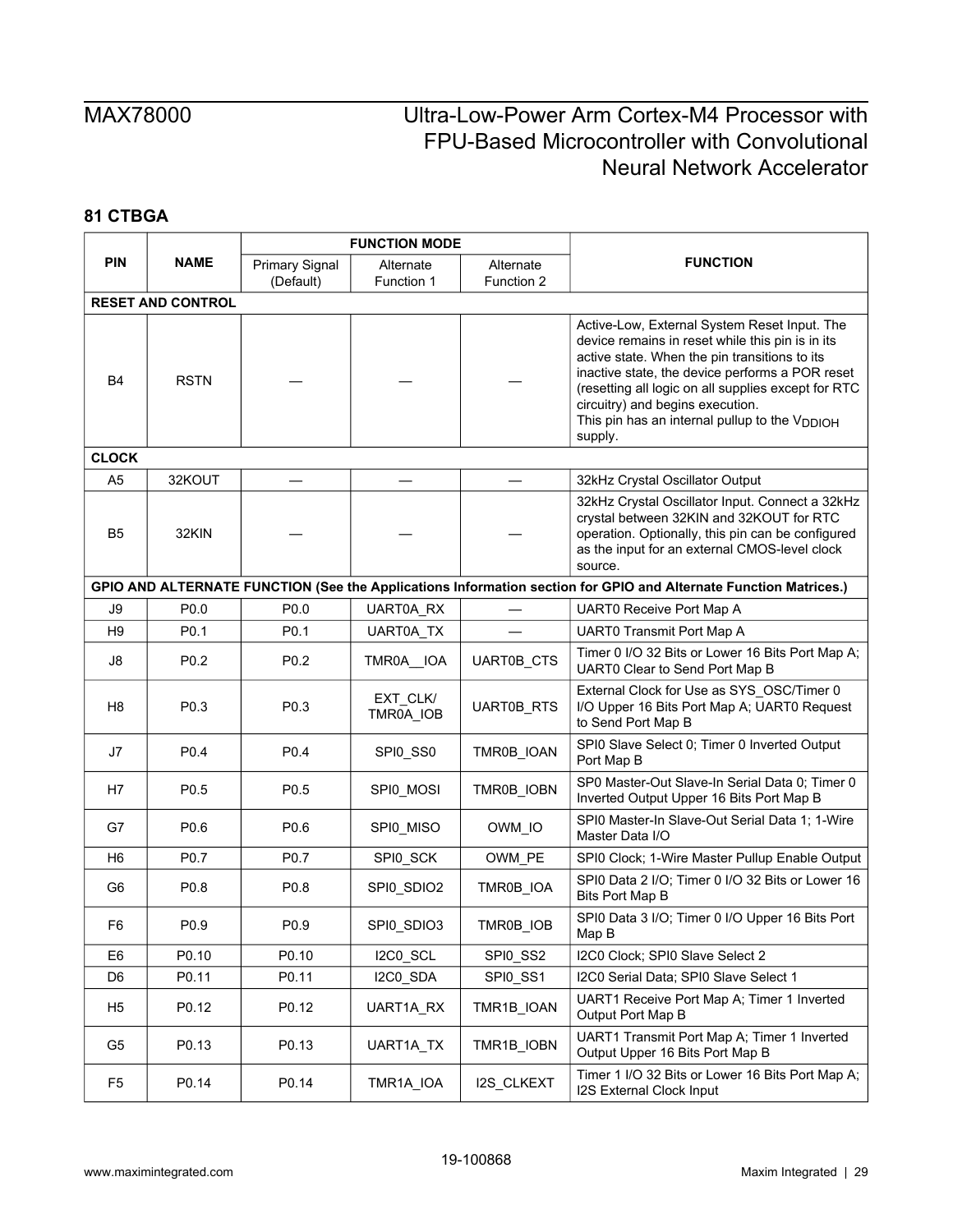|                |                  |                                    | <b>FUNCTION MODE</b>    |                                                                                        |                                                                                       |
|----------------|------------------|------------------------------------|-------------------------|----------------------------------------------------------------------------------------|---------------------------------------------------------------------------------------|
| <b>PIN</b>     | <b>NAME</b>      | <b>Primary Signal</b><br>(Default) | Alternate<br>Function 1 | Alternate<br>Function 2                                                                | <b>FUNCTION</b>                                                                       |
| E <sub>5</sub> | P0.15            | P0.15                              | TMR1A_IOB               | PCIF_VSYNC                                                                             | Timer 1 I/O Upper 16 Bits Port Map A; Parallel<br>Camera Interface Vertical Sync      |
| D <sub>5</sub> | P0.16            | P0.16                              | I2C1_SCL                | PT <sub>2</sub>                                                                        | I2C1 Clock; Pulse Train 2                                                             |
| H <sub>4</sub> | P0.17            | P0.17                              | I2C1_SDA                | PT <sub>3</sub>                                                                        | I2C1 Serial Data; Pulse Train 3                                                       |
| G4             | P0.18            | P0.18                              | PT <sub>0</sub>         | OWM_IO                                                                                 | Pule Train 0; 1-Wire Master Data I/O                                                  |
| F4             | P0.19            | P0.19                              | PT <sub>1</sub>         | OWM_PE                                                                                 | Pulse Train 1; 1-Wire Master Pullup Enable<br>Output                                  |
| E4             | P0.20            | P0.20                              | SPI1_SS0                | PCIF_D0                                                                                | SPI1 Slave Select 0; Parallel Camera Interface<br>Data 0                              |
| D4             | P0.21            | P0.21                              | SPI1_MOSI               | PCIF_D1                                                                                | SPI1_Master Out Slave In Serial Data 0; Parallel<br>Camera Interface Data 1           |
| J3             | P0.22            | P0.22                              | SPI1_MISO               | PCIF_D2                                                                                | SPI1 Master In Slave Out Serial Data 1; Parallel<br>Camera Interface Data 2           |
| H <sub>3</sub> | P0.23            | P0.23                              | SPI1_SCK                | PCIF_D3                                                                                | SPI1 Clock; Parallel Camera Interface Data 3                                          |
| G <sub>3</sub> | P0.24            | P <sub>0.24</sub>                  | SPI1 SDIO2              | PCIF_D4                                                                                | SPI1 Data 2: Parallel Camera Interface Data 4                                         |
| F <sub>3</sub> | P0.25            | P0.25                              | SPI1_SDIO3              | PCIF_D5                                                                                | SPI1 Data 3; Parallel Camera Interface Data 5                                         |
| E3             | P0.26            | P <sub>0.26</sub>                  | TMR2A_IOA               | PCIF_D6                                                                                | Timer 2 I/O 32 Bits or Lower 16 Bits Port Map A;<br>Parallel Camera Interface Data 6  |
| J2             | P0.27            | P0.27                              | TMR2A IOB               | PCIF_D7                                                                                | Timer 2 I/O Upper 16 Bits Port Map A; Parallel<br>Camera Interface Data 7             |
| H <sub>2</sub> | P0.28            | P <sub>0.28</sub>                  | <b>SWDIO</b>            |                                                                                        | Serial Wire Debug Data I/O                                                            |
| J <sub>1</sub> | P0.29            | P0.29                              | <b>SWCLK</b>            |                                                                                        | Serial Wire Debug Clock                                                               |
| H1             | P0.30            | P0.30                              | I2C2_SCL                | PCIF_D8                                                                                | I2C2 Clock; Parallel Camera Interface Data 8                                          |
| G <sub>2</sub> | P0.31            | P0.31                              | I2C2_SDA                | PCIF_D9                                                                                | I2C2 Serial Data; Parallel Camera Interface<br>Data 9                                 |
| G1             | P <sub>1.0</sub> | P <sub>1.0</sub>                   | UART2A_RX               | RV_TCK                                                                                 | UART2 Receive Port Map A; 32-bit RISC-V Test<br>Port Clock                            |
| F <sub>1</sub> | P <sub>1.1</sub> | P <sub>1.1</sub>                   | <b>UART2A TX</b>        | RV_TMS                                                                                 | UART2 Transmit Port Map A; 32-bit RISC-V<br><b>Test Port Select</b>                   |
| F <sub>2</sub> | P <sub>1.2</sub> | P1.2                               | I2S_SCK                 | RV_TDI                                                                                 | I2S Bit Clock; 32-bit RISC-V Test Port Data<br>Input                                  |
| E <sub>2</sub> | P <sub>1.3</sub> | P1.3                               | I2S_WS                  | RV_TDO                                                                                 | I2S Left/Right Clock; 32-bit RISC-V Test Port<br>Data Output                          |
| D <sub>2</sub> | P1.4             | P1.4                               | I2S_SDI                 | I2S Serial Data Input; Timer 3 I/O 32 Bits or<br>TMR3B_IOA<br>Lower 16 Bits Port Map B |                                                                                       |
| D <sub>3</sub> | P <sub>1.5</sub> | P1.5                               | I2S_SDO                 | TMR3B_IOB                                                                              | I2S Serial Data Output; Timer 3 I/O Upper 16<br><b>Bits Port Map B</b>                |
| <b>B1</b>      | P <sub>1.6</sub> | P1.6                               | TMR3A_IOA               | PCIF_D10                                                                               | Timer 3 I/O 32 Bits or Lower 16 Bits Port Map A;<br>Parallel Camera Interface Data 10 |
| C <sub>2</sub> | P <sub>1.7</sub> | P <sub>1.7</sub>                   | TMR3A_IOB               | Timer 3 I/O Upper 16 Bits Port Map A; Parallel<br>PCIF_D11<br>Camera Interface Data 11 |                                                                                       |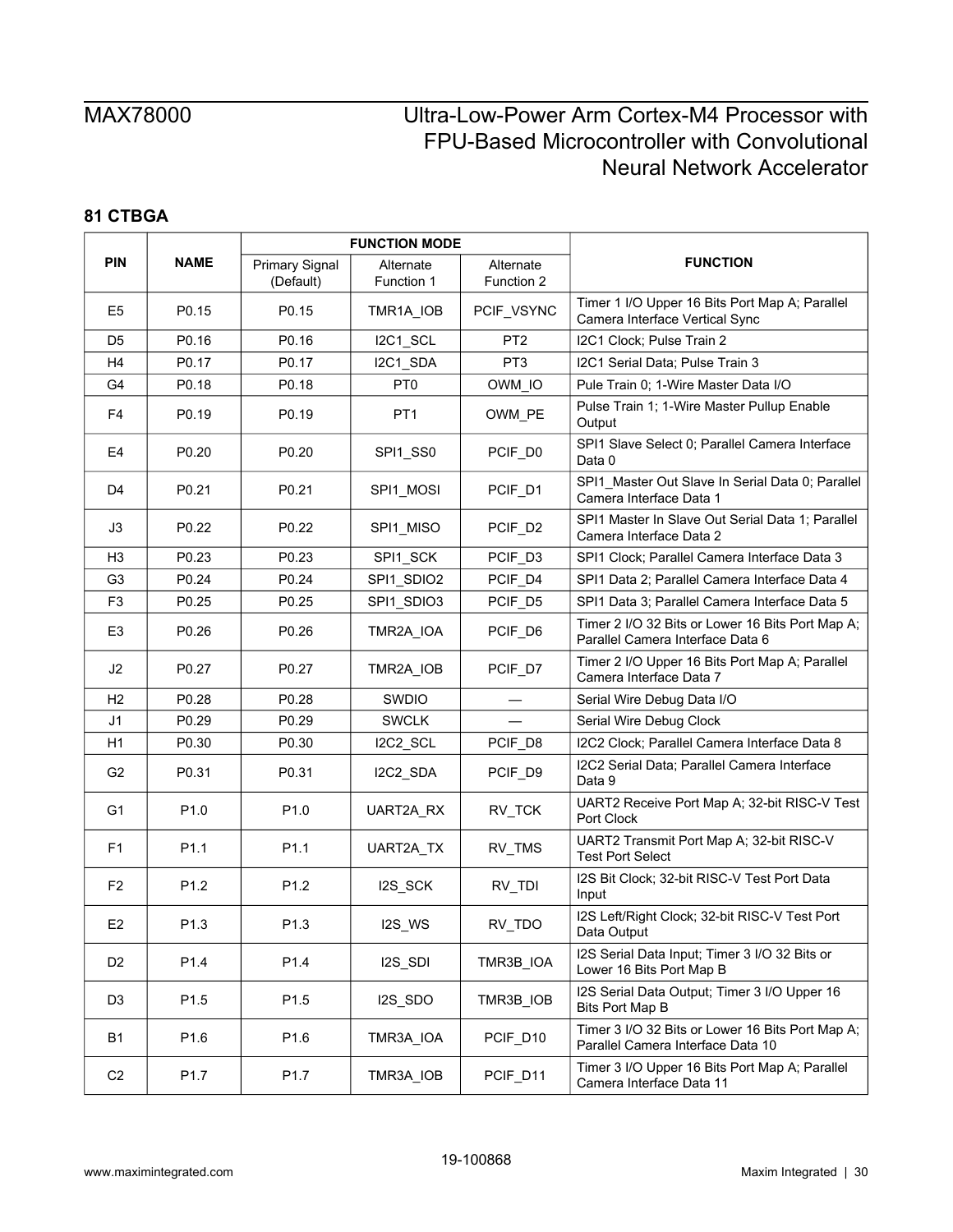|                |                  |                                    | <b>FUNCTION MODE</b>      |                         |                                                                                                                                                      |
|----------------|------------------|------------------------------------|---------------------------|-------------------------|------------------------------------------------------------------------------------------------------------------------------------------------------|
| <b>PIN</b>     | <b>NAME</b>      | <b>Primary Signal</b><br>(Default) | Alternate<br>Function 1   | Alternate<br>Function 2 | <b>FUNCTION</b>                                                                                                                                      |
| A2             | P <sub>1.8</sub> | P <sub>1.8</sub>                   | PCIF_HSYNC                | RXEV <sub>0</sub>       | Parallel Camera Interface Horizontal Sync; CM4<br><b>RX</b> Event Input                                                                              |
| <b>B2</b>      | P <sub>1.9</sub> | P <sub>1.9</sub>                   | PCIF PCLK                 | <b>TXEV0</b>            | Parallel Camera Interface Pixel Clock; CM4 TX<br><b>Event Output</b>                                                                                 |
| D7             | P2.0             | P <sub>2.0</sub>                   | AIN0/AINON                |                         | Analog to Digital Converter Input 0/Comparator<br>0 Negative Input                                                                                   |
| E <sub>8</sub> | P <sub>2.1</sub> | P <sub>2.1</sub>                   | AIN1/AIN0P                |                         | Analog to Digital Converter Input 1/Comparator<br>0 Positive Input                                                                                   |
| E7             | P <sub>2.2</sub> | P <sub>2.2</sub>                   | AIN2/AIN1N                |                         | Analog to Digital Converter Input 2/Comparator<br>1 Negative Input                                                                                   |
| F <sub>9</sub> | P <sub>2.3</sub> | P <sub>2.3</sub>                   | AIN3/AIN1P                |                         | Analog to Digital Converter Input 3/Comparator<br>1 Positive Input                                                                                   |
| F <sub>8</sub> | P <sub>2.4</sub> | P <sub>2.4</sub>                   | AIN4/AIN2N                | LPTMR0B_IOA             | Analog to Digital Converter Input 4/Comparator<br>2 Negative Input; Low-Power Timer 0 I/O Port<br>Map B                                              |
| F7             | P <sub>2.5</sub> | P <sub>2.5</sub>                   | AIN5/AIN2P                | LPTMR1_IOA              | Analog to Digital Converter Input 5/Comparator<br>2 Positive Input; Low-Power Timer 1 I/O Port<br>Map B                                              |
| G <sub>8</sub> | P <sub>2.6</sub> | P <sub>2.6</sub>                   | LPTMR0 CLK/<br>AIN6/AIN3N | LPUARTB RX              | Low-Power Timer 0 External Clock Input/Analog<br>to Digital Converter Input 6/Comparator 3<br>Negative Input; Low-Power UART 0 Receive<br>Port Map B |
| G <sub>9</sub> | P <sub>2.7</sub> | P <sub>2.7</sub>                   | LPTMR1 CLK/<br>AIN7/AIN3P | LPUARTB TX              | Low-Power Timer 1 External Clock Input/Analog<br>to Digital Converter Input 7/Comparator 3<br>Positive Input; Low-Power UART Transmit Port<br>Map B  |
| C <sub>3</sub> | P3.0             | P3.0                               | <b>PDOWN</b>              | <b>WAKEUP</b>           | Power-Down Output; Wakeup Input. This device<br>pin can only be powered by V <sub>DDIOH</sub> .                                                      |
| B <sub>3</sub> | P3.1             | P3.1                               | SQWOUT                    | <b>WAKEUP</b>           | Square-Wave Output; Wakeup Input. This<br>device pin can only be powered by V <sub>DDIOH</sub> .                                                     |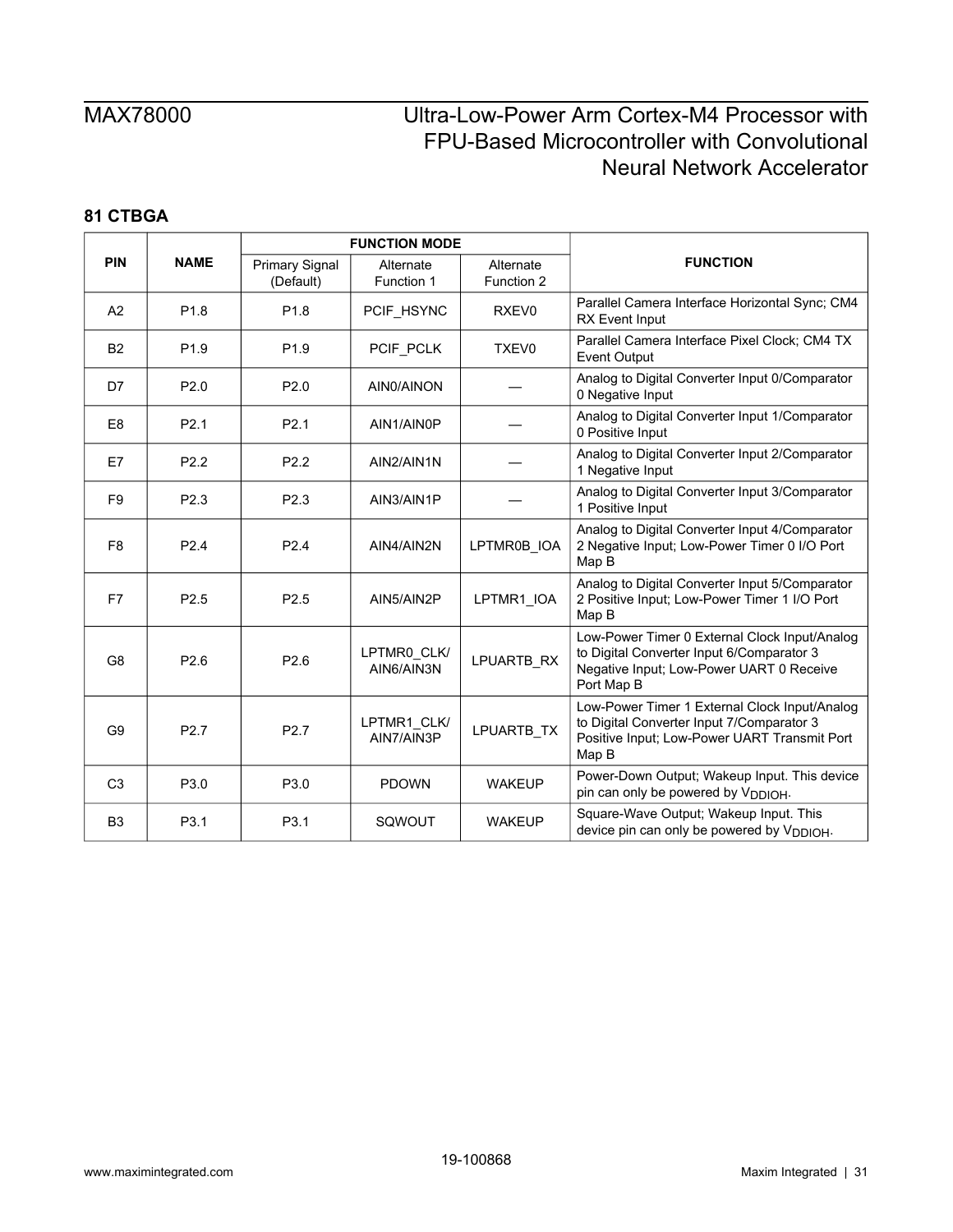## <span id="page-31-0"></span>**Detailed Description**

The MAX78000 is the first of a new breed of low-power microcontrollers built to thrive in the rapidly evolving AI at the edge market. These products include Maxim's proven ultra-low power MCU IP along with deep neural network AI acceleration.

The MAX78000 is an advanced system-on-chip featuring an Arm® Cortex®-M4 with FPU CPU for efficient computation of complex functions and algorithms with integrated power management. It also includes a 442KB-weight CNN accelerator. The devices offer large on-chip memory with 512KB flash and up to 128KB SRAM. Multiple high-speed and lowpower communication interfaces are supported including high-speed SPI, high-speed I2C serial interface, and LPUART. Additional low-power peripherals include flexible LPTIMER and analog comparators. A PCIF is included for capturing images from an image sensor for processing by the CNN. An  $1^2S$  interface is included for interfacing to an audio codec for capturing audio samples also for processing by the CNN.

### <span id="page-31-1"></span>**Arm Cortex-M4 with FPU Processor and RISC-V RV32 Processor**

The Arm Cortex-M4 with FPU processor CM4 is ideal for the artificial intelligence system control. The architecture combines high-efficiency signal processing functionality with low power, low cost, and ease of use.

The Arm Cortex-M4 with FPU DSP supports single instruction, multiple data (SIMD) path DSP extensions, providing:

- Four parallel 8-bit add/sub
- Floating point single precision
- Two parallel 16-bit add/sub
- Two parallel MACs
- 32- or 64-bit accumulate
- Signed, unsigned, data with or without saturation

The addition of a 32-bit RISC-V coprocessor RV32 provides the system with ultra-low power consumption signal processing.

### <span id="page-31-2"></span>**Convolutional Neural Network Accelerator (CNN)**

The CNN accelerator consists of 64 parallel processors with 512KB of SRAM-based storage. Each processor includes a pooling unit and a convolutional engine with dedicated weight memory. Four processors share one data memory. These are further organized into groups of 16 processors that share common controls. A group of 16 processors operates as a slave to another group or independently. Data is read from SRAM associated with each processor and written to any data memory located within the accelerator. Any given processor has visibility of its dedicated weight memory and to the data memory instance it shares with the three others.

The features of the CNN accelerator include:

- 512KB SRAM data storage
	- Configured as 8Kx8-bit integers x64 channels or 32Kx8-bit integers x4 channels for input layers
	- Hardware load and unload assist
- 64 parallel physical channel processors
	- Organized as 4x16 processors
	- 8-bit integer data path with option for 32-bit integers on the output layer
	- Per-channel processor enable/disable
	- Expandable to 1024 parallel logical channel processors
- 1x1 or 3x3 2D kernel sizes
- Configurable 1D kernel size to 1x9
- Full resolution sum-of-product arithmetic for 1024 8-bit integer channels
- Operating frequency up to 50MHz
- Nominal 1 output channel per clock, maximum 4 output channels per clock (passthru)
- Configurable input layer image size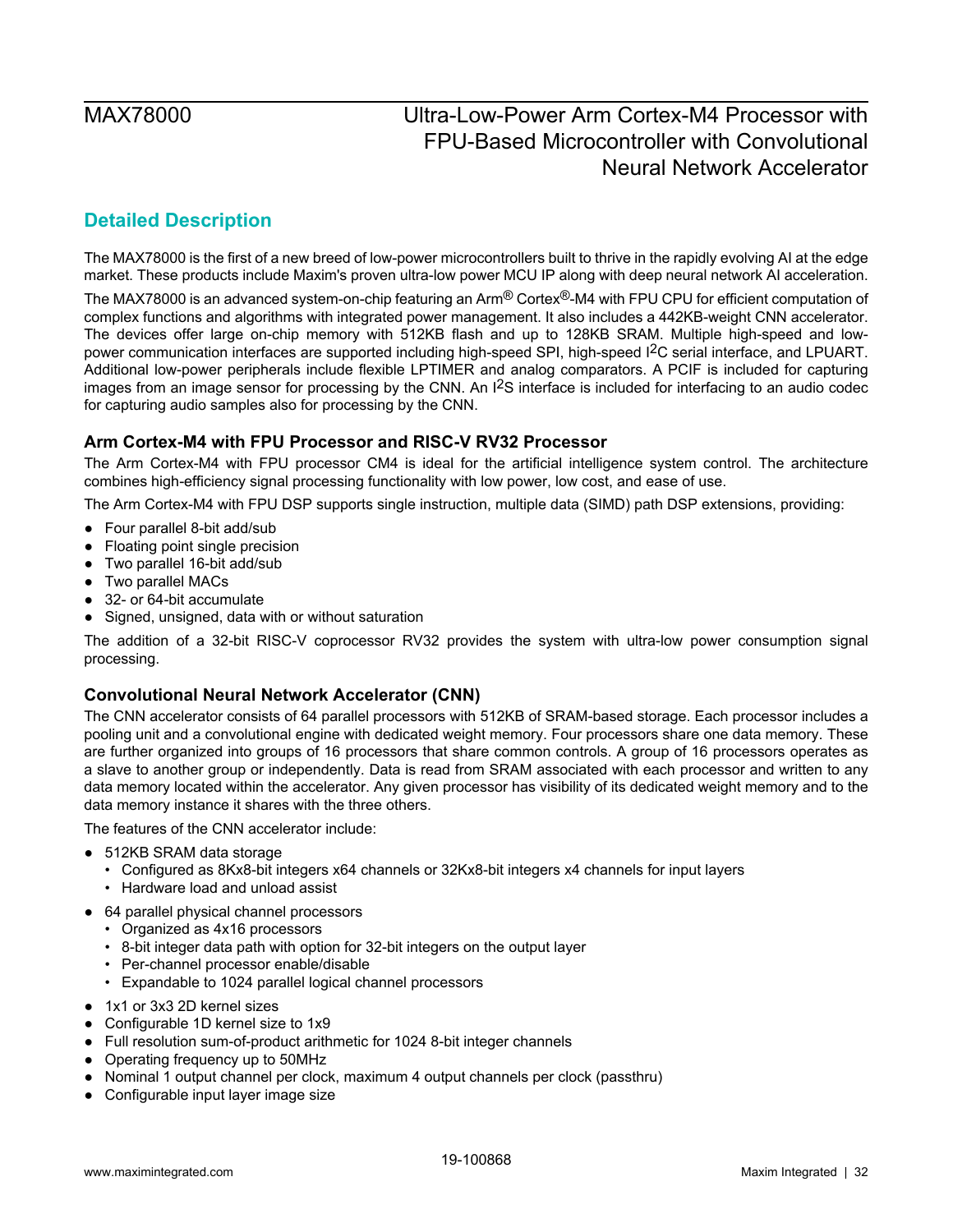- 32K pixels, 16 channels, non-streaming
- 8K pixels, 4 channels, non-streaming
- 1024 x 1024 pixels, 4 channels, streaming
- Hidden layers
	- Up to 8K 8-bit integer data per channel, x64 channels, non-streaming
	- 8K bytes can be split equally across 1 to 16 logical channels, non-streaming
	- 1M 8-bit integer data per channel, x64 channels, streaming
	- 1M bytes can be split equally across eight layers, streaming
- Optional interrupt on CNN completion
- User-accessible BIST on all SRAM storage
- User-accessible zeroization of all SRAM storage
- Single-step operation with full data SRAM access for CNN operation debug
- Flexible power management
	- Independent x16 processor supply enables
	- Independent x16 processor mask retention enables
	- Independent x16 data path clock enables
	- Active Arm peripheral bus clock gating with per x16 processor override
	- CNN clock frequency scaling (divide by 2, 4, 8, 16)
	- Chip-level voltage control for performance power optimization
- Configurable weight storage
	- SRAM-based weight storage with selectable data retention
	- Configurable from 442K 8-bit integer weights to 3.456M 1-bit logical weights
		- Organized as 768X9X64 8-bit integer weights to 768x72x64 1-bit logical weights
		- Can be configured on a per-layer basis
	- Programmable per x16 processor weight RAM start address, start pointer, and mask count
	- Optional weight load hardware assist for packed weight storage
- 32 independently configurable layer groups
	- Each group can contain element-wise, and/or pooling, and/or convolution operations for a minimum of 32 and a maximum of 96 layers
	- Processor and mask enables (16 channels)
	- Input data format
	- Per-layer data streaming
		- Stream start relative to prior stream
		- Dual-stream processing delay counters 1 column, 1 row delta counter
	- Data SRAM circular buffer size
	- Input data size (row, column)
	- Row and column padding 0 to 4 bytes
	- Number of input channels 1 to 1024
	- Kernel bit width size  $(1, 2, 4, 8)$
	- Kernel SRAM start pointer and count
	- Inflight input image pooling
		- Pool mode none, maximum or average
		- Pool size 1x1 to 16x16
	- Stride 1 row, 1 column to 4 rows, 4 columns
	- Data SRAM read pointer base address
	- Data SRAM write pointer configuration
		- Base address
		- Independent offsets for output channel storage in SRAM
	- Programmable stride increment offset
	- Bias 2048 8-bit integers with option for 512 32-bit integers
	- Pre-activation output scaling from 0 to 8 bits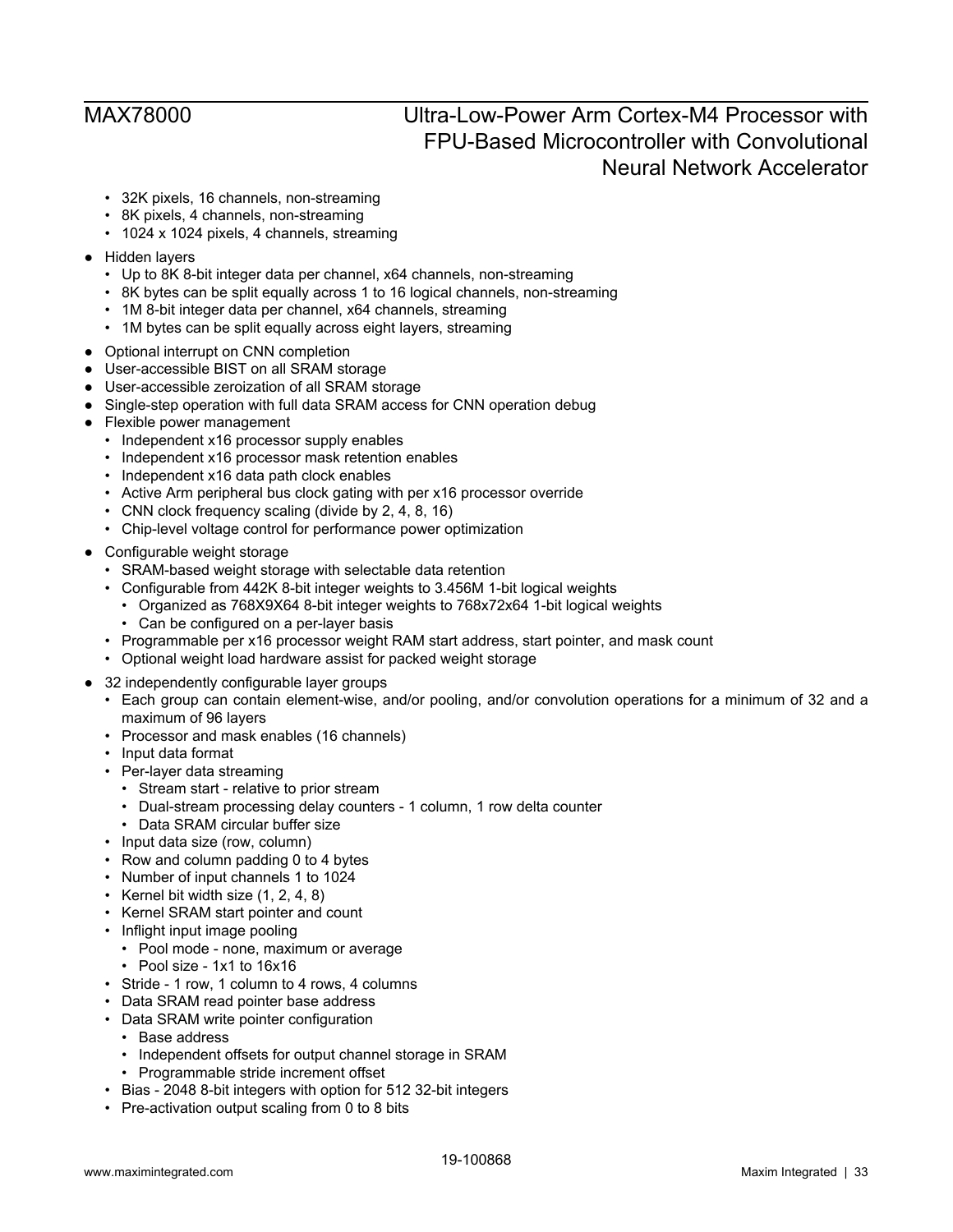- Output activation none, ReLU, absolute value
- Passthru 8-bit or 32-bit integers
- Element-wise operations (add, subtract, xor, or) with optional convolution up to 16 elements
- Deconvolution (upscaling)
- Flattening for MLP processing
- 1x1 convolution

### <span id="page-33-0"></span>**Memory**

### <span id="page-33-1"></span>**Internal Flash Memory**

512KB of internal flash memory provides nonvolatile storage of program and data memory.

### <span id="page-33-2"></span>**Internal SRAM**

The internal 128KB SRAM provides low-power retention of application information in all power modes except POWER DOWN. The SRAM is divided into 4 banks. SRAM0 and SRAM1 are both 32KB, SRAM2 is 48KB and SRAM3 is 16KB. SRAM2 and SRAM3 are accessible by the RV-32 in LOW POWER mode. For enhanced system reliability, SRAM0 (32KB) can be configured with error correction coded (ECC) single error correction-double error detection (SED-DED). This data retention feature is optional and configurable. This granularity allows the application to minimize its power consumption by only retaining the most essential data.

### <span id="page-33-3"></span>**Comparators**

The eight AIN[7:0] inputs can be configured as four pairs and deployed as four independent comparators with the following features:

- Comparison events can trigger interrupts
- Events can wake the CM4 from SLEEP, LOW POWER, MICRO POWER, STANDBY, or BACKUP operating modes
- Can be active in all power modes

### <span id="page-33-4"></span>**Dynamic Voltage Scaling (DVS) Controller**

The DVS controller works using the fixed high-speed oscillator and the  $V_{\text{CORFA}}$  supply voltage to optimally operate the Arm core at the lowest practical voltage. The ability to adaptively adjust the voltage provides a significant reduction in dynamic power consumption.

The DVS controller provides the following features:

- Controls DVS monitoring and adjustment functions
- Continuous monitoring with programmable monitor sample period
- Controlled transition to a programmable operating point
- Independent high and low operating limits for safe, bounded operation
- Independent high, center, and low operating range delay line delay monitors
- Programmable adjustment rate when an adjustment is required
- Single clock operation
- Arm peripheral bus interface provides control and status access
- Interrupt capability during error

### <span id="page-33-5"></span>**Clocking Scheme**

Multiple clock sources can be selected as the system clock:

- Internal primary oscillator (IPO) at a nominal frequency of 100MHz
- Internal secondary oscillator (ISO) at a nominal frequency of 60MHz
- Configurable internal nano-ring oscillator (INRO) at 8kHz, 16kHz, or 30kHz
- External RTC oscillator at 32.768kHz (ERTCO) (external crystal required)
- Internal baud rate oscillator at 7.3728MHz (IBRO)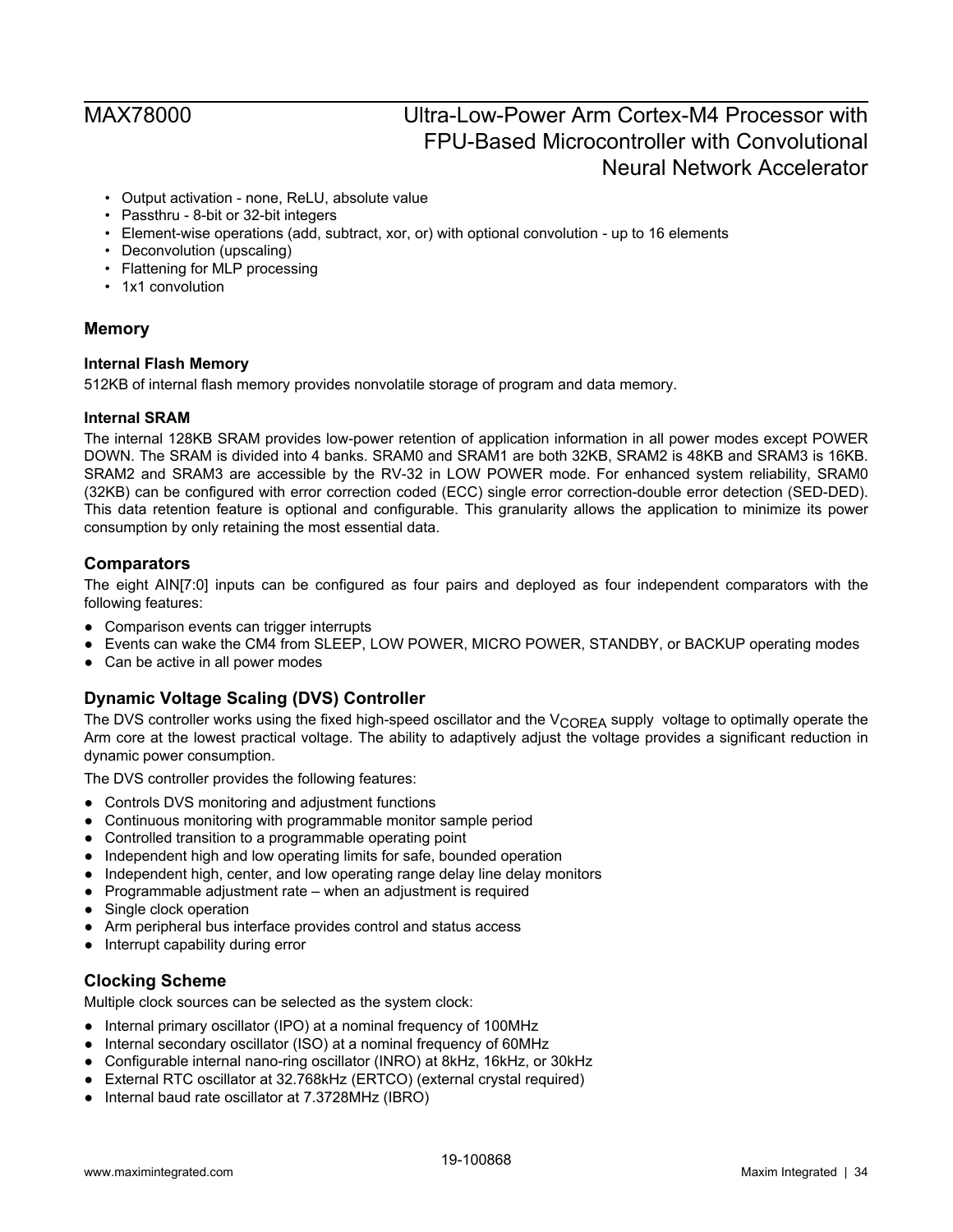● External square-wave clock up to 80MHz

There are multiple external clock inputs:

- LPTMR0 and LPTMR1 can be clocked from unique external sources.
- I 2S can be be clocked from its own external source.

<span id="page-34-1"></span>

*Figure 7. Clocking Scheme Diagram*

### <span id="page-34-0"></span>**General-Purpose I/O and Special Function Pins**

Most general-purpose I/O (GPIO) pins share both a firmware-controlled I/O function and one or more alternate functions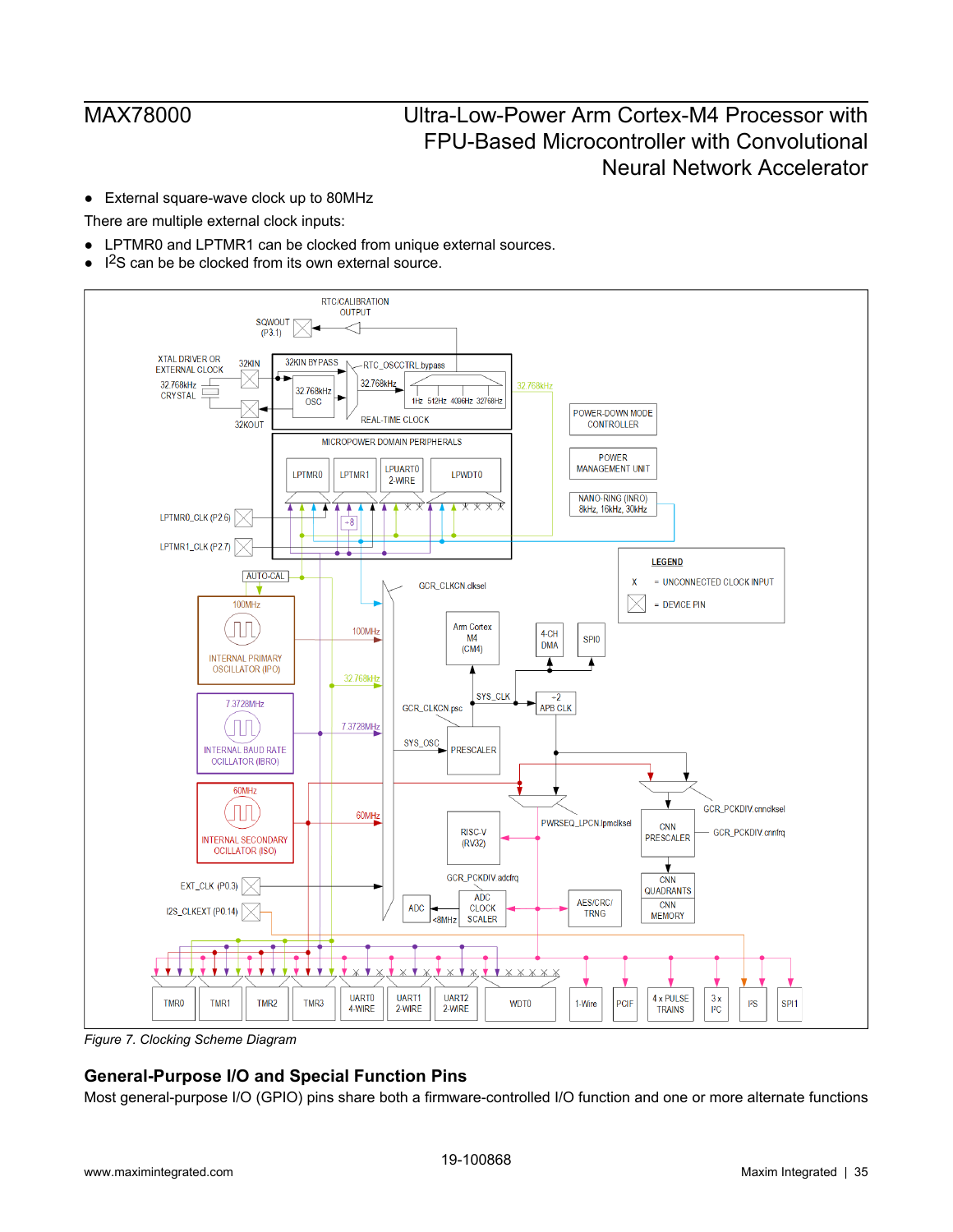associated with peripheral modules. Pins can be individually enabled for GPIO or peripheral special function use. Configuring a pin as a special function usually supersedes its use as a firmware-controlled I/O. Although this multiplexing between peripheral and GPIO functions is usually static, it can also be done dynamically. The electrical characteristics of a GPIO pin are identical whether the pin is configured as an I/O or special function, except where explicitly noted in the Electrical Characteristics tables.

In GPIO mode, pins are logically divided into ports of 32 pins. Each pin of a port has an interrupt function that can be independently enabled, and configured as a level- or edge-sensitive interrupt. All GPIOs of a given port share the same interrupt vector.

When configured as GPIO, the following features are provided. The features can be independently enabled or disabled on a per-pin basis.

- Configurable as input, output, bidirectional, or high impedance
- Optional internal pullup resistor or internal pulldown resistor when configured as input
- Exit from low-power modes on rising or falling edge
- Selectable standard- or high-drive modes

The MAX78000 provides up to 52 GPIO pins. Caution is needed since Port 3 (P3.0 and P3.1 device pins) are configured in a different manner from the above description.

### <span id="page-35-0"></span>**Parallel Camera Interface (PCIF)**

The PCIF is a low voltage interface suited for CMOS image sensors. It provides up to 12-bits of parallel access capability with single capture and continuous mode operation.

### <span id="page-35-1"></span>**Analog-to-Digital Converter**

The 10-bit sigma-delta ADC provides an integrated reference generator and a single-ended input multiplexer. The multiplexer selects an input channel from one of the eight external analog input signals (AIN0–AIN7) or the internal power supply inputs.

The reference for the ADC can be:

- Internal 1.22V bandgap
- $\bullet\;\;V_{SSA}$  analog supply

An optional feature allows samples captured by the ADC to be automatically compared against user-programmable high and low limits. Up to four channel limit pairs can be configured in this way. The comparison allows the ADC to trigger an interrupt (and potentially wake the CPU from a power mode) when a captured sample goes outside the preprogrammed limit range. Since this comparison is performed directly by the sample limit monitors, it can be performed even while the CPU is in SLEEP, LOW POWER or MICRO POWER mode. The eight AIN[7:0] inputs can be configured as four pairs and deployed as four independent comparators.

The ADC measures the following voltages:

- AIN[7:0] up to 3.3V
- V<sub>REGI</sub>
- V<sub>SSA</sub>
- VCOREA
- VCOREB
- V<sub>DDIOH</sub>
- VDDIO

### <span id="page-35-2"></span>**Single-Inductor Multiple-Output Switch-Mode Power Supply (SIMO SMPS)**

The SIMO SMPS built into the device provides a monolithic power supply architecture for operation from a single lithium cell. The SIMO provides three buck regulator outputs that are voltage programmable. This architecture optimizes power consumption efficiency of the device and minimizes the bill of materials for the circuit design since only a single inductor/ capacitor pair is required.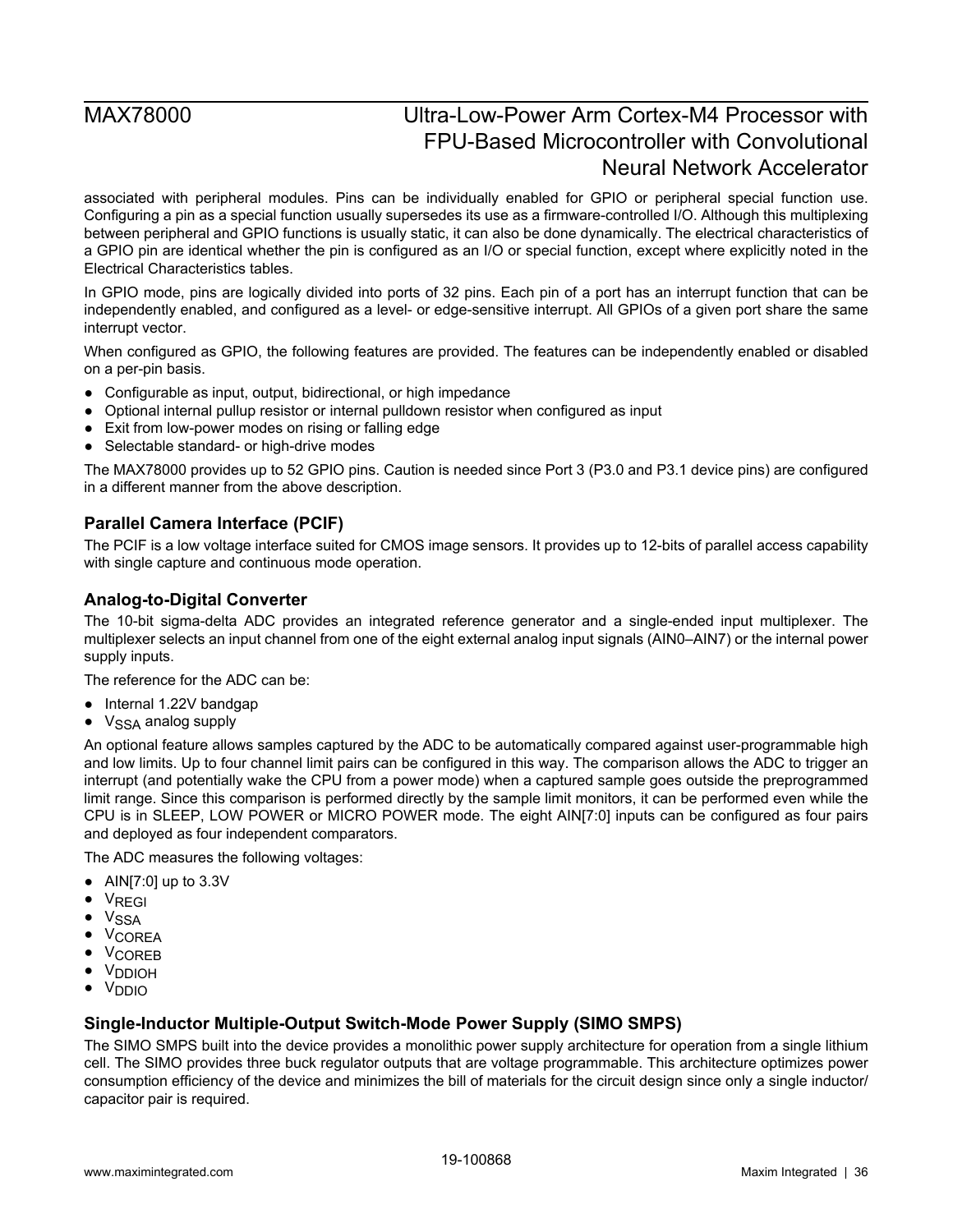### <span id="page-36-0"></span>**Power Management**

### <span id="page-36-1"></span>**Power Management Unit**

The power management unit (PMU) provides high-performance operation while minimizing power consumption. It exercises intelligent, precise control of power distribution to the CPUs and peripheral circuitry.

The PMU provides the following features:

- User-configurable system clock
- Automatic enabling and disabling of crystal oscillators based on power mode
- Multiple power domains
- Fast wake-up of powered-down peripherals when activity detected

### <span id="page-36-2"></span>**ACTIVE Mode**

In this mode, the CM4 and the RV32 can execute application code and all digital and analog peripherals are available on demand. Dynamic clocking disables peripherals not in use, providing the optimal mix of high performance and low power consumption. The CM4 has access to all system SRAM. The RV32 has access to SRAM2 and SRAM3. Both the CM4 and the RV32 can execute from internal flash simultaneously. SRAM3 can be configured as an instruction cache for the RV32.

### <span id="page-36-3"></span>**SLEEP Mode**

This mode consumes less power, but wakes faster because the clocks can optionally be enabled.

The device status is as follows:

- CM4 is asleep.
- RV32 is asleep.
- CNN quadrants and memory are configurable.
- Peripherals are on.
- Standard DMA is available for optional use.

### <span id="page-36-4"></span>**LOW POWER Mode (LPM)**

This mode is suitable for running the RV32 processor to collect and move data from enabled peripherals.

The device status is as follows:

- The CM4, SRAM0, SRAM1 are in state retention.
- CNN quadrants and memory are configurable and active.
- $\bullet$  The RV32 can access the SPI, all UARTS, all timers, I<sup>2</sup>C, 1-Wire, pulse train engines, I<sup>2</sup>S, CRC, AES, TRNG, PCIF, and comparators, as well as SRAM2 and SRAM3. SRAM3 can be configured to operate as RV32 instruction cache.
- The transition from LOW POWER mode to ACTIVE mode is faster than the transition from BACKUP mode because system initialization is not required.
- The DMA can access flash.
- IPO can be optionally powered down.
- The following oscillators are enabled:
	- IBRO
	- ERTCO
	- INRO
	- ISO

### <span id="page-36-5"></span>**MICRO POWER Mode (μPM)**

This mode is used for extremely low power consumption while using a minimal set of peripherals to provide wakeup capability.

The device status is as follows:

● Both CM4 and RV32 are state retained. System state and all SRAM is retained.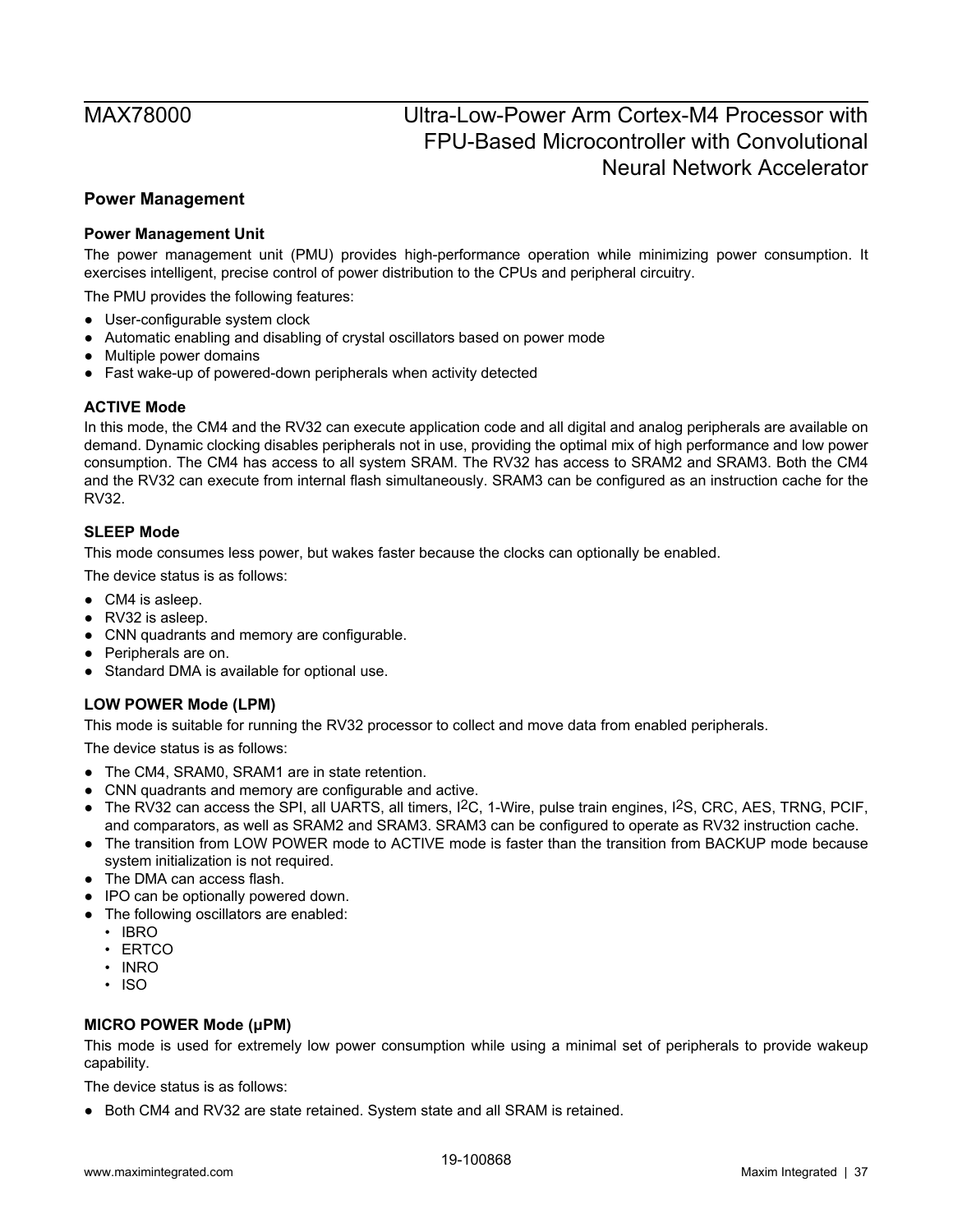- CNN quadrants are powered off.
- CNN memory provides selectable retention.
- The GPIO pins retain their state.
- All non-MICRO POWER peripherals are state retained.
- The following oscillators are powered down:
	- IPO
	- ISO
- The following oscillators are enabled:
	- IBRO
	- ERTCO
	- INRO
- The following MICRO POWER mode peripherals are available to wake up the device:
	- LPUART0, LPUART1
	- WWDT1
	- All four low-power analog comparators

### <span id="page-37-0"></span>**STANDBY Mode**

This mode is used to maintain the system operation while keeping time with the RTC.

The device status is as follows:

- Both CM4 and RV32 are state retained. System state and all SRAM are retained.
- CNN quadrants are powered off.
- CNN memory provides selectable retention.
- GPIO pins retain their state.
- All peripherals are state retained.
- The following oscillators are powered down:
	- IPO
	- ISO
	- IBRO
- The following oscillators are enabled:
	- ERTCO
	- INRO

### <span id="page-37-1"></span>**BACKUP Mode**

This mode is used to maintain the system RAM. The device status is as follows:

- CM4 and RV32 are powered off.
- SRAM0, SRAM1, SRAM2, and SRAM3 can be configured to be state retained as per [[Table 0. Backup Mode SRAM Retention]].
- CNN memory provides selectable retention.
- All peripherals are powered off.

The following oscillators are powered down:

- IPO
- ISO
- IBRO

The following oscillators are enabled:

- ERTCO
- INRO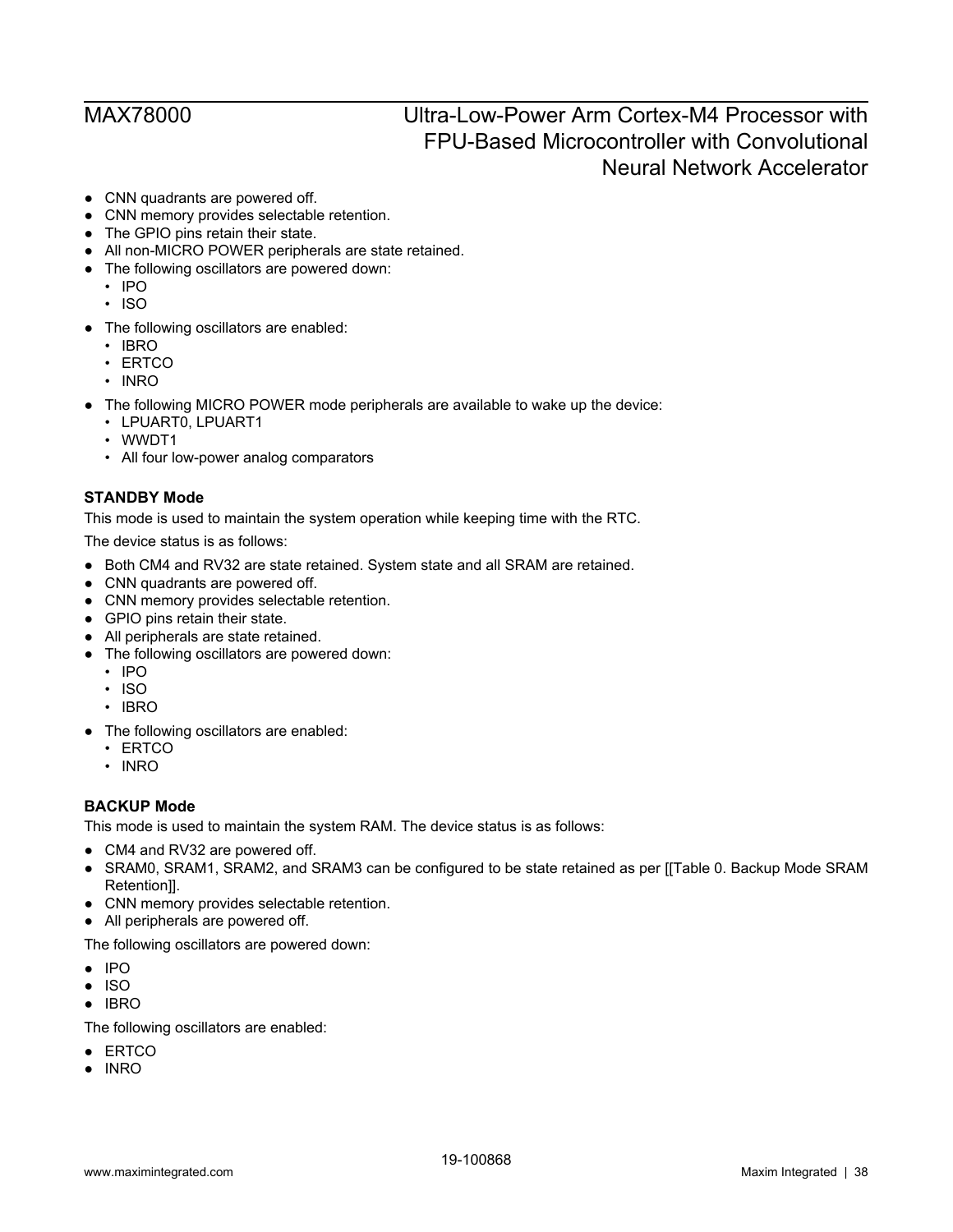## <span id="page-38-4"></span>**Table 1. BACKUP Mode SRAM Retention**

| <b>RAM BLOCK</b> | <b>RAM SIZE</b> |
|------------------|-----------------|
| SRAM0            | 32KB + ECC      |
| SRAM1            | 32KB            |
| SRAM2            | 48KB            |
| SRAM3            | 16KB            |

### <span id="page-38-0"></span>**POWER DOWN Mode (PDM)**

This mode is used during product level distribution and storage. The device status is as follows:

- CM4 and RV32 are powered off.
- All peripherals and SRAM are powered down.
- All oscillators are powered down.
- There is no data retention in this mode, but values in flash memory are preserved.
- Voltage monitors are operational.

### <span id="page-38-1"></span>**Wakeup Sources**

The sources of wakeup from the SLEEP, LOW POWER, MICRO POWER, STANDBY, BACKUP, and POWER DOWN operating modes are summarized in [Table 2.](#page-38-5)

### <span id="page-38-5"></span>**Table 2. Wakeup Sources**

| <b>OPERATING MODE</b>            | <b>WAKEUP SOURCE</b>                                                                                                                          |
|----------------------------------|-----------------------------------------------------------------------------------------------------------------------------------------------|
| <b>SLEEP</b>                     | Any enabled peripheral with interrupt capability; RSTN                                                                                        |
| LOW POWER (LPM)                  | SPI0, I <sup>2</sup> S, I <sup>2</sup> C, UARTs, timers, watchdog timers, wakeup timer, all comparators, RTC, GPIOs, RSTN, and<br><b>RV32</b> |
| <b>MICRO POWER</b><br>$(\mu PM)$ | All comparators, LPUART, LPTMR1, LPTIMER2, LPWDT0, RTC, wakeup timer, GPIOs, RSTN                                                             |
| <b>STANDBY</b>                   | RTC, wakeup timer, GPIOs, CMP0, RSTN                                                                                                          |
| <b>BACKUP</b>                    | RTC, wakeup timer, GPIOs, CMP0, RSTN                                                                                                          |
| POWER DOWN<br>(PDM)              | P3.0, P3.1, RSTN                                                                                                                              |

### <span id="page-38-2"></span>**Real-Time Clock**

An RTC keeps the time of day in absolute seconds. The 32-bit seconds register can count up to approximately 136 years and be translated to calendar format by application software.

The RTC provides a time-of-day alarm that can be programmed to any future value between 1 second and 12 days. When configured for long intervals, the time-of-day alarm can be used as a power-saving timer, allowing the device to remain in an extremely low-power mode, but still awaken periodically to perform assigned tasks. A second independent 32-bit 1/4096 subsecond alarm can be programmed with a tick resolution of 244µs. Both can be configured as recurring alarms. When enabled, either alarm can cause an interrupt or wake the device from most low-power modes.

The time base is generated by a 32.768kHz crystal or an external clock source that must meet the electrical/timing requirements in the *[Electrical Characteristics](#page-6-3)* table.

The RTC calibration feature provides the ability for user software to compensate for minor variations in the RTC oscillator, crystal, temperature, and board layout. Enabling the SQWOUT alternate function outputs a timing signal derived from the RTC. External hardware can measure the frequency and adjust the RTC frequency in increments of ±127ppm with 1ppm resolution. Under most circumstances, the oscillator does not require any calibration.

### <span id="page-38-3"></span>**Programmable Timers**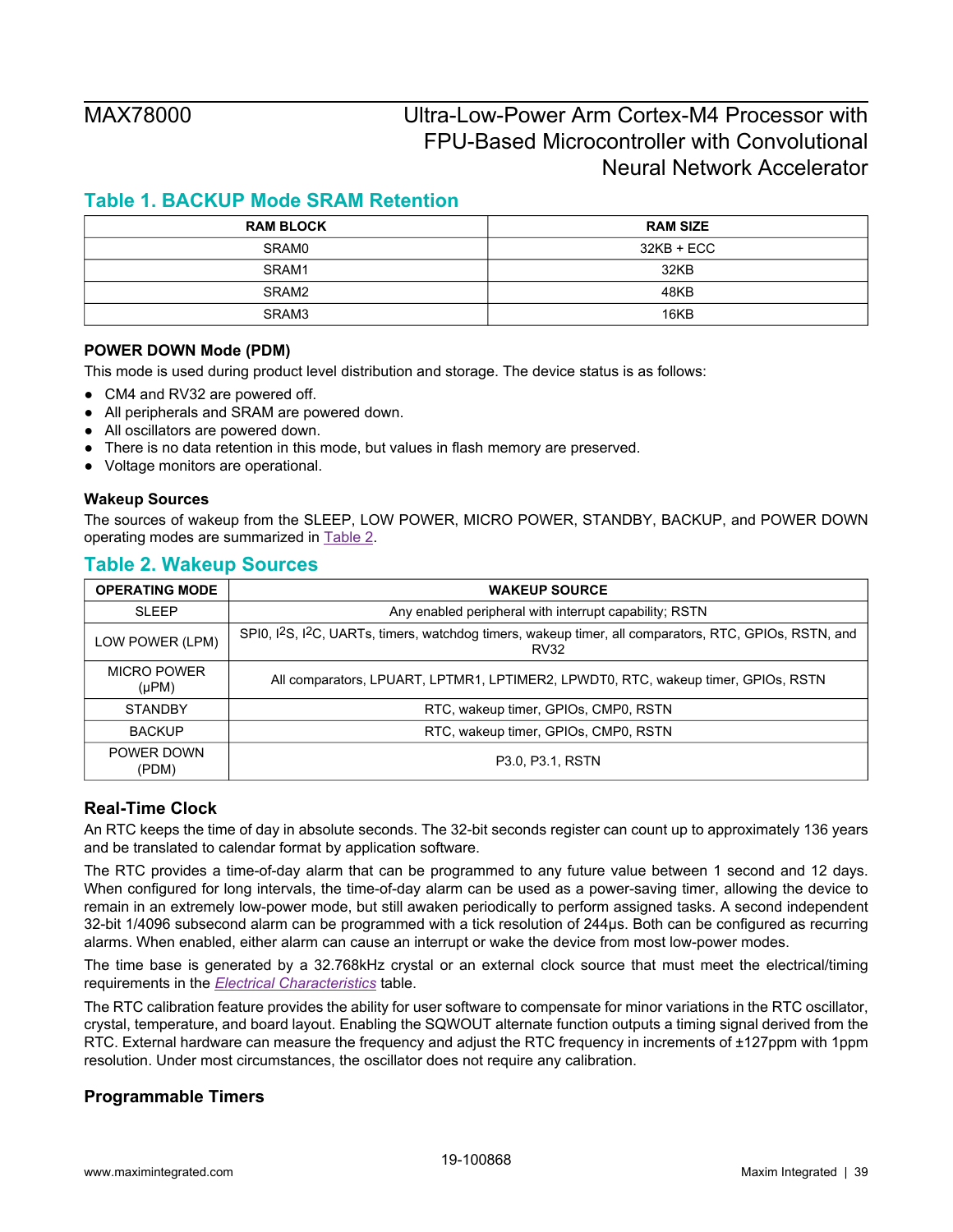### <span id="page-39-0"></span>**32-Bit Timer/Counter/PWM (TMR, LPTMR)**

General-purpose, 32-bit timers provide timing, capture/compare, or generation of pulse-width modulated (PWM) signals with minimal software interaction.

The timer provides the following features:

- 32-bit up/down autoreload
- Programmable prescaler
- PWM output generation
- Capture, compare, and capture/compare capability
- External pin multiplexed with GPIO for timer input, clock gating, or capture
- Timer output pin
- TMR0–TMR3 can be configured as  $2 \times 16$ -bit general-purpose timers
- Timer interrupt

The MAX78000 provides six 32-bit timers (TMR0, TMR1, TMR2, TMR3, LPTMR0, and LPTMR1). LPTMR0 and LPTMR1 are capable of operation in the SLEEP, LOW POWER, and MICRO POWER modes.

I/O functionality is supported for all of the timers. Note that the function of a port can be multiplexed with other functions on the GPIO pins, so it might not be possible to use all of the ports depending on the device configuration. See [Table 3](#page-39-1) for individual timer features.

### <span id="page-39-1"></span>**Table 3. Timer Configuration Options**

|                  | <b>REGISTER</b>              | <b>SINGLE</b> | <b>DUAL</b>      | <b>SINGLE</b> | <b>POWER</b>                                                       | <b>CLOCK SOURCE</b> |            |             |             |              |            |            |
|------------------|------------------------------|---------------|------------------|---------------|--------------------------------------------------------------------|---------------------|------------|-------------|-------------|--------------|------------|------------|
| <b>INSTANCE</b>  | <b>ACCESS</b><br><b>NAME</b> | <b>32 BIT</b> | 16<br><b>BIT</b> | <b>16 BIT</b> | <b>MODE</b>                                                        | <b>PCLK</b>         | <b>ISO</b> | <b>IBRO</b> | <b>INRO</b> | <b>ERTCO</b> | LPTMR0_CLK | LPTMR1_CLK |
| TMR <sub>0</sub> | TMR0                         | Yes           | Yes              | No            | ACTIVE,<br>SLEEP,<br>LOW<br><b>POWER</b>                           | Yes                 | Yes        | Yes         | No          | Yes          | No         | No         |
| TMR1             | TMR1                         | Yes           | Yes              | <b>No</b>     | ACTIVE,<br>SLEEP,<br>LOW<br><b>POWER</b>                           | Yes                 | Yes        | Yes         | No          | Yes          | No         | No         |
| TMR <sub>2</sub> | TMR <sub>2</sub>             | Yes           | Yes              | No            | ACTIVE,<br>SLEEP,<br>LOW<br><b>POWER</b>                           | Yes                 | Yes        | Yes         | No          | Yes          | No         | No         |
| TMR3             | TMR3                         | Yes           | Yes              | <b>No</b>     | ACTIVE,<br>SLEEP,<br>LOW<br><b>POWER</b>                           | Yes                 | Yes        | Yes         | <b>No</b>   | Yes          | <b>No</b>  | No         |
| LPTMR0           | TMR4                         | No            | No               | Yes           | ACTIVE,<br>SLEEP.<br>LOW<br>POWER,<br><b>MICRO</b><br><b>POWER</b> | No                  | No         | Yes         | Yes         | Yes          | Yes        | No         |
| LPTMR1           | TMR5                         | No            | No               | Yes           | ACTIVE,<br>SLEEP,<br>LOW<br>POWER,<br><b>MICRO</b><br><b>POWER</b> | No                  | No         | Yes         | Yes         | Yes          | No         | Yes        |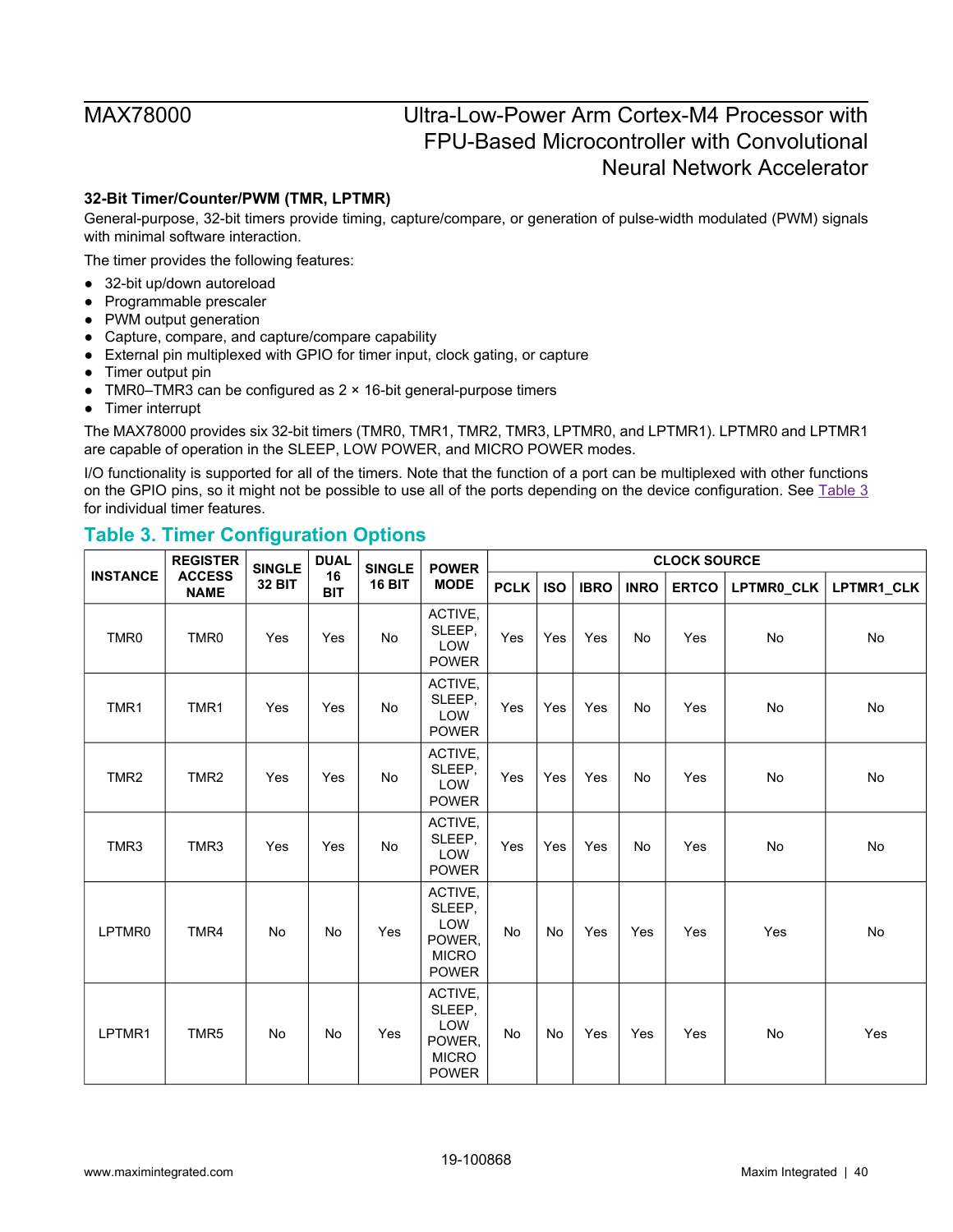### <span id="page-40-0"></span>**Watchdog Timer (WDT)**

Microcontrollers are often used in harsh environments where electrical noise and electromagnetic interference (EMI) are abundant. Without proper safeguards, these hazards can disturb device operation and corrupt program execution. One of the most effective countermeasures is the windowed watchdog timer (WDT), which detects runaway code or system unresponsiveness.

The WDT is a 32-bit, free-running counter with a configurable prescaler. When enabled, the WDT must be periodically reset by the application software. Failure to reset the WDT within the user-configurable timeout period indicates that the application software is not operating correctly and results in a WDT timeout. A WDT timeout can trigger an interrupt, system reset, or both. Either response forces the instruction pointer to a known good location before resuming instruction execution. The windowed timeout period feature provides more detailed monitoring of system operation, requiring the WDT to be reset within a specific window of time. See  $Table 4$  for individual timer features.

The MAX78000 provides two instances of the watchdog timer—WDT0 and LPWDT0.

## <span id="page-40-4"></span>**Table 4. Watchdog Timer Configuration Options**

| <b>INSTANCE NAME</b> | <b>REGISTER ACCESS NAME</b> | <b>POWER MODE</b>                                     | <b>CLOCK SOURCE</b> |             |             |              |
|----------------------|-----------------------------|-------------------------------------------------------|---------------------|-------------|-------------|--------------|
|                      |                             |                                                       | <b>PCLK</b>         | <b>IBRO</b> | <b>INRO</b> | <b>ERTCO</b> |
| <b>WDT0</b>          | WDT0                        | ACTIVE,<br>SLEEP.<br><b>LOW POWER</b>                 | Yes                 | Yes         | No          | No           |
| LPWDT0               | WDT <sub>1</sub>            | ACTIVE,<br>SLEEP.<br>LOW POWER,<br><b>MICRO POWER</b> | No                  | Yes         | Yes         | Yes          |

### <span id="page-40-1"></span>**Pulse Train Engine (PT)**

Multiple, independent pulse train generators can provide either a square-wave or a repeating pattern from 2 to 32 bits in length. Any single pulse train generator or any desired group of pulse train generators can be synchronized at the bit level, allowing for multibit patterns. Each pulse train generator is independently configurable.

The pulse train generators provide the following features:

- Independently enabled
- Safe enable and disable for pulse trains without bit banding
- Multiple pin configurations allow for flexible layout
- Pulse trains can be started/synchronized independently or as a group
- Frequency of each enabled pulse train generator is also set separately, based on a divide down (such as divide by 2, divide by 4, and divide by 8) of the input pulse train module clock
- Input pulse train module clock can be optionally configured to be independent from the system AHB clock
- Multiple repetition options
	- Single shot (nonrepeating pattern of 2 to 32 bits)
	- Pattern repeats user-configurable number of times or indefinitely
	- Termination of one pulse train loop count can restart one or more other pulse trains

The pulse train engine feature is an alternate function associated with a GPIO pin. In most cases, enabling the pulse train engine function supersedes the GPIO function.

The MAX78000 provide up to four instances of the pulse train engine peripheral (PT[3:0]).

### <span id="page-40-2"></span>**Serial Peripherals**

## <span id="page-40-3"></span>**I 2C Interface (I2C)**

The I2C interface is a bidirectional, two-wire serial bus that provides a medium-speed communications network. It can operate as a one-to-one, one-to-many or many-to-many communications medium. These engines support standard-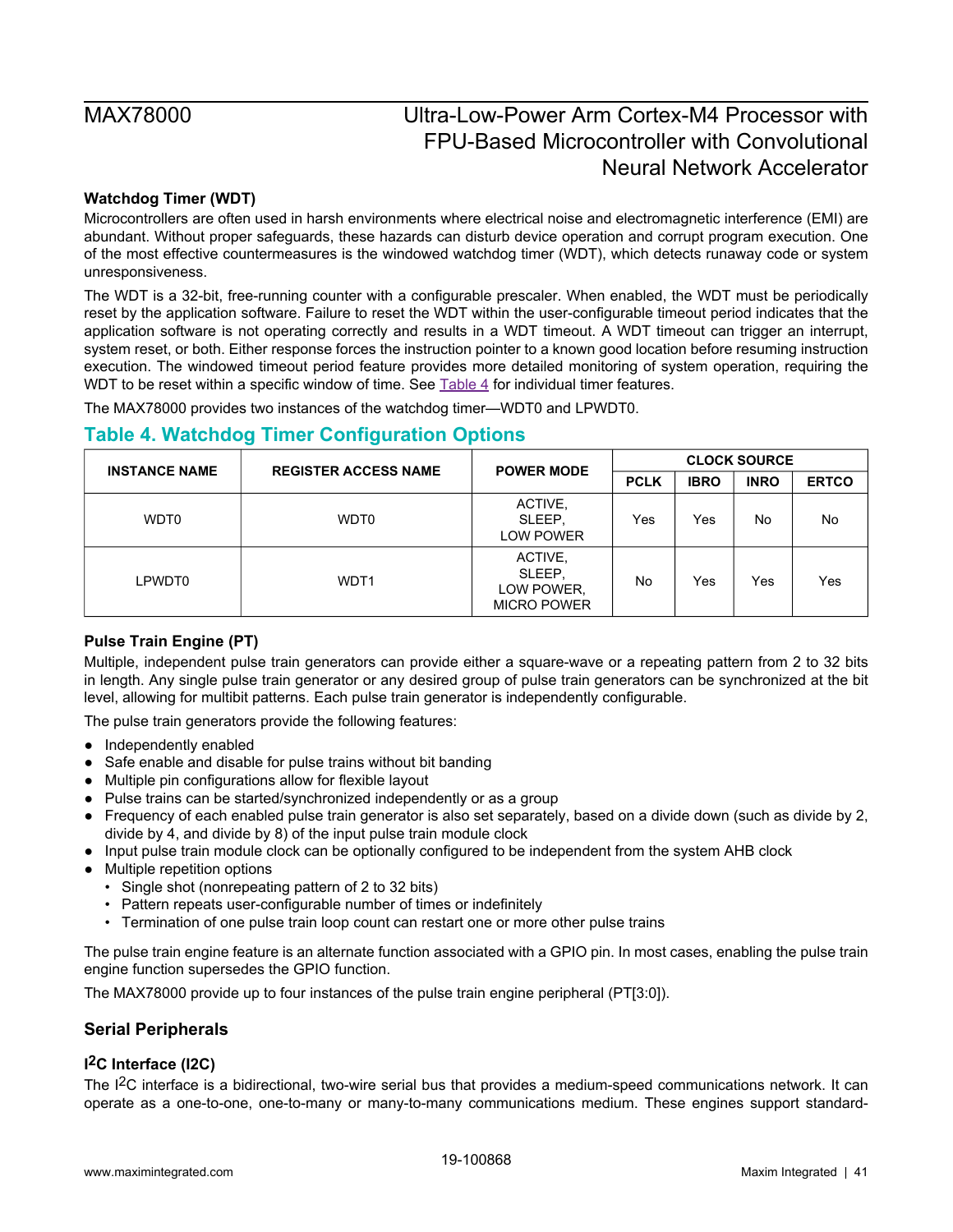mode, fast-mode, fast-mode plus and high-speed mode  $1<sup>2</sup>C$  speeds. It provides the following features:

- Master or slave mode operation
	- Supports up to 4 different slave addresses in slave mode
- Supports standard 7-bit addressing or 10-bit addressing
- RESTART condition
- Interactive receive mode
- Tx FIFO preloading
- Support for clock stretching to allow slower slave devices to operate on higher speed busses
- Multiple transfer rates
	- Standard mode: 100kbps
	- Fast mode: 400kbps
	- Fast mode plus: 1000kbps
	- High-speed mode: 3.4Mbps
- Internal filter to reject noise spikes
- Receiver FIFO depth of 8 bytes
- Transmitter FIFO depth of 8 bytes

The MAX78000 provides three instances of the I2C peripheral—I2C0, I2C1, and I2C2.

### <span id="page-41-0"></span>**I 2S Interface (I2S)**

The I2S interface is a bidirectional, four-wire serial bus that provides serial communications for codecs and audio amplifiers compliant with the I<sup>2</sup>S Bus Specification, June 5, 1996. It provides the following features:

- Master and slave mode operation
- Support for 4 channels
- $\bullet$  8, 16, 24, and 32 bit frames
- Receive and transmit DMA support
- Wakeup on FIFO status (full/empty/threshold)
- Pulse density modulation support for receive channel
- Word select polarity control
- First bit position selection
- Interrupts generated for FIFO status
- Receiver FIFO depth of 32 bytes
- Transmitter FIFO depth of 32 bytes

The MAX78000 provides one instance of the I2S peripheral (I2S0).

### <span id="page-41-1"></span>**Serial Peripheral Interface (SPI)**

SPI is a highly configurable, flexible, and efficient synchronous interface among multiple SPI devices on a single bus. The bus uses a single clock signal and multiple data signals, and one or more slave select lines to address only the intended target device. The SPI operates independently and requires minimal processor overhead.

The provided SPI peripherals can operate in either slave or master mode and provide the following features:

- SPI modes 0, 1, 2, or 3 for single-bit communication
- 3- or 4-wire mode for single-bit slave device communication
- Full-duplex operation in single-bit, 4-wire mode
- Dual and quad data modes supported
- Multiple slave selects on some instances
- Multimaster mode fault detection
- Programmable interface timing
- Programmable SCK frequency and duty cycle
- 32-byte transmit and receive FIFOs
- Slave select assertion and deassertion timing with respect to leading/trailing SCK edge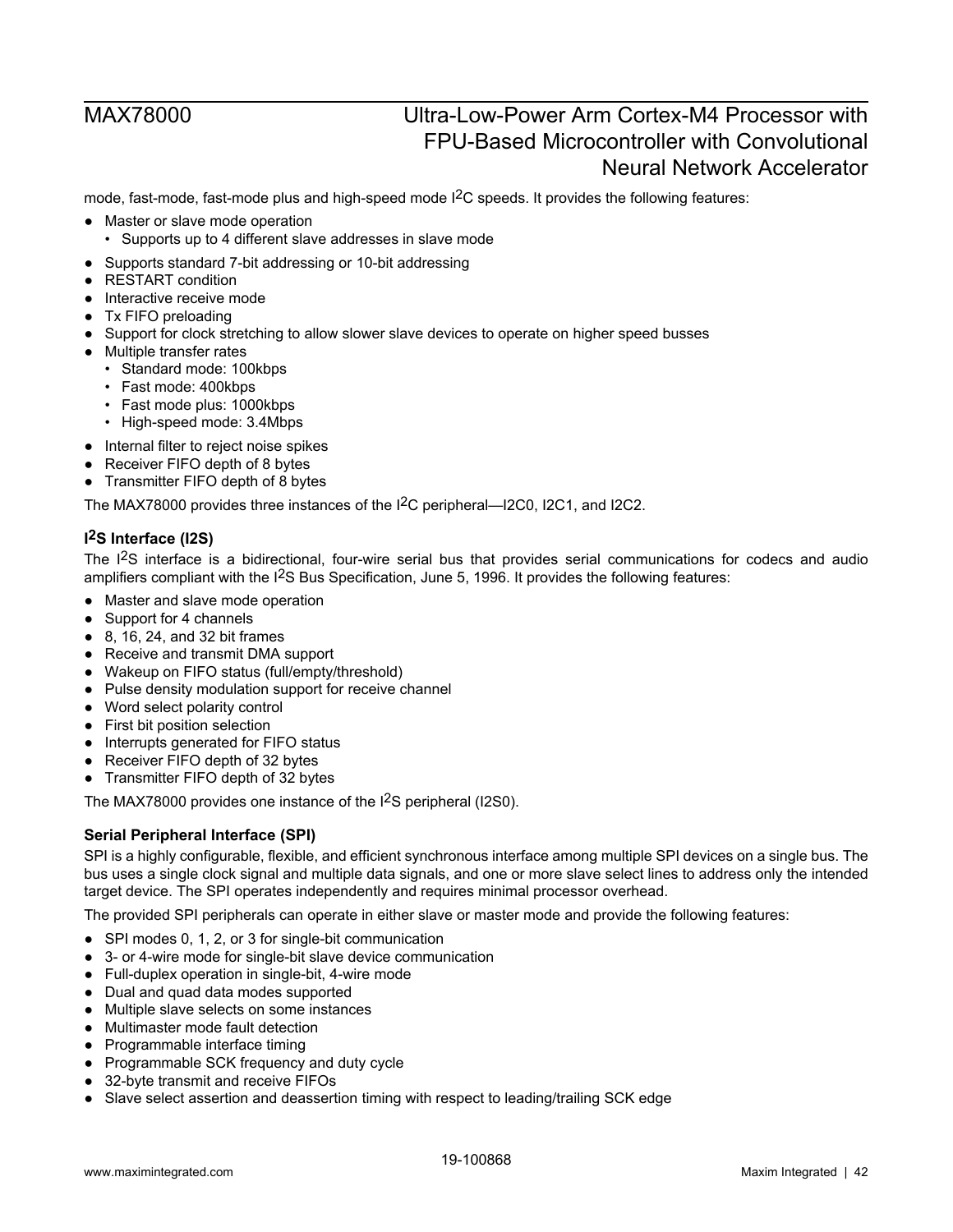The MAX78000 provides two instances of the SPI peripheral—SPI0 and SPI1. See [Table 5](#page-42-1) for configuration options.

| <b>INSTANCE</b>  | <b>DATA</b>                                   | <b>SLAVE</b><br><b>SELECT LINES</b><br>81 CTBGA | <b>MAXIMUM FREQUENCY</b><br><b>MASTER MODE (MHz)</b> | <b>MAXIMUM FREQUENCY</b><br><b>SLAVE MODE (MHz)</b> |
|------------------|-----------------------------------------------|-------------------------------------------------|------------------------------------------------------|-----------------------------------------------------|
| SPI <sub>0</sub> | 3-wire, 4-wire, dual, or<br>quad data support |                                                 | 50                                                   | 50                                                  |
| SPI <sub>1</sub> | 3-wire, 4-wire, dual, or<br>quad data support |                                                 | 25                                                   | 50                                                  |

## <span id="page-42-1"></span>**Table 5. SPI Configuration Options**

### <span id="page-42-0"></span>**UART (UART, LPUART)**

The universal asynchronous receiver-transmitter (UART, LPUART) interface supports full-duplex asynchronous communication with optional hardware flow control (HFC) modes to prevent data overruns. If HFC mode is enabled on a given port, the system uses two extra pins to implement the industry-standard request to send (RTS) and clear to send (CTS) flow control signaling. Each instance is individually programmable.

- 2-wire interface or 4-wire interface with flow control
- 8-byte send/receive FIFO
- Full-duplex operation for asynchronous data transfers
- Interrupts available for frame error, parity error, CTS, Rx FIFO overrun, and FIFO full/partially full conditions
- Automatic parity and frame error detection
- Independent baud-rate generator
- Programmable 9th-bit parity support
- Multidrop support
- Start/stop bit support
- Hardware flow control using RTS/CTS
- 12.5Mbps for UART maximum bit rate
- 1.85Mbps for LPUART maximum bit rate
- Two DMA channels can be connected (read and write FIFOs)
- Programmable word size (5 bits to 8 bits)

The MAX78000 provides four instances of the UART peripheral—UART0, UART1, UART2, and LPUART0. LPUART0 is capable of operation in the SLEEP, LOW POWER, and MICRO POWER modes. See [Table 6](#page-42-2) for configuration options.

## <span id="page-42-2"></span>**Table 6. UART Configuration Options**

| <b>INSTANCE NAME</b> | <b>REGISTER ACCESS NAME</b> | <b>HARDWARE FLOW CONTROL</b> | <b>POWER MODE</b>                                     | <b>CLOCK SOURCE</b> |             |              |
|----------------------|-----------------------------|------------------------------|-------------------------------------------------------|---------------------|-------------|--------------|
|                      |                             |                              |                                                       | <b>PCLK</b>         | <b>IBRO</b> | <b>ERTCO</b> |
| <b>UART0</b>         | <b>UART0</b>                | Yes                          | ACTIVE,<br>SLEEP,<br><b>LOW POWER</b>                 | Yes                 | Yes         | <b>No</b>    |
| UART1                | UART1                       | No                           | ACTIVE,<br>SLEEP.<br><b>LOW POWER</b>                 | Yes                 | Yes         | No           |
| UART <sub>2</sub>    | UART <sub>2</sub>           | No.                          | ACTIVE,<br>SLEEP.<br>LOW POWER                        | Yes                 | Yes         | <b>No</b>    |
| LPUART0              | UART3                       | No                           | ACTIVE,<br>SLEEP,<br>LOW POWER,<br><b>MICRO POWER</b> | No                  | Yes         | Yes          |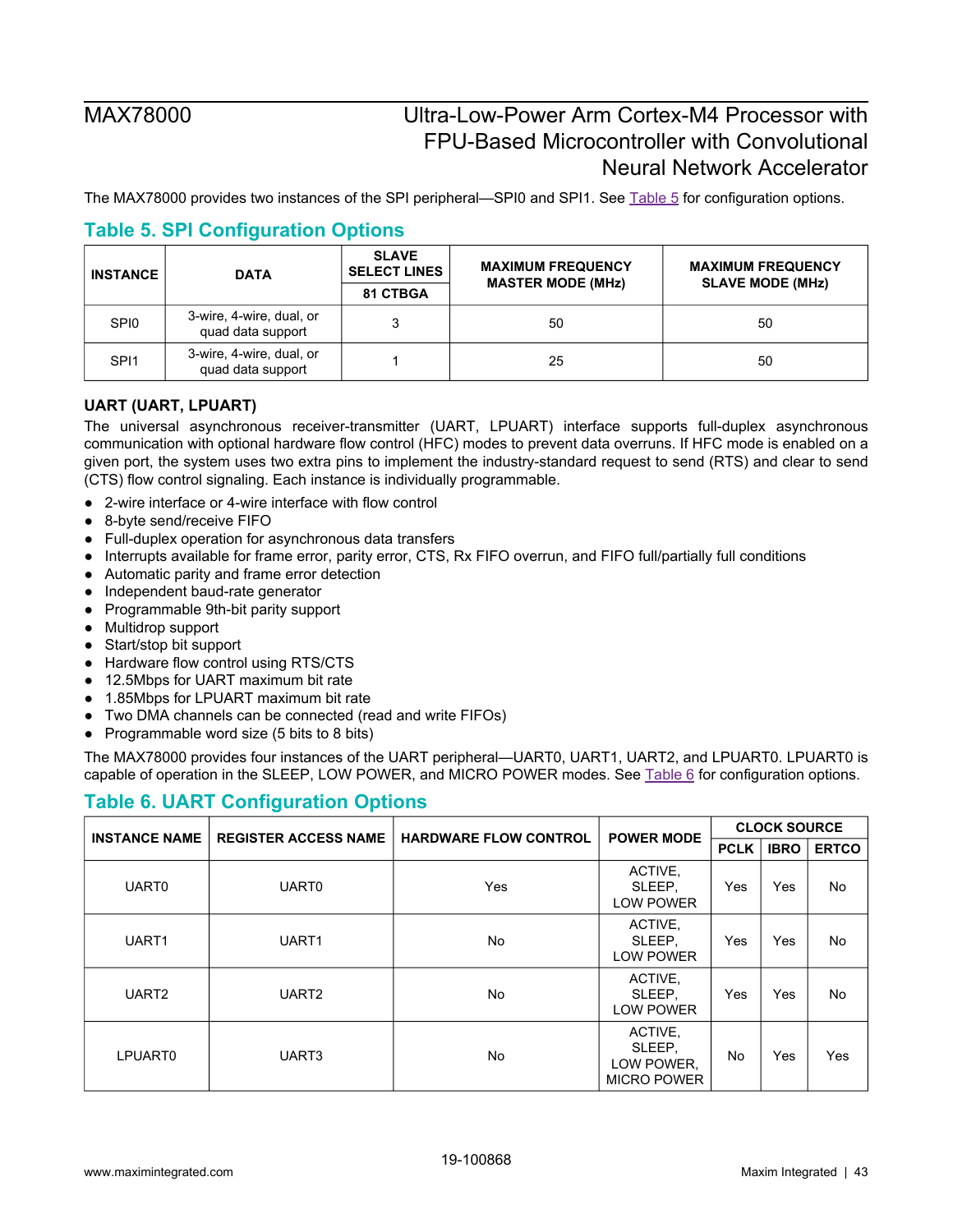### <span id="page-43-0"></span>**1-Wire Master (OWM)**

Maxim's 1-Wire bus consists of one signal that carries data and also supplies power to the slave devices and a ground return. The bus master communicates serially with one or more slave devices through the bidirectional, multidrop 1-Wire bus. The single-contact serial interface is ideal for communication networks requiring minimal interconnection.

The provided 1-Wire master supports the following features:

- Single contact for control and operation
- Unique factory identifier for any 1-Wire device
- Multiple device capability on a single line

The OWM supports both standard (15.6kbps) and overdrive (110kbps) speeds.

### <span id="page-43-1"></span>**Standard DMA Controller**

The standard DMA controller allows automatic one-way data transfer between two entities. These entities can be either memories or peripherals. The transfers are done without using CPU resources. The following transfer modes are supported:

- 4-channel
- Peripheral to data memory
- Data memory to peripheral
- Data memory to data memory
- Event support

All DMA transactions consist of an AHB burst read into the DMA FIFO followed immediately by an AHB burst write from the FIFO.

The MAX78000 provides one instance of the standard DMA controller.

### <span id="page-43-2"></span>**Security**

### <span id="page-43-3"></span>**AES**

The dedicated hardware-based AES engine supports the following algorithms:

- AES-128
- AES-192
- AES-256

The AES keys are automatically generated by the engine and stored in dedicated flash to protect against tampering. Key generation and storage is transparent to the user.

### <span id="page-43-4"></span>**True Random Number Generator (TRNG) Non-Deterministic Random Bit Generator (NDRBG)**

The device provides a non-deterministic entropy source that can be used to generate cryptographic seeds or strong encryption keys as part of an overall framework for a secure customer application.

Software can use random numbers to trigger asynchronous events that add complexity to program execution to thwart replay attacks or key search methodologies.

The TRNG can support the system-level validation of many security standards. Maxim Integrated will work directly with the customer's validation laboratory to provide the laboratory with any required information. Contact Maxim Integrated for details of compliance with specific standards.

### <span id="page-43-5"></span>**CRC Module**

A cyclic redundancy check (CRC) hardware module provides fast calculations and data integrity checks by application software. It supports a user-defined programmable polynomial up to 32-bits. Direct memory access copies data into the CRC module so that CRC calculations on large blocks of memory are performed with minimal CPU intervention. Examples of common polynomials are depicted in [Table 7](#page-44-3).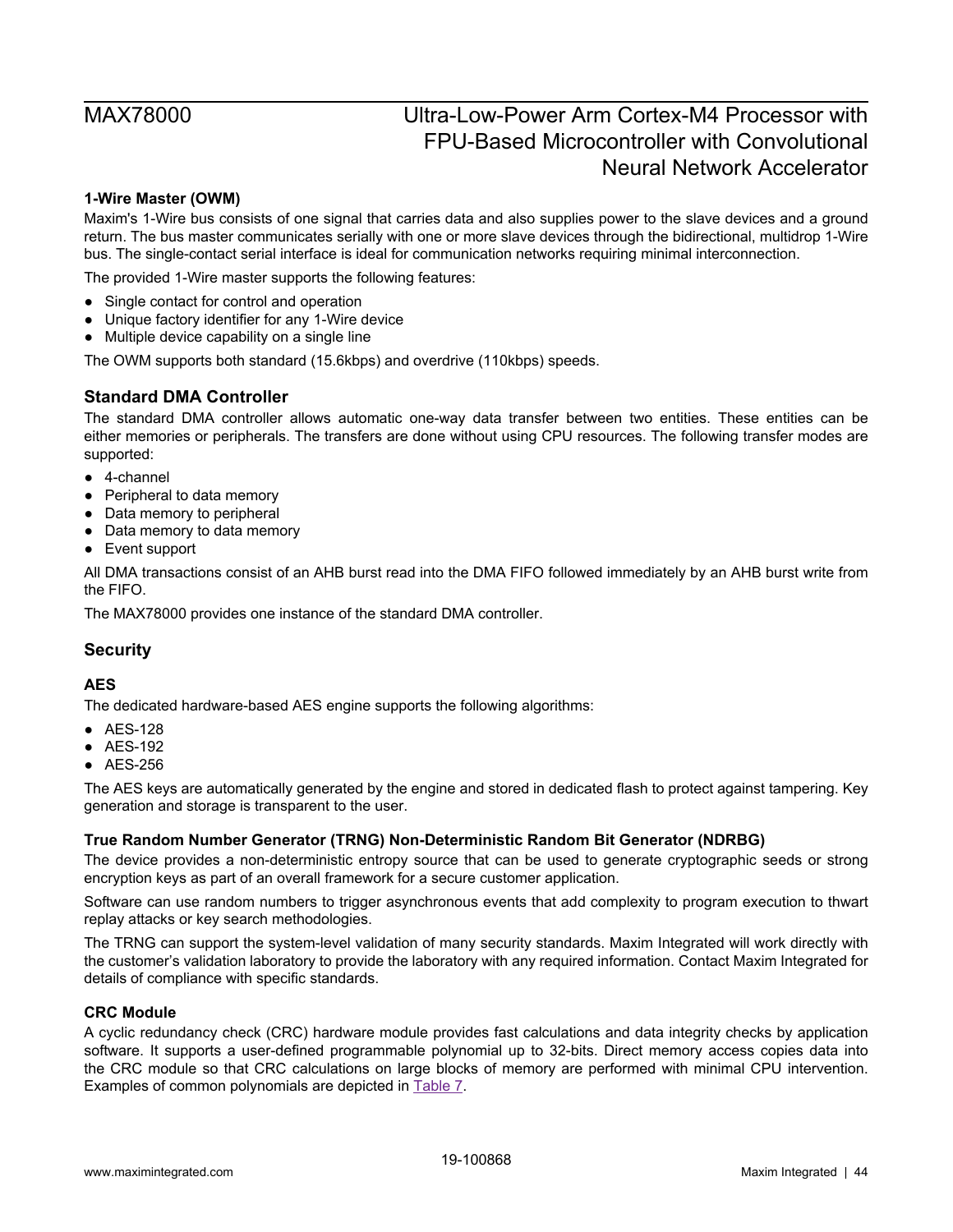## <span id="page-44-3"></span>**Table 7. Common CRC Polynomials**

| <b>ALGORITHM</b> | <b>POLYNOMIAL EXPRESSION</b>                                                                                                                         | <b>ORDER</b>   | <b>POLYNOMIAL</b> | <b>CHECK</b>                            |
|------------------|------------------------------------------------------------------------------------------------------------------------------------------------------|----------------|-------------------|-----------------------------------------|
| CRC-32-ETHERNET  | $x^{32}$ + $x^{26}$ + $x^{23}$ + $x^{22}$ + $x^{16}$ + $x^{12}$ + $x^{11}$ + $x^{10}$ + $x^{8}$ + $x^{7}$ + $x^{5}$ + $x^{4}$ +<br>$x^2 + x^1 + x^0$ | 0xEDB8<br>8320 | LSB               | 0xDEBB<br>20E3                          |
| <b>CRC-CCITT</b> | $x^{16} + x^{12} + x^{5} + x^{0}$                                                                                                                    | 0x0000<br>8408 | LSB               | 0x0000<br>F <sub>0</sub> B <sub>8</sub> |
| CRC-16           | $x^{16} + x^{15} + x^{2} + x^{0}$                                                                                                                    | 0x0000<br>A001 | <b>LSB</b>        | 0x0000<br><b>B001</b>                   |
| USB DATA         | $x^{16} + x^{15} + x^{2} + x^{0}$                                                                                                                    | 0x8005<br>0000 | LSB               | 0x800D<br>0000                          |
| <b>PARITY</b>    | $x^{1}+x^{0}$                                                                                                                                        | 0x0000<br>0001 | <b>MSB</b>        |                                         |

### <span id="page-44-0"></span>**Bootloader**

The bootloader allows loading and verification of program memory through a UART or SWD interface. It provides the following features:

- Program loading of Motorola<sup>®</sup> SREC format files
- Permanent lock state prevents altering or erasing program memory
- Access to the USN for device or customer application identification
- Disable SWD interface to block debug access port functionality

### <span id="page-44-1"></span>**Secure Bootloader**

Versions of the device which support the secure feature provides the following features:

- Optional challenge/response through secret HMAC SHA-256 authenticates host before executing bootloader commands
- Automatic program memory verification and authentication before execution after every reset (secure boot)

### <span id="page-44-2"></span>**Debug and Development Interface (SWD, JTAG)**

The serial wire debug interface is used for code loading and ICE debug activities for the CM4. JTAG interface is provided for the RV32. All devices in mass production have the debugging/development interface enabled.

*Motorola is a registered trademark and registered service mark of Motorola Trademark Holdings, LLC.*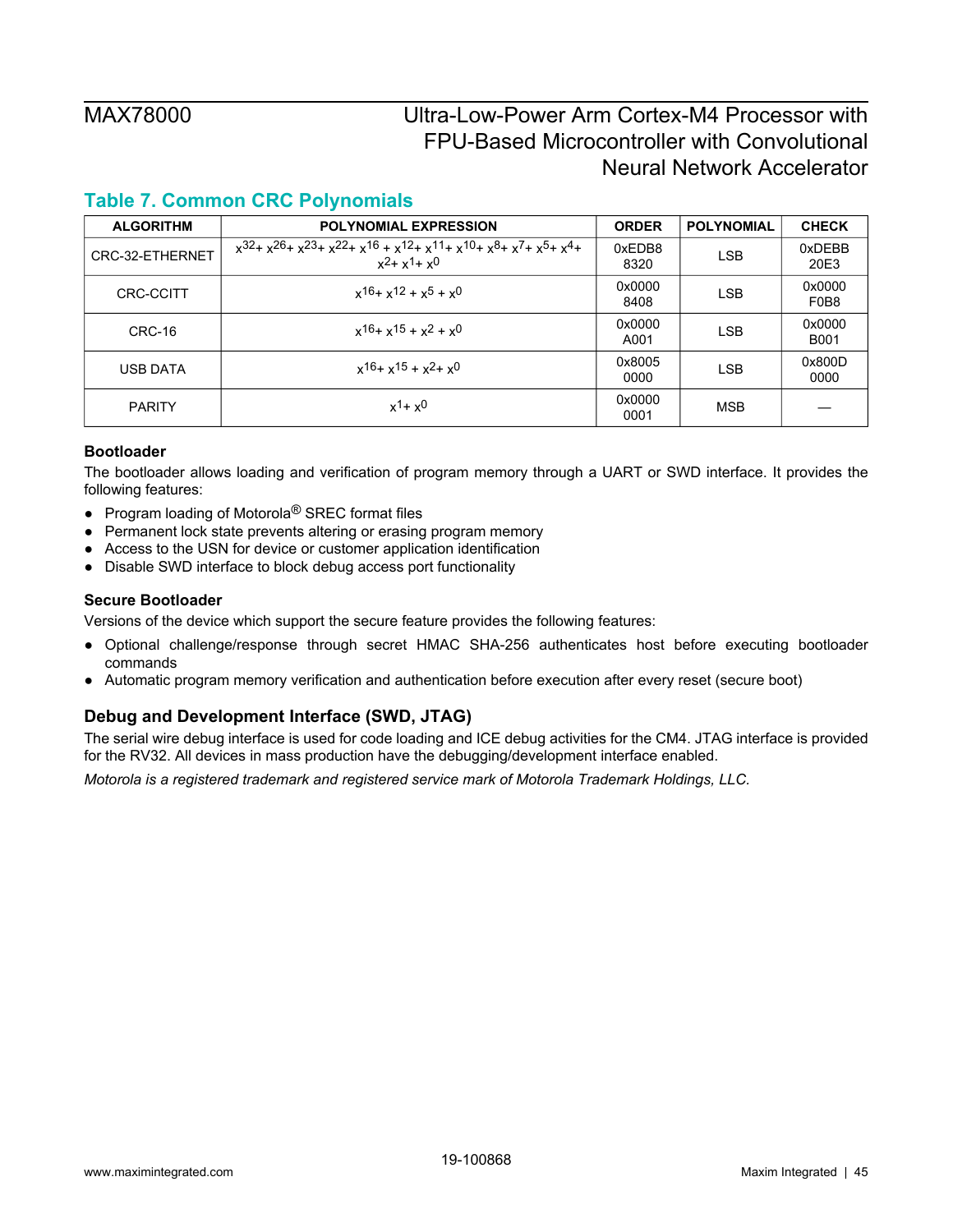## <span id="page-45-1"></span>**Applications Information**

### <span id="page-45-2"></span>**Bypass Capacitors**

The proper use of bypass capacitors reduces noise generated by the IC into the ground plane. The *[Pin Descriptions](#page-27-1)* table indicates which pins should be connected to bypass capacitors, and the appropriate ground plane.

It is recommended that one instance of a bypass capacitor should be connected to each pin/ball of the IC package. For example, if the *[Pin Descriptions](#page-27-1)* table shows 4 device pins associated with voltage supply A, a separate capacitor should be connected to each pin for a total of 4 capacitors.

Capacitors should be placed as close as possible to their corresponding device pins. Pin descriptions which indicate recommendations for more than one value of capacitor per pin should place them in parallel with the lowest value capacitor first, closest to the pin.

### <span id="page-45-0"></span>**Ordering Information**

| <b>PART</b>  | <b>FLASH</b><br>(KB) | <b>SYSTEM</b><br><b>RAM</b><br>(KB) | <b>BOOTLOADER</b> | <b>SECURE</b><br><b>BOOTLOADER</b> | <b>PIN-PACKAGE</b> |
|--------------|----------------------|-------------------------------------|-------------------|------------------------------------|--------------------|
| MAX78000EXG+ | 512                  | $128 +$<br>ECC <sub>8</sub>         | Yes               | No                                 | 81 CTBGA           |